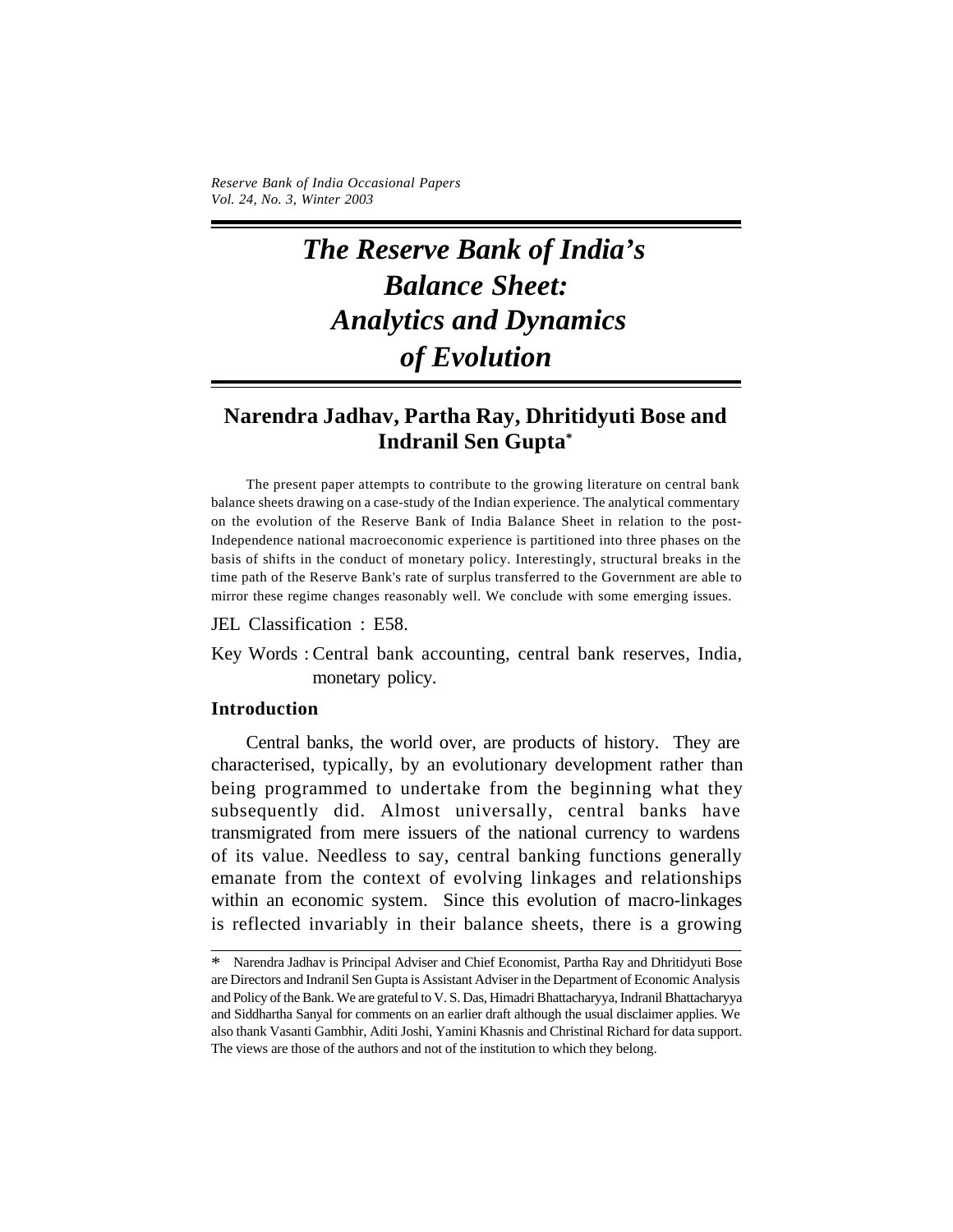interest from economists, accountants and policy makers, in analysing the books of central banks. The balance sheet of a monetary authority is unique in its importance, derived not only as the source of money creation but also as a description of its relationships with the government on the one hand and the banking and financial system on the other. Not surprisingly, the information content and health of central bank balance sheets are thus engaging attention the world over in an effort to unravel the mystique surrounding the temples of money. What *is* surprising is the fact that such an analysis has not been done comprehensively in the context of the Reserve Bank of India, despite its existence for nearly 70 years.

This is, of course, not to say that the importance of the Reserve Bank Balance Sheet has not been recognised. The multiple linkages between the Reserve Bank Balance Sheet and the Indian economy are succinctly summarised by Reddy (1997): "… Recently, one of my friends read the RBI Annual Report for the first time. He wondered why it is a thick volume referring to a whole range of economic issues - rather than a simple Annual Report with a balance sheet. Well, I had to explain to him that … the balance sheet of the RBI reflects and in a way, influences the development in the economy - the external sector, the fiscal and, of course, the monetary areas …".

The Reserve Bank, set up in April 1935, is enjoined "…to regulate the issue of Bank notes and the keeping of reserves with a view to securing monetary stability in India and generally to operate the currency and credit system of the country to its advantage…" by the Preamble to the Reserve Bank of India Act, 1934. Its balance sheet, naturally, chronicles the causes and consequences of monetary policy in the backdrop of the many vicissitudes of the Indian economic experience. What are the broad contours of these transformations? How do they capture the macro-economic relationships between the monetary authority, the Central Government and the financial system in India? The present paper looks into some such questions, analysing the evolution of the Reserve Bank's balance sheet in the 70 years of its functioning.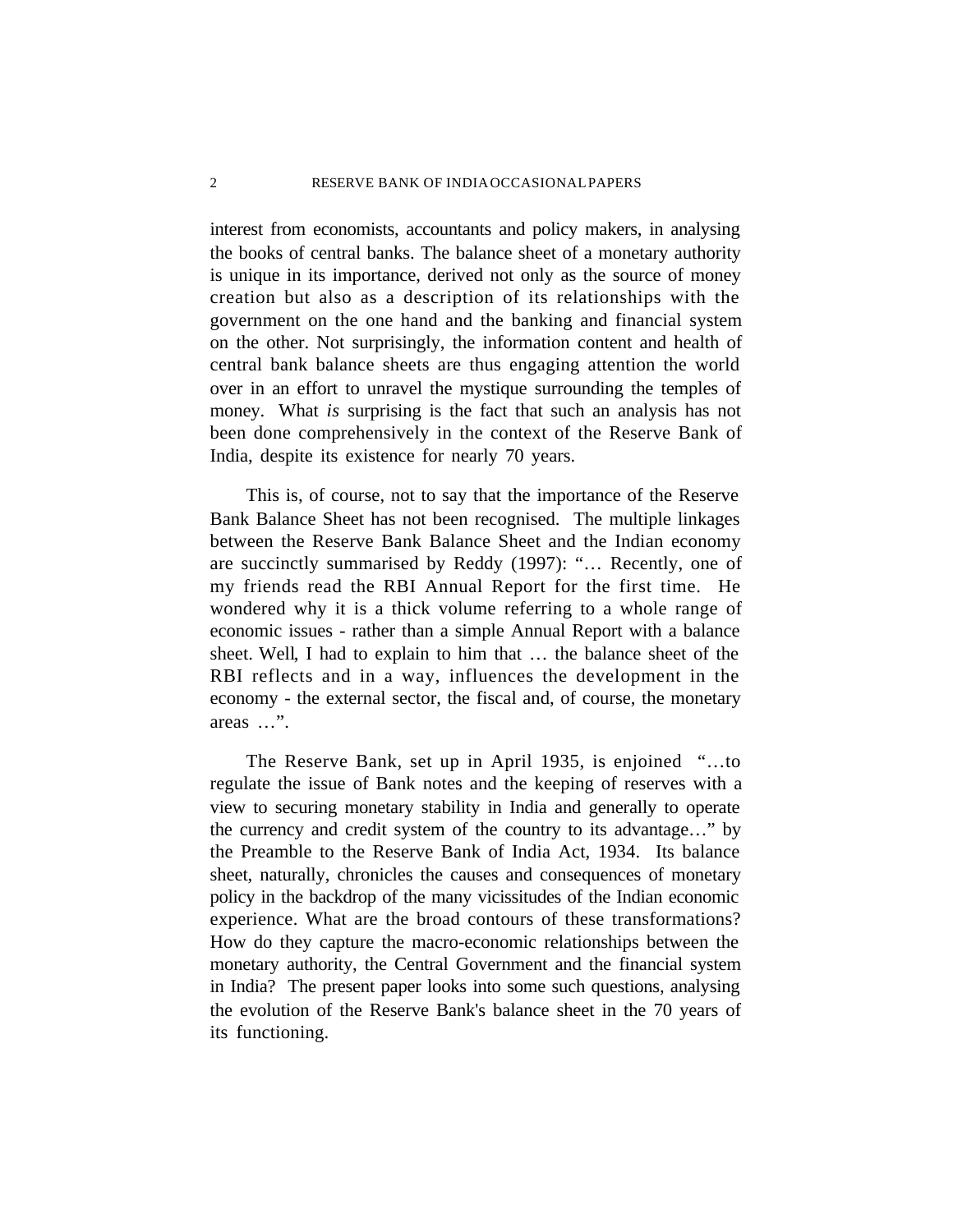We begin with an analytical framework to examine central bank balance sheets drawing on cross-country central banking experiences in Section I. Section II examines the anatomy of the Reserve Bank Balance Sheet in terms of structure, accounting practices and the impact of central banking operations. Section III provides an analytical chronicle of the evolution of the Reserve Bank's balance sheet in the backdrop of India's macroeconomic experience. Finally, Section IV concludes with a few emerging issues.

#### **Section I**

#### **Analytics of Central Bank Balance Sheets**

#### **A Stylised Central Bank Balance Sheet**

A central bank balance sheet typically centres around the three traditional central banking functions of (a) issuer of currency, (b) banker to government and (c) banker to banks. A stylised central bank balance sheet is presented in Table 1.

| <b>Liability</b>             | Asset                  |
|------------------------------|------------------------|
|                              | 2                      |
| Currency                     | Gold                   |
| Deposits, of                 | Loans and advances, to |
| Government                   | Government             |
| <b>Banks</b>                 | <b>Banks</b>           |
| Loans (including securities) | Investments, in        |
| Other Liabilities            | Government securities  |
| Capital Account              | Foreign Assets         |
| Paid-up Capital              |                        |
| Reserves                     | <b>Other Assets</b>    |
| <b>Total Liabilities</b>     | <b>Total Assets</b>    |

**Table 1: A Stylised Central Bank Balance Sheet**

Source : IMF (2001).

One needs to go beyond this relatively mechanistic functional classification to understand the structure of central bank balance sheets. In this context, it is important to understand the multiple linkages between the state and the monetary authority (Pringle and Courtis, 1999). First, most governments fully own their central banks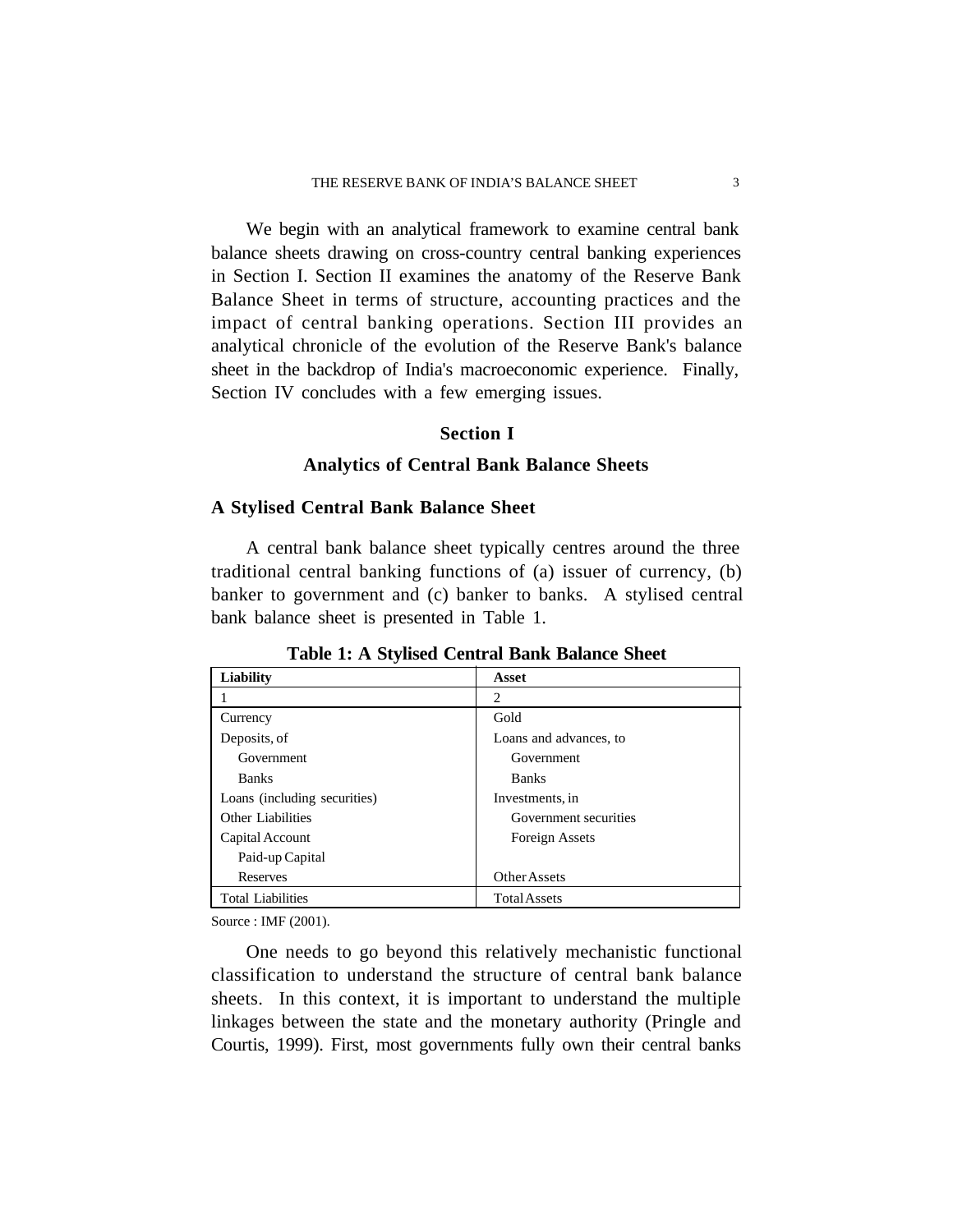- even otherwise, there are restrictions on public shareholding (and dividend payout to non-government shareholders), although the equity of some central banks are traded on the exchanges. Secondly, central banks derive their right of note issue - easily their largest operation from the state, which is thus entitled to the profits of currency issuance as *seignorage*. The Bank of England (BoE), for example, passes the entire profits of issuance to the Treasury. Thirdly, central banks usually act as sole bankers to the government. Finally, most central banks act as managers of public debt for a commission, though the degree of underwriting varies from country to country<sup>1</sup>. It is to prevent an avaricious state from simply printing money and devaluing the currency that issuance is often linked to the central bank's holdings of monetary gold - a legacy of the Gold Standard - and foreign paper (Fry, 1993; Hawkins, 2003). In particular, central banks often maintain a high ratio of net foreign assets to currency to ensure the wherewithal to meet any domestic demand for foreign currency (with currency boards, such as Argentina earlier, as an extreme case). Besides, fiscal responsibility legislation in most countries, supported by the large literature on the virtues of central bank independence, now limit central bank primary subscriptions in government securities auctions. In some cases, such as, the BoE, Peoples' Bank of China (PBC), Bank of Russia (BoR) and the US Federal Reserve (Fed), the central bank's primary subscription in government securities auctions is actually barred. Most central banks now have the statutory right to buffet their balance sheets with adequate reserves before passing their profits to the government.

A central bank balance sheet is usually analysed from the twin angles of the ability to issue currency and the ability to achieve the monetary policy objectives of price stability and growth. In order to track the channel of transmission of monetary policy, most monetary authorities redraw the assets and liabilities from their balance sheet to compile the following two macroeconomic liquidity aggregates by classifying liabilities according to their "moneyness" and by classifying assets and liabilities by sector of origin rather than the type of the financial instrument: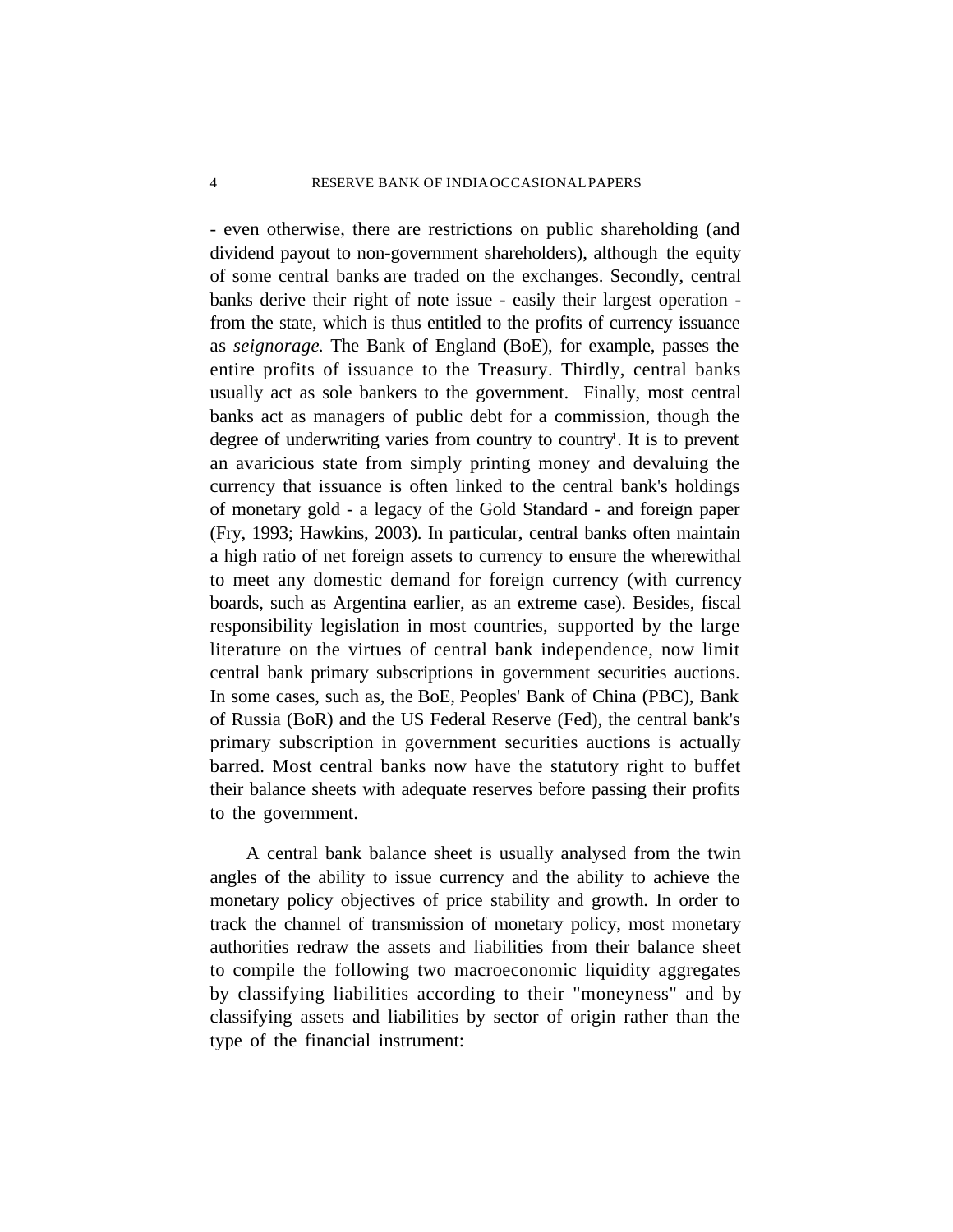- reserve money, comprising currency and bank balances, which generates money supply through the process of credit creation; and
- excess bank reserves, *i.e.*, the balances banks maintain with the central bank over and above their reserve requirements and settlement balances (now christened voluntary reserves), which in turn, serve as a measure of bank liquidity. For analytical purposes, excess reserves can be decomposed into i) borrowed and nonborrowed reserves, depending on commercial banks' automatic access to primary liquidity, as conceptualised by the Fed and ii) autonomous factors and discretionary factors, depending on the central bank control over its balance sheet, following the European Central Bank (ECB), in terms of sources of funds.

Most central banks conduct monetary operations through a mix of instruments, such as, open market operations (and occasionally, changes in reserve requirements and standing facilities), which adjust the quantum of primary liquidity and changes in policy rates, which impact the price of base money (Borio, 1997; Van't dack, 1999; Tucker, 2004). The ripple effects of each monetary instrument throughout the central bank balance sheet are very situation-specific (Schaechter, 2001).

As to the composition of central bank balance sheets, by and large, there appear to be three stylised patterns in terms of assets and liabilities. On the asset side, at the one extreme, lie central banks, like the Fed, which support the high-powered money primarily by government paper of such different maturities that their assets and liabilities are relatively close substitutes (Table 2). At the other extreme, are the BoJ and ECB (and certain pseudo-currency boards in Hong Kong and Singapore), which maintain a diversified asset base, which does not match their monetary liabilities in terms of either the return distribution or the maturity structure. The scale of repo operations varies widely - from nearly half the balance sheet in case of the BoE or Reserve Bank of New Zealand (RBNZ) to less than a tenth in case of the Fed (Zelmer, 2001). Although most central banks prefer to transact in gilts in view of their high liquidity and minimal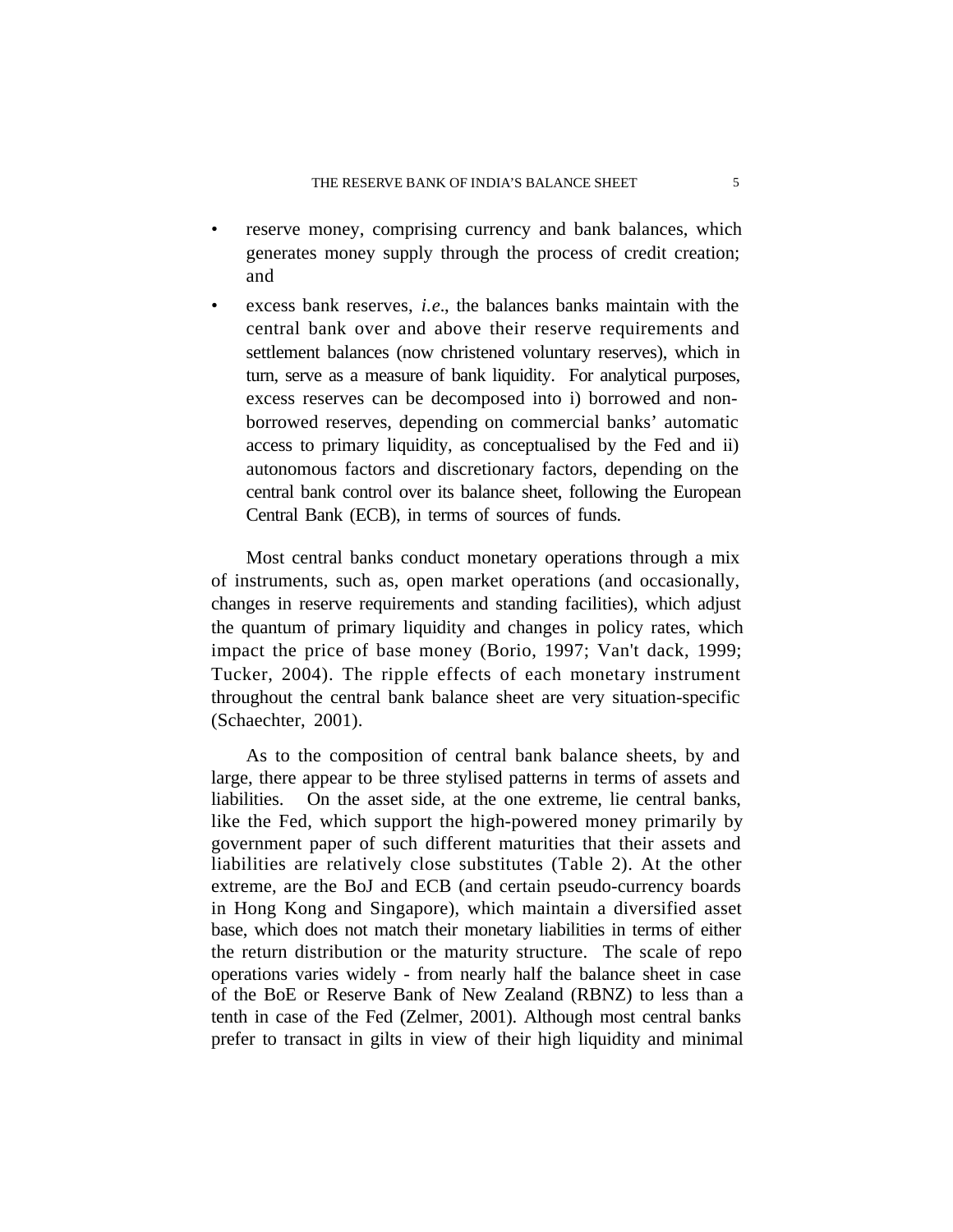| <b>Central Bank</b> |            | <b>Domestic Assets</b>                  | Foreign<br><b>Assets</b> | Memo:<br><b>Balance</b>  |      |                                           |
|---------------------|------------|-----------------------------------------|--------------------------|--------------------------|------|-------------------------------------------|
|                     | Government | <b>Financial</b><br><b>Institutions</b> | <b>Private</b><br>sector | <b>Others</b>            |      | sheet size as<br>per cent of<br>GDP, 2002 |
|                     | 2          | 3                                       | 4                        | $\overline{\phantom{0}}$ | 6    |                                           |
| Euro System         | 10.0       | 48.0                                    | 1.0                      | 2.0                      | 39.0 | 14.7                                      |
| Japan               | 60.0       | 20.0                                    | 12.0                     | 4.0                      | 4.0  | 28.5                                      |
| Malaysia            | 0.0        | 1.8                                     | 4.9                      | 12.3                     | 81.0 | 45.3                                      |
| Mexico              | 0.0        | 16.5                                    | 1.5                      | 21.0                     | 61.0 | 13.3                                      |
| South Africa        | 10.2       | 8.6                                     | 0.0                      | 34.4                     | 46.9 | 12.9                                      |
| U.K.                | 5.0        | 55.0                                    | 2.0                      | 39.0                     | 0.0  | 2.2                                       |
| U.S.                | 88.0       | 7.0                                     | 0.0                      | 0.0                      | 5.0  | 6.5                                       |
| India #             | 41.7       | 4.2                                     | 0.0                      | 7.2                      | 46.9 | 21.0                                      |

# **Table 2: Composition of Central Bank Assets : Cross-Country Experience**

(per cent of balance sheet size)

Source : Zelmer (2001) and Hawkins (2003). # Relates to 2001.

credit risk, the Bank of Canada (BoC), central banks in the Euro system and BoJ do accept private sector securities as collateral if they satisfy some predetermined minimum external credit rating. A third group of central banks, especially in emerging market economies, hold large foreign exchange reserves.

On the liability side, true to the textbook, currency is usually the dominant component of the monetary base in case of most central banks, such as the BoE, BoJ and the Fed, especially, following cuts in reserve requirements (Table 3). There are exceptions though - the Bank of Denmark has a diversified mix of liabilities while that of the Norges Bank is dominated by government deposits. While central banks usually prefer government securities to their own securities for liquidity management to avoid market fragmentation, many central banks in emerging market economies including the PBC, the Banks of Chile, Korea (BoK) and Thailand, the National Bank of Poland and Bank Negara Malaysia (BNM) - and Denmark among developed countries - do issue their own bills - often with limits in terms of central bank net worth (*e.g.*, BNM) or money supply (*e.g.*, BoK) especially as instruments of sterilisation.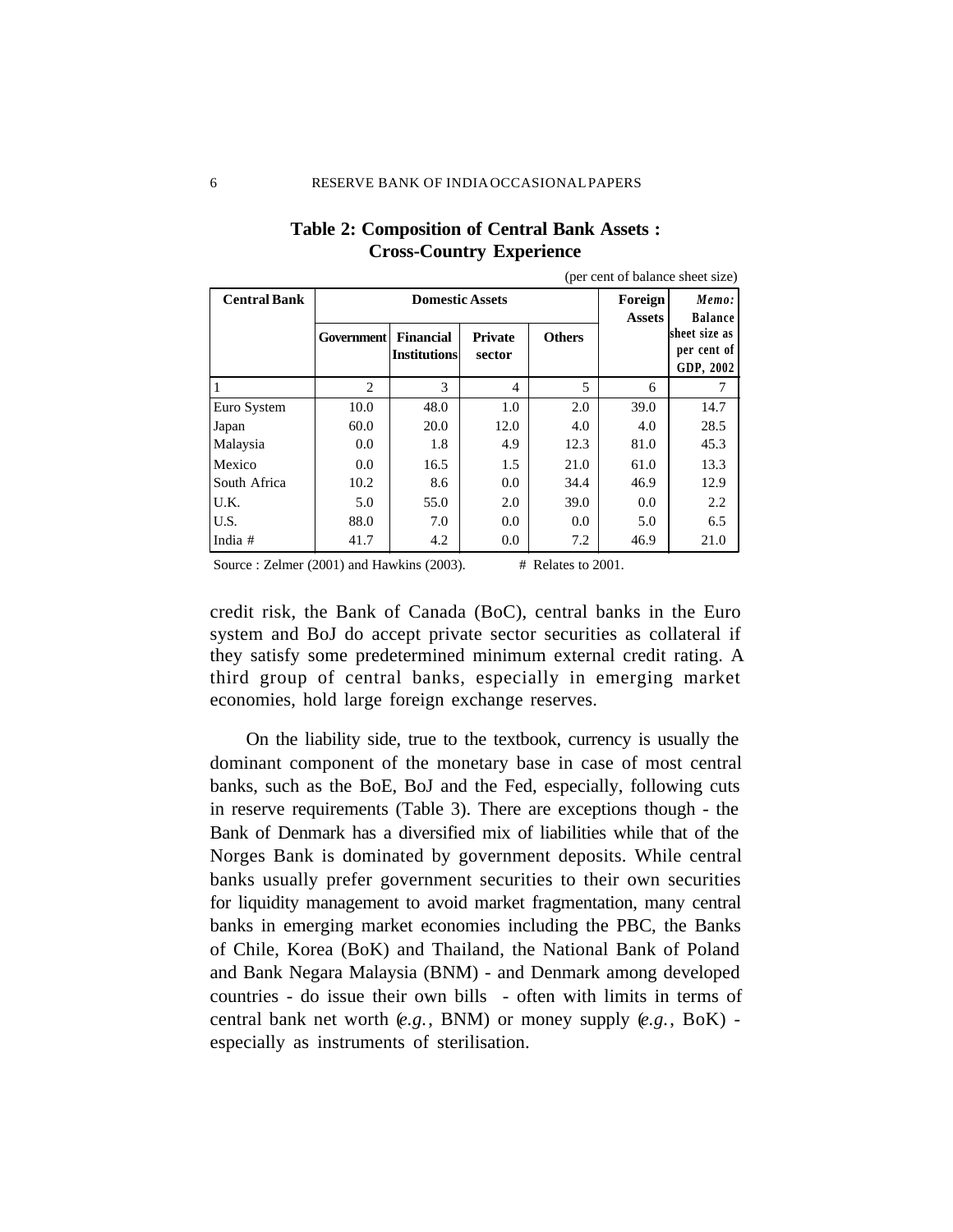| (per cent of balance sheet size) |                 |                                         |                     |                   |  |  |  |  |
|----------------------------------|-----------------|-----------------------------------------|---------------------|-------------------|--|--|--|--|
| <b>Central Bank</b>              |                 | Deposits of                             | <b>Central Bank</b> |                   |  |  |  |  |
|                                  | <b>Currency</b> | <b>Financial</b><br><b>Institutions</b> | Government          | <b>Securities</b> |  |  |  |  |
|                                  | $\overline{c}$  | 3                                       | 4                   | 5                 |  |  |  |  |
| Euro System                      | 43.0            | 30.0                                    | 6.0                 | 0.0               |  |  |  |  |
| Japan                            | 60.0            | 6.0                                     | 23.0                | 5.0               |  |  |  |  |
| Malaysia                         | 16.7            | 43.1                                    | 8.6                 | 7.5               |  |  |  |  |
| Mexico                           | 34.1            | 19.8                                    | 11.1                | 29.4              |  |  |  |  |
| South Africa                     | 27.9            | 37.9                                    | 0.8                 | 5.4               |  |  |  |  |
| U.K.                             | 78.0            | 6.0                                     | 1.0                 | 0.0               |  |  |  |  |
| U.S.                             | 95.0            | 3.0                                     | 1.0                 | 0.0               |  |  |  |  |
| India #                          | 55.6            | 19.1                                    | 0.0                 | 0.0               |  |  |  |  |

#### **Table 3: Composition of Central Bank Liabilities @: Cross-Country Expereince**

@ Excludes other liabilities. # Relates to 2001. Source : Zelmer (2001) and Hawkins (2003).

The size of the central bank balance sheet depends on the particular macroeconomic circumstance of the economy in question. There is, in general, a clear relationship with the level of financial development. A major factor is the degree of financial deepening of the economy, which determines the relative reliance on cash. Another determinant is the particular operating procedure of monetary policy. Yet another determinant is the requirement of settlement balances, especially for inter-bank transactions which, in turn, depends on the parallel sophistication of payment and settlement systems. It is for this reason that the process of e-monetisation gives rise to concerns that the central bank might eventually shrink to a size which is too small to conduct effective monetary operations (Goodhart, 2000).

#### **Accounting Policies of Central Banks**

Central bank accounting practices assume importance not only because of the usual concerns about balance sheet health *per se*, but also because of their monetary and fiscal implications. Most central banks usually follow conservative accounting norms (Foster, 2000; Kurtzig and Mander, 2003). A look at the accounting norms of select central banks allows us to discern the following stylised facts evident from Table 4:

- Incomes are recognised on an accrual basis.
- Asset portfolios are periodically revalued on prudential norms, adjusting losses against income while ignoring unrealised gains.
- Foreign currency assets are periodically revalued for exchange rate changes, with revaluation transferred to an adjustment account.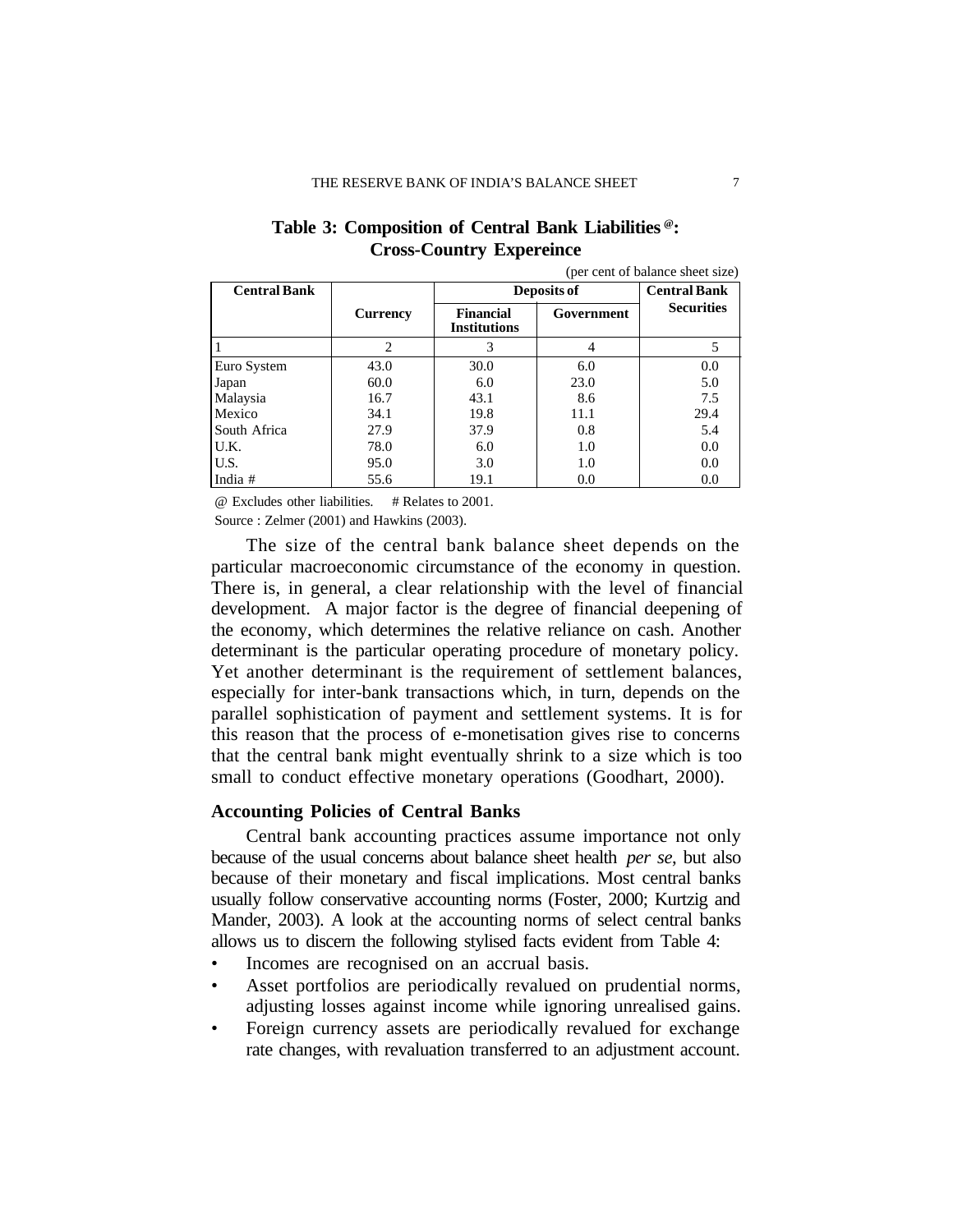| <b>Central Bank</b> |                                                   | <b>Basic Accounting Practices</b>                                                   | <b>Periodicity</b>                                                                              | <b>External</b> |       |
|---------------------|---------------------------------------------------|-------------------------------------------------------------------------------------|-------------------------------------------------------------------------------------------------|-----------------|-------|
|                     | <b>Income</b>                                     |                                                                                     | <b>Investment Revaluation</b>                                                                   | of              | Audit |
|                     | Recognition                                       | <b>Price effects</b>                                                                | <b>Exchange rate</b>                                                                            | <b>Audited</b>  |       |
|                     |                                                   |                                                                                     | effects                                                                                         | <b>Accounts</b> |       |
| 1                   | $\mathfrak{D}$                                    | 3                                                                                   | $\overline{\mathcal{L}}$                                                                        | 5               | 6     |
| Japan               | Generally<br>accepted<br>corporate<br>accounting. | Lower of cost,<br>determined by<br>moving average<br>method or<br>market value.     | Unrealised gains<br>parked in<br>reserves; loss<br>adjusted against<br>income.                  | Annual          | Yes   |
| U.K.                |                                                   | At cost, with<br>amortisation<br>of revaluation<br>on straight-<br>line basis.      | Unrealised gains<br>parked in<br>reserves; loss<br>adjusted against<br>income if<br>investment. | Annual          | Yes   |
| U.S.A.              | Accrual<br>basis.                                 | At cost, with<br>amortisation of<br>revaluation on<br>straight-line<br>basis.       | Reported<br>separately.                                                                         | Annual          | Yes   |
| South Africa        | Accrual<br>basis.                                 | Fair value on<br>balance sheet<br>date.                                             | Booked in an<br>adjustment<br>account.                                                          | Annual          | Yes   |
| India               | Accrual<br>basis.                                 | Lower of book<br>or market<br>value:<br>depreciation<br>adjusted against<br>income. | in<br>Booked<br>adjustment<br>an<br>account.                                                    | Annual          | Yes   |

**Table 4: Accounting Norms of Select Central Banks**

Source : Kurtzig and Mander (2003) and various central bank websites.

- Contingency reserves are maintained to meet unforeseen circumstances.
- Accounts are audited externally, at least on an annual basis.

There is a persuasive view that central bank accounting practices are *sui generis* because the monetary authority is itself unique. An alternate argument is that the adoption of the international best practices would, by their very nature, strengthen the conduct of monetary policy, especially since the sensitivity of central bank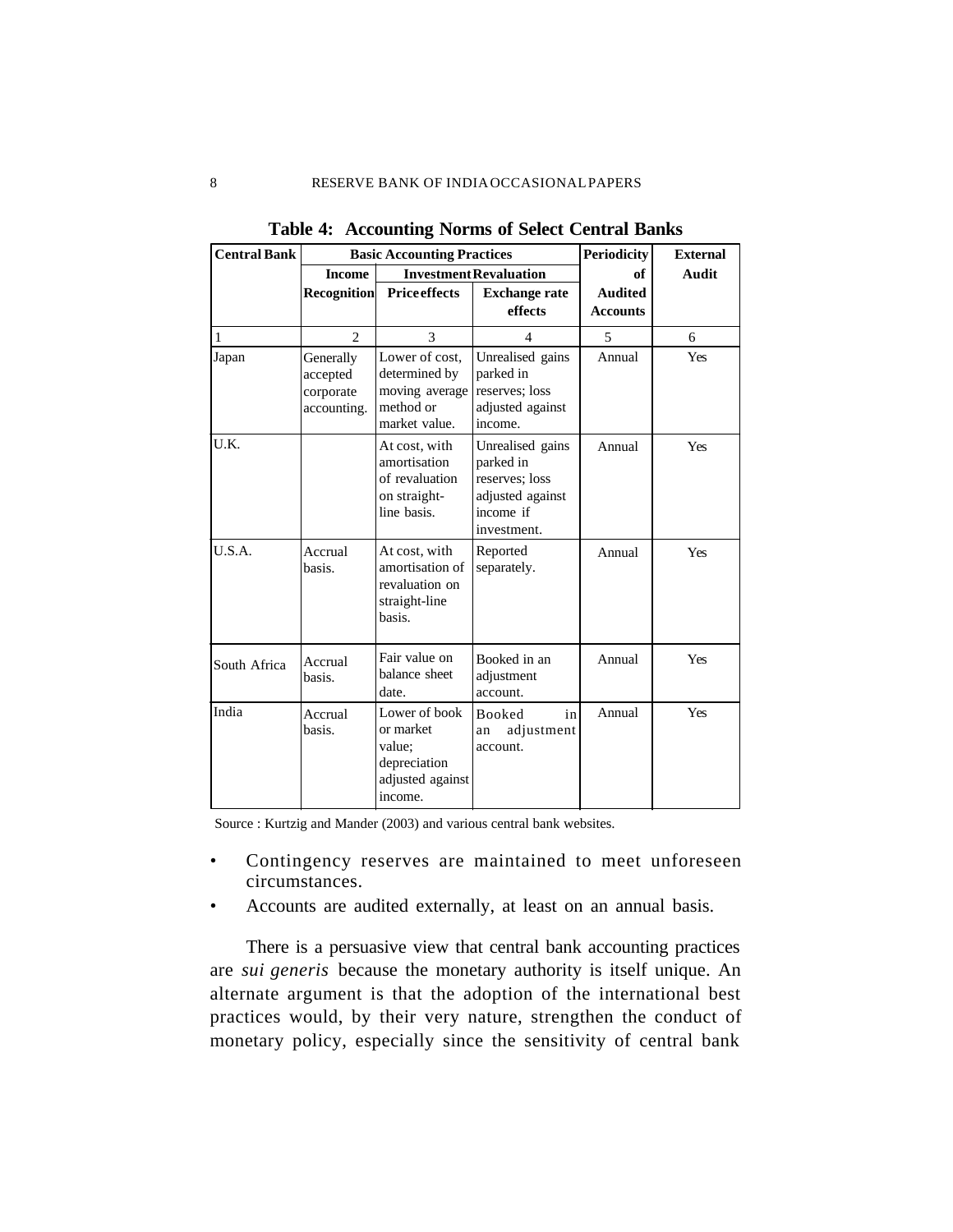balance sheets to market fluctuations heighten with the process of financial liberalisation. It is in this context that the International Monetary Fund (IMF) has introduced a safeguard assessments standard, based on five areas: External audit mechanism, Legal structure and independence, financial Reporting, Internal audit mechanism and system of internal Controls, acronymed ELRIC (Catsambas and Hemus, 2003). There are now three basic accounting standards, *viz.,* the International Accounting Standards (IAS), adopted by the ELRIC, US Generally Accepted Accounting Principles (US GAAP) and the European Central Bank GAAP (ECB GAAP) to which central banks could conceivably benchmark as detailed in Table 5. Many central banks are now beginning to migrate to the IAS, within

| <b>Standard</b>                       | <b>IFRS</b>                                                                                                                                                                                                      | <b>US GAAP</b>                                                                                                                                                      | <b>ECB GAAP</b>                                                     | Memo: Reserve<br><b>Bank of India</b>                                                                                                     |  |  |
|---------------------------------------|------------------------------------------------------------------------------------------------------------------------------------------------------------------------------------------------------------------|---------------------------------------------------------------------------------------------------------------------------------------------------------------------|---------------------------------------------------------------------|-------------------------------------------------------------------------------------------------------------------------------------------|--|--|
| 1                                     | $\mathfrak{D}$                                                                                                                                                                                                   | $\mathcal{E}$                                                                                                                                                       | $\overline{\mathcal{A}}$                                            | 5                                                                                                                                         |  |  |
| Financial<br><b>Statements</b>        | Balance sheet, income<br>statement, cash flows,<br>statements<br>οf<br>recognised gains and<br>losses and accounting<br>policies.                                                                                | Similar to IFRS                                                                                                                                                     | Balance sheet<br>and profit and<br>loss account.                    | Balance sheet, profit<br>and loss account,<br>notes to accounts.<br>Realised gains/<br>losses available in<br>accompanying<br>commentary. |  |  |
| Revenue<br>Recognition                | Based on four criteria.<br>viz., measurement of<br>revenue, whether<br>economic benefits<br>will flow to the<br>enterprise,<br>identification of date<br>at which transaction<br>effected and costs<br>measured. | Based on four<br>criteria, viz.,<br>vendor's price<br>determinable,<br>evidence of<br>arrangement,<br>occurrence of<br>delivery and<br>collectability<br>assurance. | Realised<br>gains/losses<br>taken to profit<br>and loss<br>account. | Realised gains/<br>losses taken to<br>profit and loss<br>account. Besides,<br>unrealised losses<br>also adjusted<br>against income.       |  |  |
| Measurement<br>of Financial<br>Assets | Depends<br>on<br>classification. If held to<br>maturity, at amortised<br>cost, otherwise fair<br>value, against income<br>orequity.                                                                              | Similar, but<br>unrealised gains<br>and losses<br>recognised<br>against income.                                                                                     | Market price.                                                       | Lower of book or<br>market value.<br>Unrealised losses<br>adjusted against<br>income.                                                     |  |  |

**Table 5: Accounting Standards**

Note : International Financial Reporting Standards (IFRS), issued by the International Accounting Standards Board, include all existing International Accounting Standards (IAS). Source: Thornton (2003).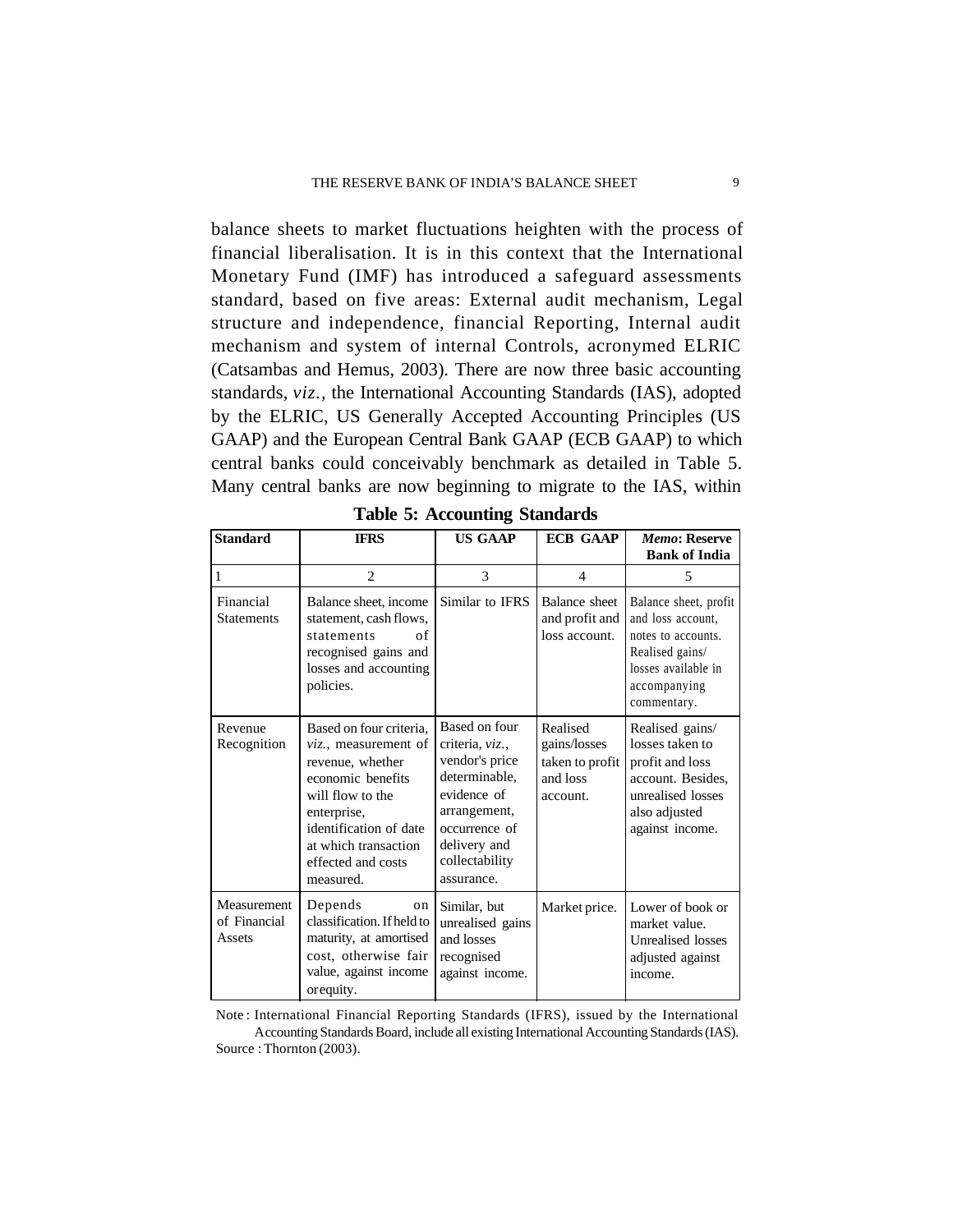the structure of their national priorities, while the European Central Bank system of central banks (ESCBs) are adopting the ECB GAAP as expected.

A related set of issues revolve around central bank reserves. First, there is the question whether central banks require reserves at all, given that the owner in most cases, is the sovereign itself. A line of argument is that 'tax-based' monetary systems, such as the Fed, which have some form of fiscal guarantee, are relatively more effective as their monetary policy action are less fettered by balance sheet concerns, than 'reserve-based' monetary systems, such as the ESCB, which must pay for the greater degree of central bank independence by ensuring their own solvency (Zhu, 2003). There now appears to be an emerging consensus that central bank reserves act as a cushion in the sense that well-capitalised central banks are relatively more credible in a market economy because they can bear larger *quasi*-fiscal costs of market stabilisation, especially in case of large fiscal deficits (Stella, 1997, 2002 and 2003; Dalton and Dziobek, 1999; Sullivan, 2003; Martinez-Resano, 2004; Jeanne and Svensson, 2004; Bindseil, Manzanares and Weller, 2004). The determination of central bank reserves varies widely depending on the national circumstance as revealed by Table 6. Irrespective of the professed government commitment, central banks in emerging market economies tend to maintain large reserves, especially as their fiscal positions are often not strong enough to protect their balance sheets.<sup>2</sup> Secondly, there is a question of the form of reserves in terms of its three constituents, *viz.,* paid-up capital, contingency reserves and revaluation accounts. Most central banks appear to prefer to build up reserves by transfer from their annual profits rather than augmenting paidup capital, while revaluation accounts adjust to prevailing market trends. Finally, there is the question of determining the share of the central bank (*i.e.,* in the form of reserves), the Government and non-Government owners in central bank income. In most cases, central banks have the first charge on annual income. Although governments typically appropriate the dominant share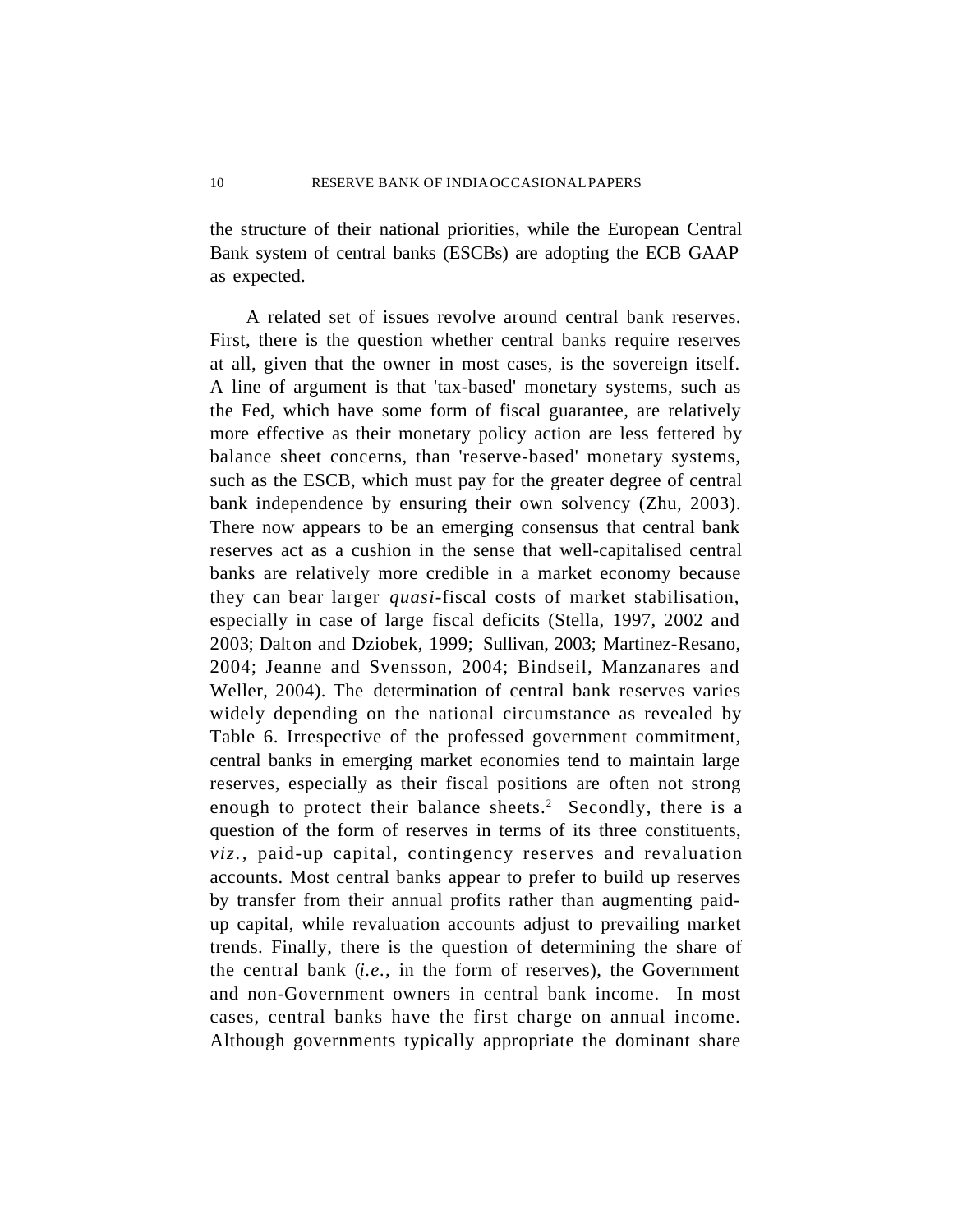## **Table 6: Rules of Central Bank Reserves: Cross-Country Experience**

1 2 3 4 5 6 7 8 **Central Bank Rule Share to GDP, 2001 (per cent) Central Bank Others Deciding Authority First Charge Appropriation of Central Bank Surplus Government** Japan Mexico Balance Poland South Africa U.K. U.S.A. India Balance Balance Balance after appropriations. At least profits of issue dapartment. Occasional receipts. Balance 0.0 0.0 0.4 0.0 0.0 0.4 At least 5 per cent to reserve fund. Provisions to reserves aimed at maintaining real value in line with GDP. At least 2 per cent to reserve capital. 10 per cent to reserve fund. Allocations from banking department, if any. Remainder to 6 per cent surplus fund. **Contingency** reserves of 12 per cent of balance sheet by 2005. Up to 5 per cent. of capital Government. Government and central bank. **Central** bank. Statutory. Government and central bank. **Central** bank. Central bank, in consultation with government. Central bank. Central bank. Central bank. **Central** bank. Shareholders. Central bank. (Per cent of profits) **Capital to total assets in per cent #** 3.7 -0.9 2.2 3.4 3.0 2.3 4.8

Source : Pringle and Courtis (1999), Hawkins (2003) and Ueda (2003#).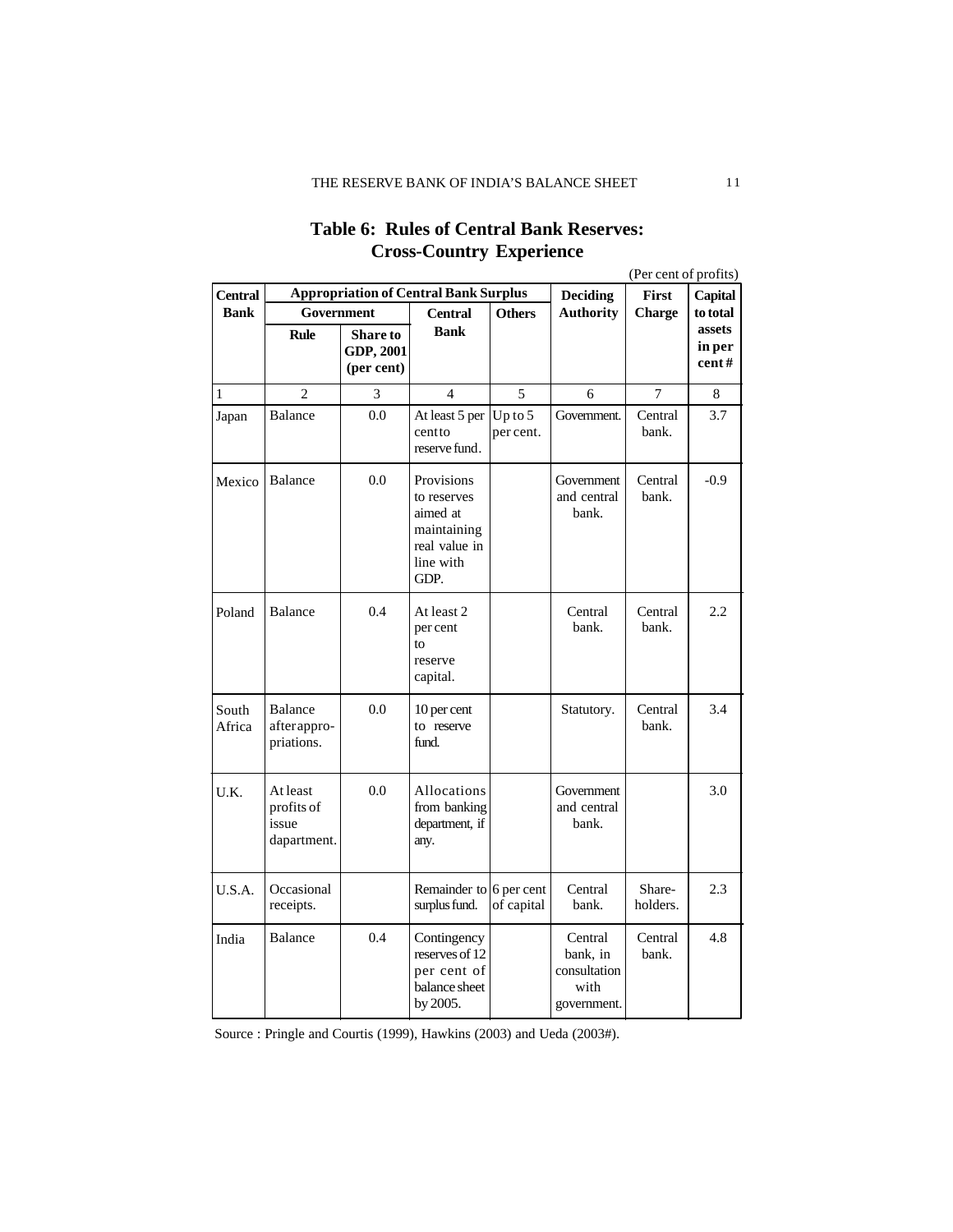(often up to 90 per cent), especially given the right of *seignorage* for having farmed out the right of issue, it must be recognised that this is counter-balanced by parallel restrictions on the monetisation of the fiscal deficit. Central bank legislations often statutorily link the size of reserves to the size of the balance sheet, paid-up capital, annual surplus, or some macroeconomic variable, such as GDP or money supply. In any event, transfers to the Government seldom cross 0.5 per cent of GDP, barring exceptions such as Hong Kong SAR and Singapore.

There is a widespread feeling that central banks should slowly and gradually graduate to international accounting standards. Central bank accounting, nevertheless, raises several issues beyond the standard accounting standards. For example, although there is very little doubt that the basic thrust of the IAS in determining the fair value of the investment portfolio is welcome, the allied principle that all gains and losses, realised and unrealised, have to pass through the income statement opens the possibility of draining off the "hidden" reserves emanating from, say, unrealised exchange rate revaluation gains by the fisc. In any case, the net worth of a central bank is difficult to establish, especially as the 'franchise' value of currency issuance is almost impossible to measure (Fry, 1993; Stella, 1997). The identification and valuation of contingent liabilities is another area of concern (Blejer and Schumacher, 2000). It is, of course, possible to write fair values for contingent liabilities for the explicit contracts entered into, such as, repurchase agreements and swaps - and this is already done by most central banks. The trouble is that the principal contingent liability of central banking is implicit in the great unknown of its lender-of-the-last-resort function, which is very difficult to evaluate. While some central banks do tend to build cushions for systemic financial instability, it is almost impossible to determine the scale of such requirements.

Against this chronicle of central bank balance sheets, we now turn to the structure and dynamics of the balance sheet of the Reserve Bank of India.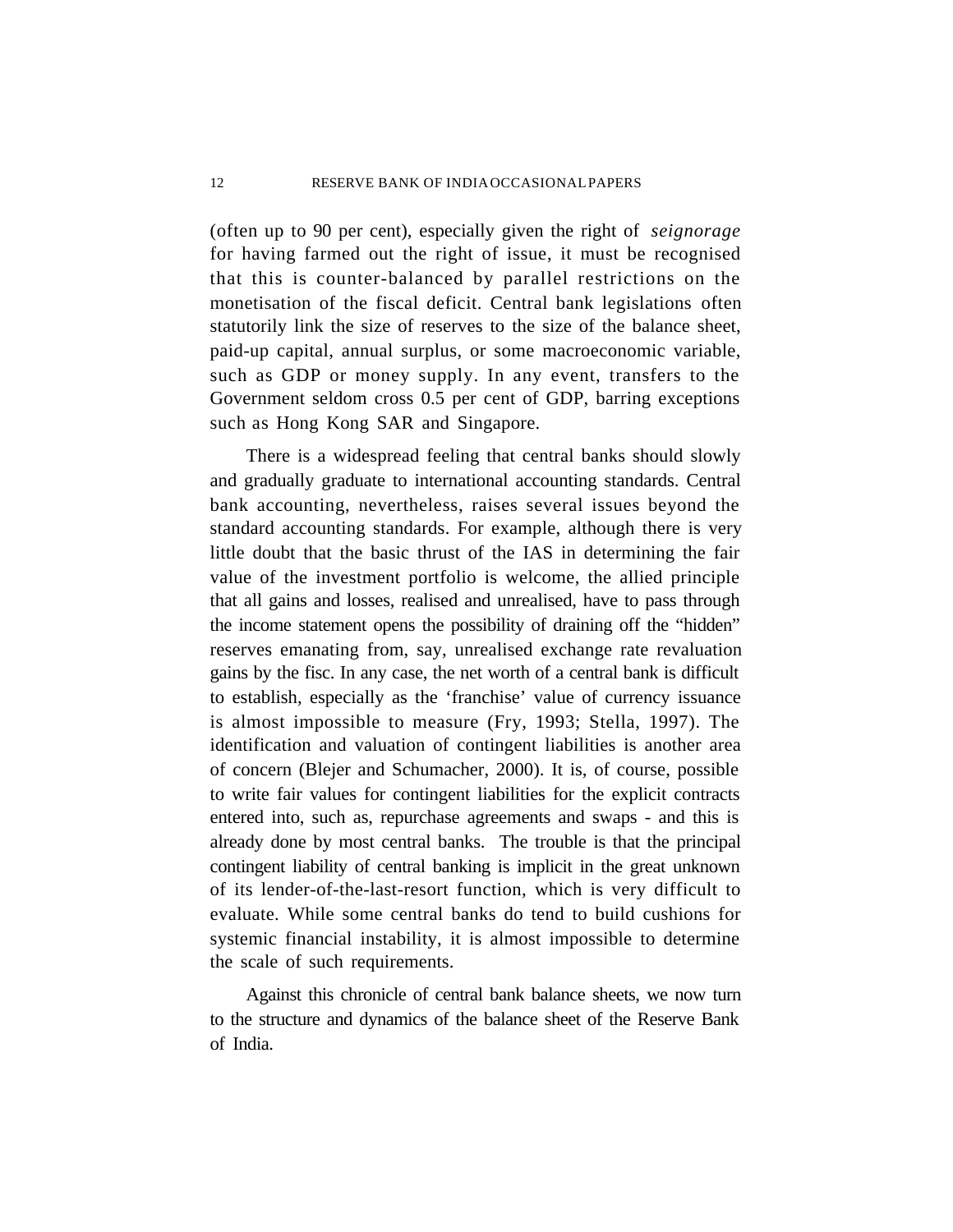#### **Section II**

# **Balance Sheet of the Reserve Bank of India: Structure and Dynamics**

#### **(a) Balance sheet structure**

The structure of assets and liabilities of the Reserve Bank are, more or less, in line with the stylised balance sheet followed by most central banks. The accounts of the Reserve Bank are, however, bifurcated into the Issue department, reflecting the currency issue function and the Banking department, accounting for all other central banking functions (such as banker to the Government and banks) in terms of Section 23(1) of the Reserve Bank of India Act, 1934, following the recommendations of the Hilton Young Commission  $(RBI, 1970; RBI, 1983).$ <sup>3</sup> This was primarily to ensure the sanctity of the currency issue function of the Reserve Bank, in line with the then existing practice at the Bank of England.<sup>4</sup> We take a quick rundown through the balance sheets of the Issue and Banking departments as a prelude to the discussion on balance sheet dynamics.

#### *Issue Department*

A stylised account of the assets and liabilities of the Issue department is presented in Table 7. The liabilities of the Issue department, under Section 34(1), comprise the vault cash in the Banking department and the notes issued to the public, banks and treasuries under Section 22, which accords the Reserve Bank the sole right to issue bank notes. The assets eligible to back the issuance of notes, under Section 33, include gold coin and bullion (15 per cent of which can be shipped abroad), eligible foreign securities, Government of India Rupee securities, Rupee coins and eligible internal bills of exchange and other commercial paper (not yet held).<sup>5</sup> The sum of foreign securities and gold is stipulated at a minimum of Rs.200 crore, with at least Rs.115 crore in gold. As the Reserve Bank acts as the agent of the Central Government in the issue, distribution and handling of Rupee and small coins under Section 38, inventories are held in the Issue department (with a minor amount held as vault cash in the Banking department).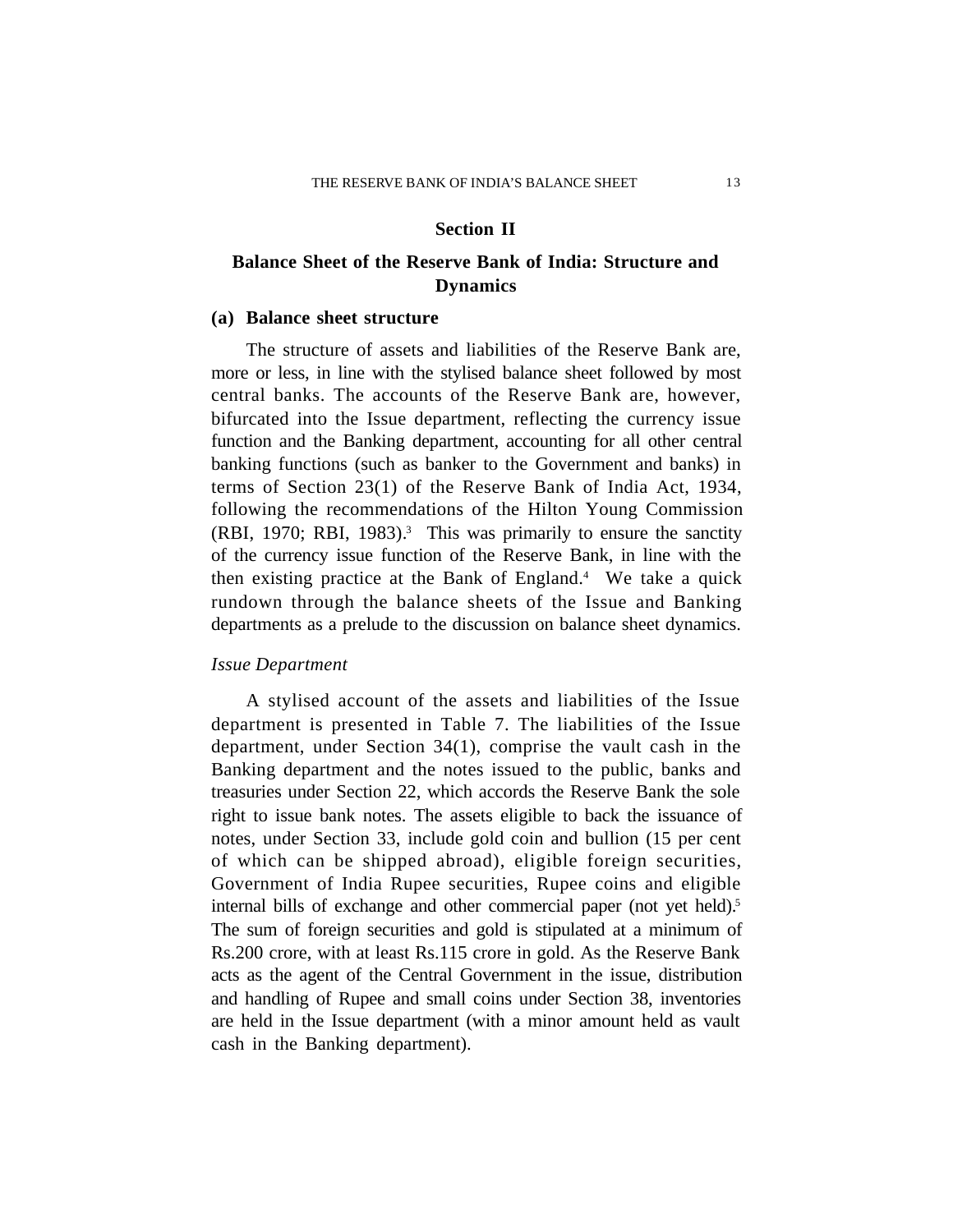| <b>Liability</b>                         | Asset                                |
|------------------------------------------|--------------------------------------|
|                                          | 2                                    |
| Notes held in the Banking Department     | Gold Coin and Bullion                |
|                                          | (a) Held in India                    |
|                                          | (b) Held outside India               |
| Notes in circulation                     | Foreign Securities                   |
|                                          | Rupee Coin                           |
|                                          | Government of India Rupee Securities |
|                                          | Internal Bills of Exchange and other |
|                                          | Commercial Paper                     |
| Total Liabilities (= Total Notes issued) | <b>Total Assets</b>                  |

**Table 7: Assets and Liabilities of the Issue Department of the Reserve Bank**

Source : RBI (1983).

#### *Banking Department*

The balance sheet of the Banking department reflects the Reserve Bank's functions as banker to the Government and banks as can be seen from Table 8. The balance sheet effects of monetary policy action, in terms of changes in investments in Government paper and foreign assets, span the Issue and Banking departments. Encumbered securities, such as Government securities acquired under reverse repurchase agreements (rechristened repurchase agreements in October 2004) or foreign currencies held under swaps can, however, be accounted only in the investment portfolio of the Banking department as they are not eligible for backing note issuance.

The liabilities of the Banking department, comprising the capital account, national funds, deposit liabilities and other liabilities, can be analytically partitioned on the basis of their "moneyness". Nonmonetary liabilities essentially comprise the Reserve Bank's dues to its owner (paid-up capital) and to itself (reserves), balances parked abroad (such as IMF Account No.1) and illiquid provisions such as employees' provident funds. Government balances with the Reserve Bank, in line with international best practices, are considered nonmonetary because the State is treated as a part of the money issuing sector along with the central bank because of its ability to create money by *fiat*. The bulk of the deposit liabilities, along with currency issued by the Reserve Bank, are 'monetary' in that they provide the base for credit creation as components of reserve money.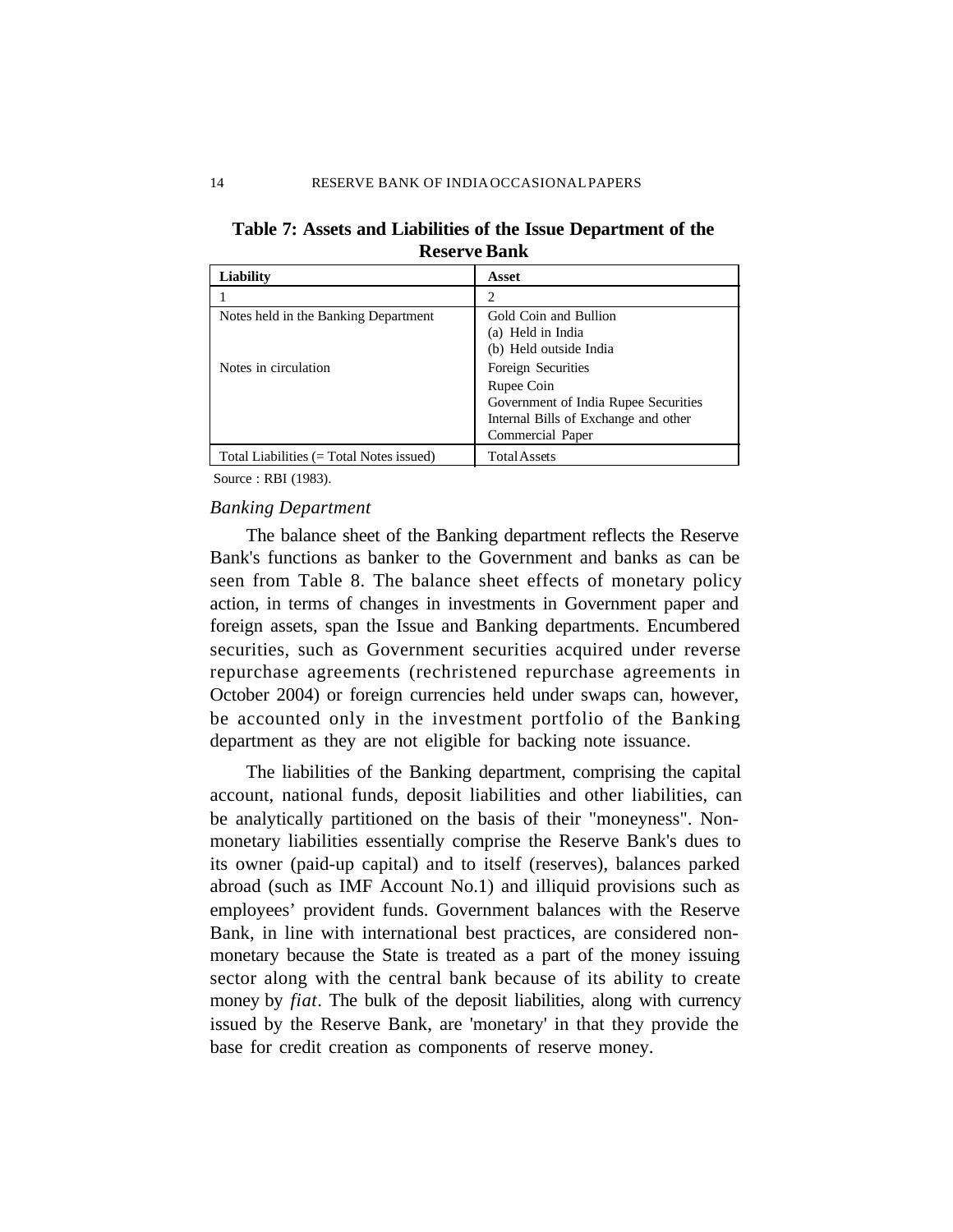| Table 8: Assets and Liabilities of the Banking Department |                     |  |  |
|-----------------------------------------------------------|---------------------|--|--|
|                                                           | of the Reserve Bank |  |  |

| Liability                                                                 | Asset                                                                                             |
|---------------------------------------------------------------------------|---------------------------------------------------------------------------------------------------|
| 1                                                                         | $\overline{2}$                                                                                    |
| Capital paid-up                                                           | <b>Notes</b>                                                                                      |
|                                                                           | Rupee Coin                                                                                        |
| <b>Reserve Fund</b>                                                       | Small Coin                                                                                        |
|                                                                           | <b>Bills Purchased and Discounted:</b>                                                            |
|                                                                           | (a) Internal                                                                                      |
|                                                                           | (b) External                                                                                      |
|                                                                           | (c) Government Treasury Bills                                                                     |
| National Industrial Credit<br>(Long Term Operations) Fund                 | Balances Held Abroad                                                                              |
| National Housing Credit                                                   | Investments                                                                                       |
| (Long Term Operations) Fund                                               |                                                                                                   |
| Deposits                                                                  | Loans and Advances to:                                                                            |
| (a) Government                                                            | (i) Central Government                                                                            |
| (i) Central Government                                                    | (ii) State Governments                                                                            |
| (ii) State Governments                                                    | Loans and Advances to:                                                                            |
| (b) Banks                                                                 | Scheduled Commercial Banks<br>(i)                                                                 |
| (i) Scheduled Commercial Banks<br>(ii) Scheduled State Co-operative Banks | (ii) Scheduled State Co-operative Banks<br>(iii) Other Scheduled Co-operative Banks               |
| (iii) Other Scheduled Co-operative Banks                                  | (iv) Non-Scheduled State Co-operative Banks                                                       |
| (iv) Non-scheduled State                                                  | (vi) Others                                                                                       |
| Co-operative Banks                                                        |                                                                                                   |
| (v) Other Banks                                                           | Loans, Advances and Investments from<br>National Industrial Credit (Long Term<br>Operations) Fund |
| (c) Others                                                                | (a) Loans and Advances to:                                                                        |
| <b>Bills Payable</b>                                                      | Industrial Development Bank of India<br>(i)                                                       |
| <b>Other Liabilities</b>                                                  | (ii) Export Import Bank of India                                                                  |
|                                                                           | (iii) Industrial Investment Bank of India Ltd.<br>(iv) Others                                     |
|                                                                           | (b) Investments in bonds/debentures issued by                                                     |
|                                                                           | Industrial Development Bank of India<br>(i)                                                       |
|                                                                           | (ii) Export Import Bank of India                                                                  |
|                                                                           | (iii) Industrial Investment Bank of India Ltd.<br>(iv) Others                                     |
|                                                                           | Loans, Advances and Investments from<br>National Housing Credit (Long Term<br>Operations) Fund    |
|                                                                           | (a) Loans and Advances to National<br>Housing Bank                                                |
|                                                                           | (b) Investments in bonds/debentures<br>issued by National Housing Bank                            |
|                                                                           | Other Assets                                                                                      |
| <b>Total Liabilities</b>                                                  | <b>Total Assets</b>                                                                               |

Source : RBI (1983).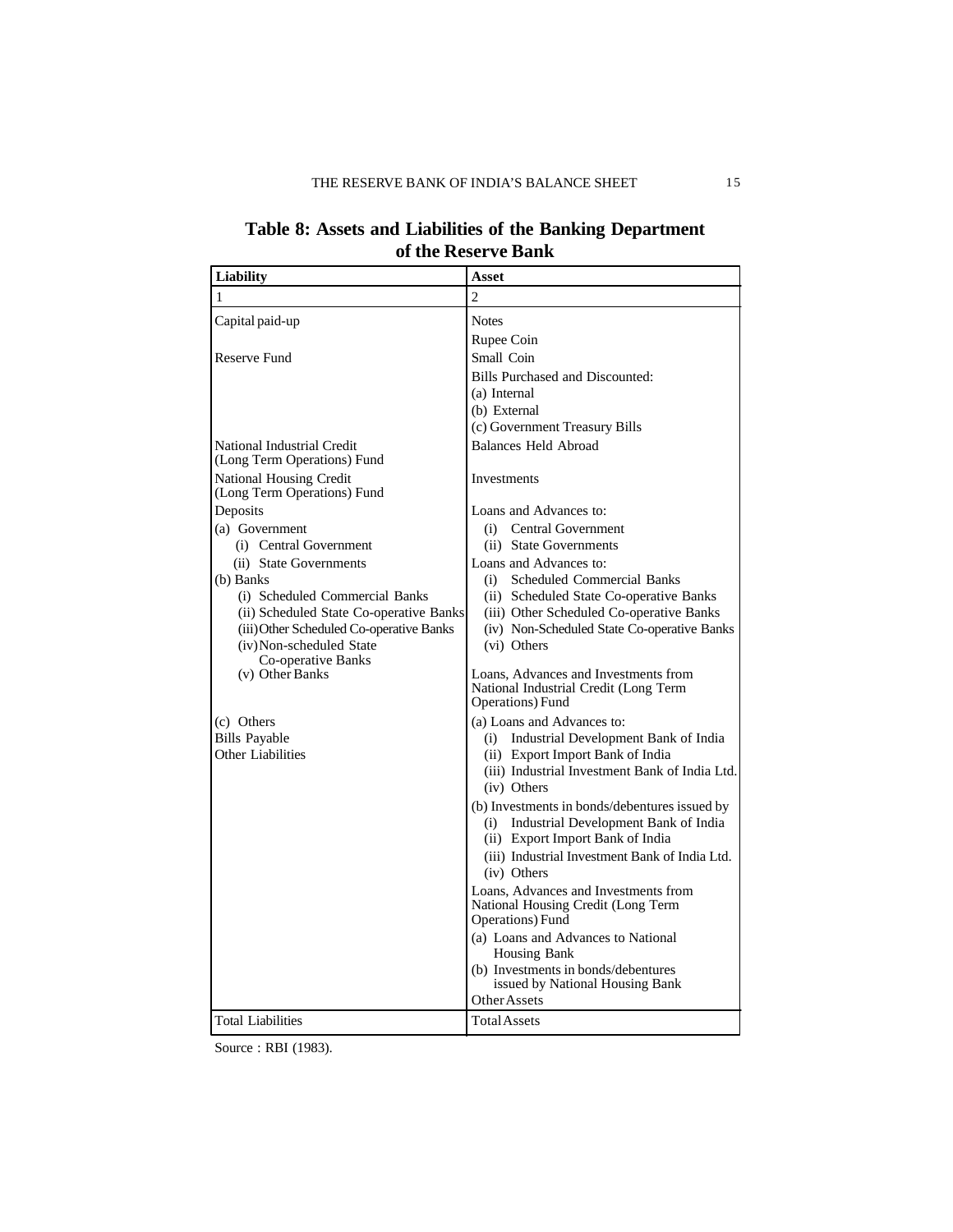The capital account, in the strict sense of the term, comprises the paid-up capital of Rs.5 crore, fully subscribed by the Government of India since January 1, 1949 under Section 4 and reserves, comprising the initial contribution of Rs.5 crore by the Central Government in terms of Government securities under Section 46 and transfers following gold revaluation up to October 1990. Other reserves, including the Contingency Reserve and Asset Development Reserve, under Section 47 and revaluation accounts, including the Currency and Gold Revaluation Account (CGRA) and the Exchange Equalisation Account, are parked in Other Liabilities.

National funds, the second set of liabilities, were constituted from time to time out of contributions from the Reserve Bank's disposable surplus under Section 46 to provide agricultural credit (1956-82, when monies were transferred to the then newly-constituted National Bank for Agriculture and Rural Development), industrial credit (1964) and housing credit (1987).

The third set of liabilities include deposit balances maintained by the Government, banks and other eligible parties. The Central Government deposits all its cash balances with the Reserve Bank, free of interest, subject to a mutually agreed minimum under Sections 20 and 21 of the Reserve Bank of India Act, 1934. Minimum cash balances of the State Governments are linked to the volume of budgetary transactions in accordance with mutual agreements. Scheduled bank deposits with the Reserve Bank include their required reserves, as prescribed under the Section 42(1), settlement balances and excess reserves. Non-scheduled banks are required to maintain a minimum of three per cent of their net demand and time liabilities in various eligible forms, including in current account with the Reserve Bank under Section 18 of the Banking Regulation Act, 1949. Other deposits comprise, mainly, i) deposits of *quasi*-Government and other financial institutions including primary dealers, ii) accounts of foreign central banks and governments, iii) accounts of international agencies such as the International Monetary Fund (IMF), *etc.*, iv) provident, gratuity and guarantee funds of the Reserve Bank staff and v) some temporary accounts.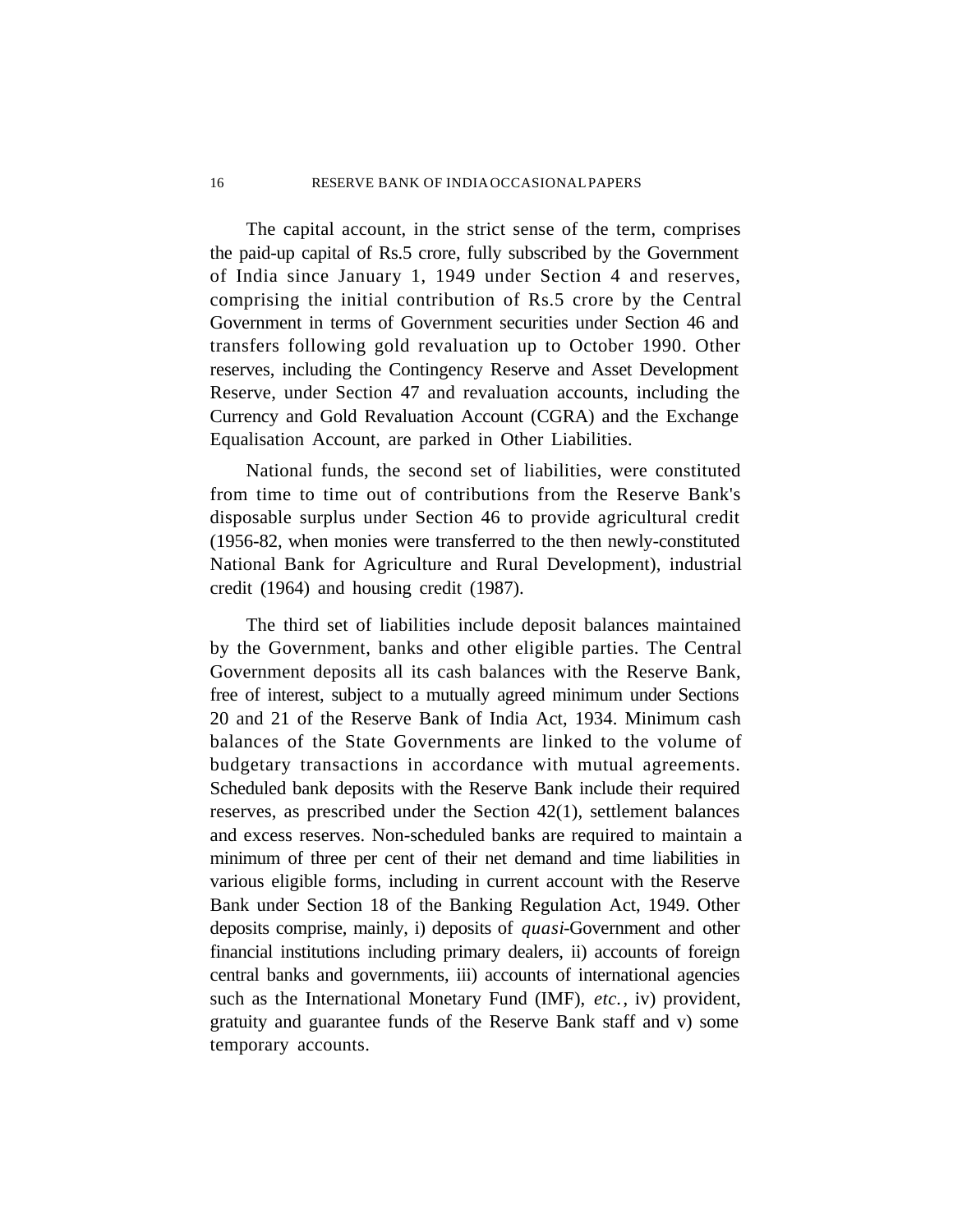The final set of liabilities include a broad head of other liabilities and bills payable, including mainly outstanding drafts, telegraphic and mail transfers and payment orders drawn up by the Reserve Bank's offices. Besides the reserves and revaluation accounts, other liabilities include a number of current income and suspense accounts, other sundry liabilities and special deposit accounts, such as the Resurgent India Bond (RIB) / India Millennium Deposit (IMD) Maintenance of Value accounts.

The assets of the Banking department comprise financial assets, such as, claims on the Government, banks and other eligible financial institutions and other assets in the form of loans and bonds and nonfinancial assets, such as immovable property. The loan portfolio includes advances to the Government, banks and financial institutions under Section 17 of the Reserve Bank of India Act, 1934. Ways and means advances (WMA) to the Central Government, under Section 17(5), are repayable within three months from the date of the advance, in accordance with the agreement with the Government in respect of the maximum amount and rate of interest. The WMA to States encompass "normal" WMA, linked to the three-year average of revenue receipts *plus* capital expenditures, "special" WMA provided against holding of Government securities and overdrafts up to ten consecutive days within limits linked to normal WMA limits. Credit to banks and financial institutions, including primary dealers, is typically in the nature of refinance against government securities - besides, the NABARD enjoys two lines of support, General Line of Credit (GLC I), against loans to commercial and state co-operative banks for seasonal agricultural operations and GLC II, for various other approved short-term purposes. The investment portfolio of the Banking department comprises investments in the share capital of the State Bank of India and other financial institutions,<sup>6</sup> Government paper held in the form of Treasury Bills and dated securities, including reverse repos, special securities issued by the Government in favour of the Reserve Bank for various purposes, including revaluation of RIBs and IMDs, gold bonds and foreign securities, including swaps.

The other assets of the Banking department include till money in form of rupees (which is a claim on the Issue department) and coin (which is a claim on the Central Government), and "other" assets, including the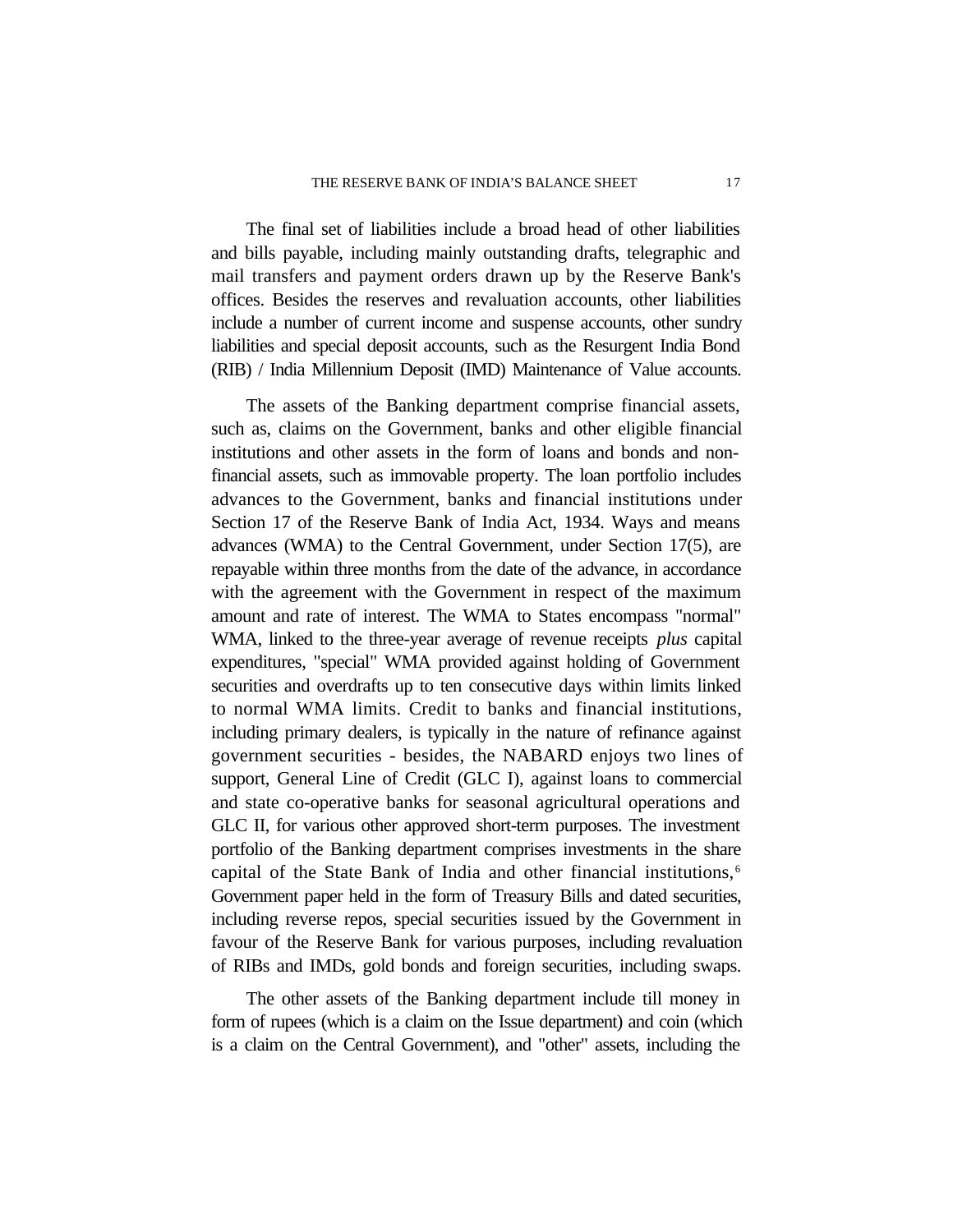value of gold held in Banking department, premises, furniture and fittings, debit balances under various heads of expenditure pending transfer to the Profit and Loss Account and loans and advances granted to members of the staff towards housing and purchase of motor vehicles. The Reserve Bank has now discontinued schemes of discounting various bills.

#### *Analytical Approaches to Analysing the Reserve Bank Balance Sheet*

The methodology of analysing the Reserve Bank Balance Sheet has evolved over time along with the particular monetary policy framework in vogue. The Reserve Bank traditionally followed the socalled balance sheet approach (also known as the structural or creditcounterparts approach) of examining the variations in money stock (RBI, 1961, 1977; Jadhav, 1994; Jalan, 2002). A focused analysis of the Reserve Bank Balance Sheet began with the Reserve Bank's first Working Group on Money Supply (1961) which introduced a parallel construct of the monetary base, called 'government money', deemed useful for forecasting money supply. Although the case for compiling reserve money was revived by Gupta (1976), a number of Reserve Bank economists were critical of the underlying money multiplier theory terming it as unduly 'mechanistic' and unsuitable for 'operational' significance as it did not take the relationship between the monetary and real sectors into account (Shetty *et al*, 1976; Mujumdar, 1976; Chona, 1976; Madhur, 1976; RBI, 1977; Khatkhate, 1980). The monetary targeting framework, recommended by the Committee to Review the Working of the Monetary system (Chairman : Sukhamoy Chakravarty) transformed monetary analysis at the Reserve Bank by embracing the very same money multiplier approach, given the reasonable degree of association between reserve money and money supply (Rangarajan and Singh, 1984; RBI, 1985; Rangarajan, 1987).

While the two approaches are useful for tracking money supply, a third and more recent paradigm of monetary policy links the movements in the central bank balance sheet to the determination of interest rates through bank reserves. One methodology is to dissect excess bank reserves into 'autonomous' and 'discretionary' liquidity, by partitioning the Reserve Bank Balance Sheet flows on the basis of policy interventions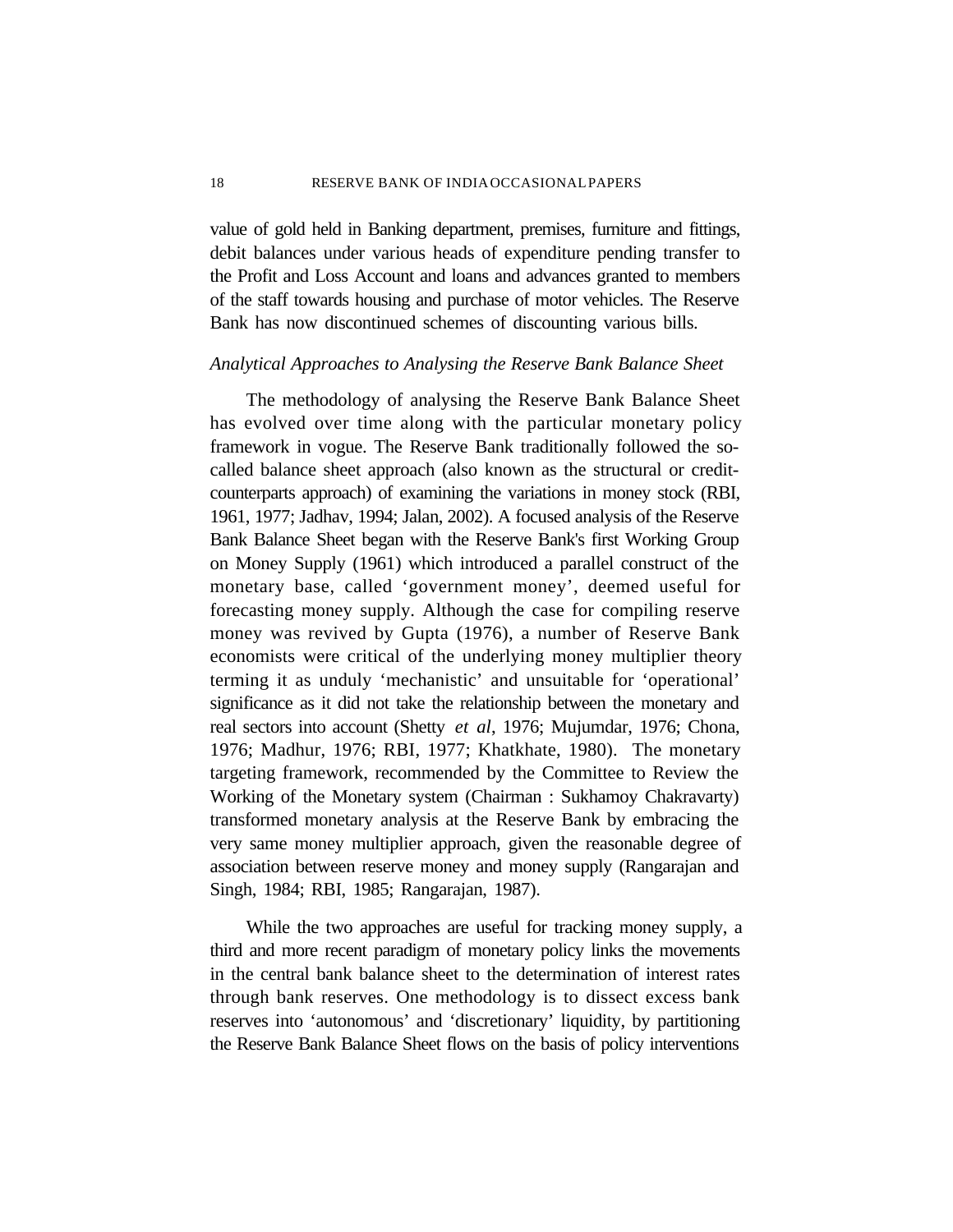(RBI, 2000; Sen Gupta *et al*, 2000). A second related methodology is to decompose excess reserves drivers into exogenous factors and forecastable factors, on the degree of predictability and policy position (RBI, 2002). To the extent that excess reserves are essentially an *ex ante* concept, the Reserve Bank has recently experimented with an *ex poste* measure of the "liquidity overhang", crystallised as the sum of the balances under net repos under the Liquidity Adjustment Facility and the Market Stabilisation Scheme (RBI, 2004b).

#### *Accounting Practices*

The Reserve Bank has traditionally followed the most conservative canons of central bank accounting in its accounting practices (Table 4). It satisfies, by and large, the Code on Transparency of Monetary and Financial Policies framed by the International Monetary Fund (IMF), in terms of the following three criteria, *viz.,* i) releasing data in consonance with the IMF's SDDS standards, ii) disclosing balance sheet on a pre-announced schedule and iii) after a pre-determined interval, disseminating selected information on its aggregate market transactions. This is testified to by the Advisory Group on Transparency in Monetary and Financial Policies (Chairman: M. Narasimham), set up by the Standing Committee on International Financial Standards and Codes (Chairman: Y.V. Reddy).

The Reserve Bank central board submits annual audited accounts, together with a report on its working to the Central Government, after due approval in its August meeting, within two months of the end of the accounting year (*i.e.,* June 30) under Section 53(2) of the Reserve Bank of India Act, 1934. The formats of the profit and loss and reserve fund accounts are prescribed in the Reserve Bank General Regulations, 1949 in pursuance of Section 58. Besides the annual accounts, a *Weekly Statement of Affairs* (WSA) of the Issue and Banking departments, as at close of business on Friday, is transmitted to the Central Government under Section 53(1) after due approval of the weekly meeting of a committee of the central board, which usually meets on the following Wednesdays. A consolidated statement on the assets and liabilities of the Reserve Bank is published in the *Weekly Statistical Supplement* (WSS)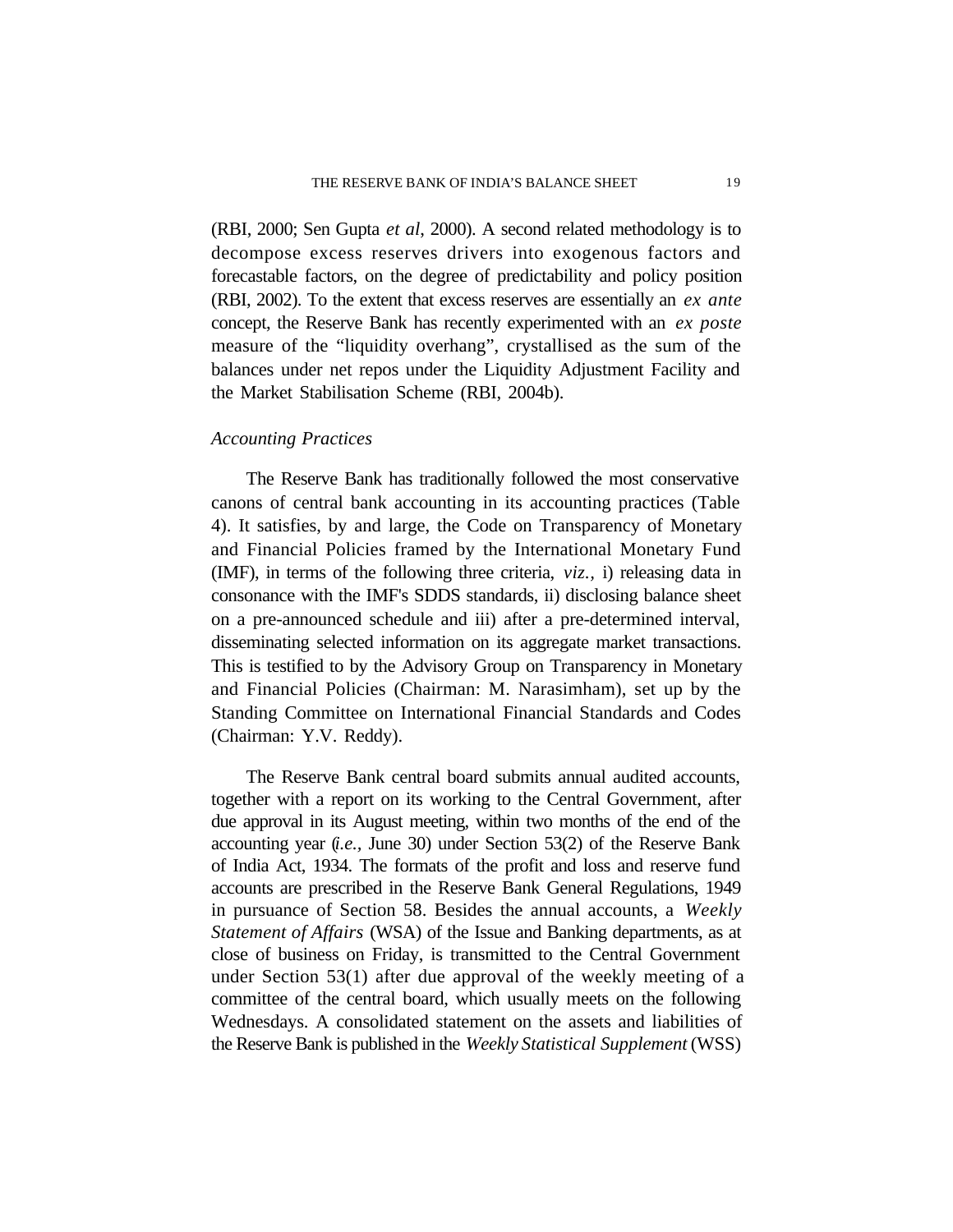to the monthly *Reserve Bank Bulletin* (along with reserve money), which is released the following Saturday while accounts of the Issue and Banking departments are published in the *Reserve Bank Bulletin* by the beginning of the following month. In terms of monetary impact, there is very little difference between the audited balance sheet and the weekly accounts because the non-monetary suspense accounts net the surplus from the day-to-day operations pending appropriation.

In view of the growing importance of the strength of the central bank balance sheet with financial liberalisation, accounting practices have been further tightened in the 1990s as shown in Table 9 (Tarapore, 1997). This has been accompanied by greater transparency in terms of balance sheet disclosures, including prior commitment to certain balance sheet allocations, such as, the transfers to the central bank reserves (Table 10). This is reinforced by data on forward assets/liabilities, money market operations and now, daily bank reserves. Although there is no explicit provision for maintaining reserves, the Reserve Bank has created a number of reserves under the enabling provisions of Section 47 of the Reserve Bank of India Act, 1934. Contingency reserves, in particular, are targeted at 12 per cent of the balance sheet by June 2005.<sup>7</sup>

| <b>Item</b>                          | <b>Standing Practice</b>                                                                                                                | <b>Changes</b>                                                               |
|--------------------------------------|-----------------------------------------------------------------------------------------------------------------------------------------|------------------------------------------------------------------------------|
|                                      |                                                                                                                                         | 3                                                                            |
| Gold                                 | Periodic revaluation                                                                                                                    | Valued at 90 per cent of average London<br>price monthly since October 1990. |
| Foreign<br>securities                | Valuation at lower of book value<br>or market price at prevailing<br>exchange rates.                                                    | Foreign exchange contracts are<br>evaluated half-yearly since 1995-96.       |
| Foreign<br>currency<br>transaction   | Valued at prevailing exchange rates<br>annually.                                                                                        | Frequency changed to weekly since<br>1996-97.                                |
| Government<br>securities             | Lower of book value or rates based<br>on yield curve, with depreciation<br>charged against current income.                              | At market rate, if available, since<br>1996-97.                              |
| Profit/loss on sale<br>of securities | Profit/loss booked only on<br>redemption or when accumulated<br>sales proceeds exceed book value<br>of the entire lot in that category. | Accounted for each transaction<br>since 1997-98.                             |

**Table 9: Reserve Bank's Accounting Policies - Recent Changes**

Source : RBI Annual Report, various issues.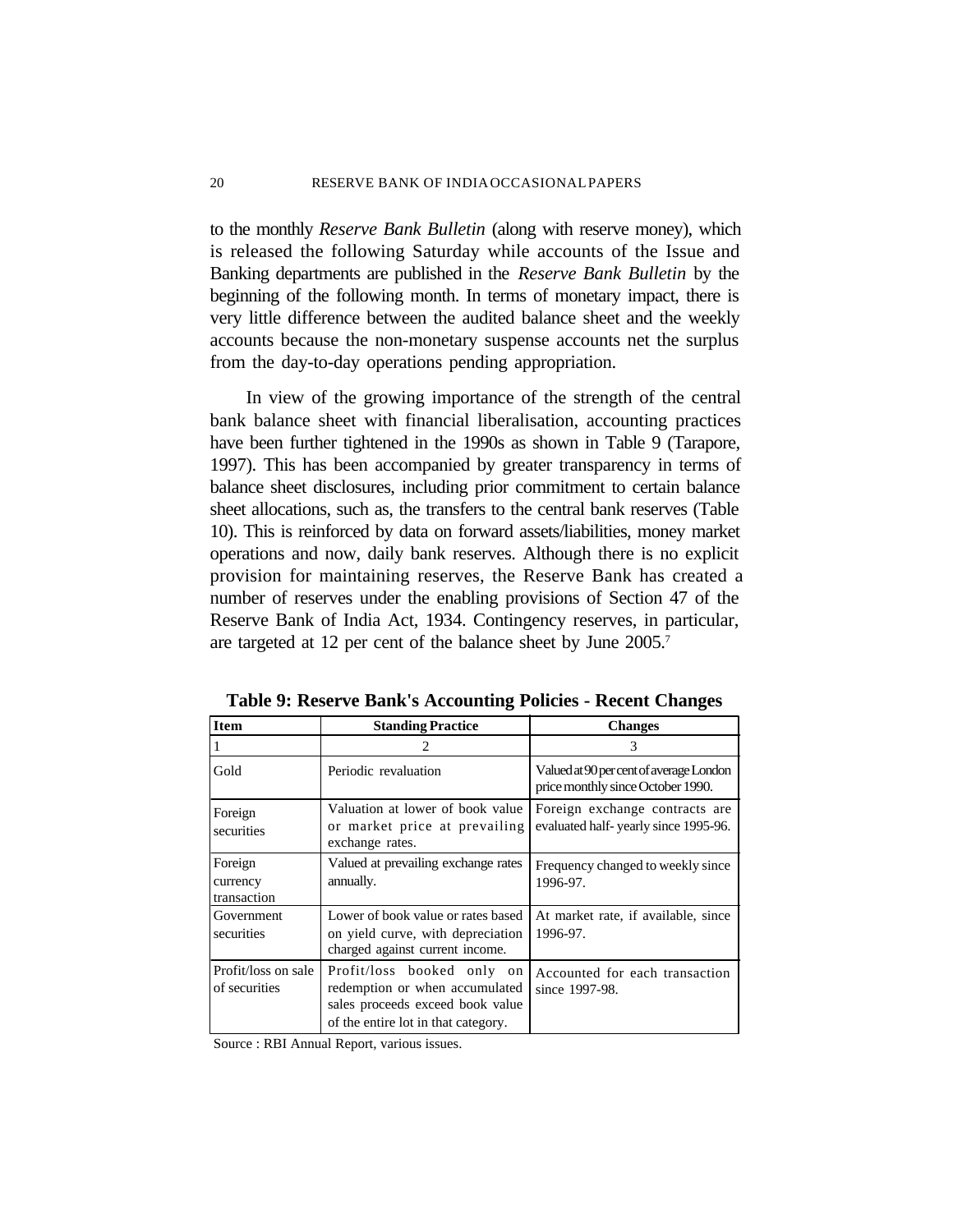| <b>Item</b>                                                     | Year<br><b>Introduced</b>     |
|-----------------------------------------------------------------|-------------------------------|
| 1                                                               | $\mathfrak{D}_{\mathfrak{p}}$ |
| Notes to Accounts                                               | 1992                          |
| Details of                                                      |                               |
| Sources of Income                                               | 1991                          |
| Domestic Income                                                 | 1995                          |
| Income from Open Market Operations                              | 1999                          |
| Foreign Income                                                  | 1995                          |
| <b>Interest Payments</b>                                        | 1991                          |
| Other Assets/Liabilities                                        | 1996                          |
| Contingency Reserves                                            | 1995                          |
| Investments in shares of Subsidiaries/Associate<br>Institutions | 1996                          |
| Unrealised gains in foreign currency assets                     | 1995                          |

**Table 10: Balance Sheet Disclosures by the Reserve Bank**

Source : RBI Annual Report, various issues.

#### **(b) Balance Sheet Dynamics**

The flows in the Reserve Bank's balance sheet emanate from its regular central banking functions and the consequent monetary operations undertaken to steer monetary conditions to their desired objectives. We now turn to the impact of central bank operations on the central bank balance sheet using the Reserve Bank as a case study. For the sake of expository convenience, we divide the operations of the Reserve Bank into two broad categories: regular operations and monetary operations.

#### **Regular Operations**

#### *Issuer of Currency*

The impact of cash demand on the Reserve Bank Balance Sheet essentially depends on the form in which it is financed. For instance, cash demand could be set off by public expenditure which is funded by monetisation - the increase in currency on the liability side would, thus, be matched by the Reserve Bank's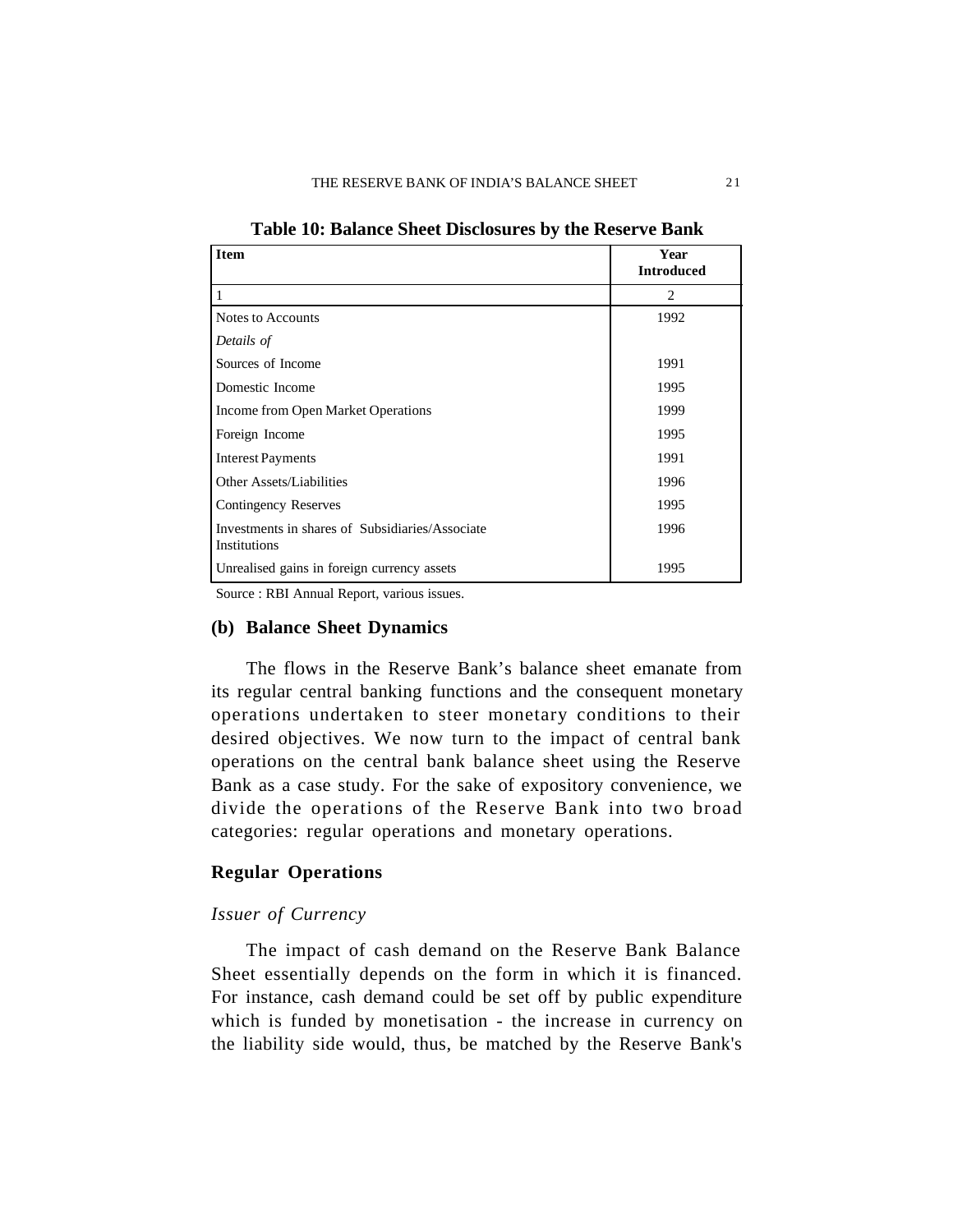primary support to the Centre on the asset side without any change in bank liquidity *per se*. Alternately, the banking system would have to fund cash flows as currency is a leakage from the banking system to the extent it is held by the public as a direct claim on the central bank. If cash drawals are accommodated by changes in bank reserves, there is no change in the size of the balance sheet (and reserve money) although a decline in excess reserves could put pressure on interest rates. If the banking system has to take recourse to the Reserve Bank either through standing facilities or repo operations, there would be a similar expansion in the balance sheet (and reserve money) without any change in bank liquidity or interest rates.

#### *Banker to Government*

The impact of the public finances upon the Reserve Bank Balance Sheet depends not only on the fiscal position but also on the form of financing the fiscal deficit. If the fiscal gap is met by resource mobilisation from the banking system, liquidity conditions change because funds would have to be diverted from competing uses to the Government. In case the Government takes direct recourse to the Reserve Bank, the impact of the Government deficit on liquidity conditions depends on the end-use of Government spending. Illustratively, if the money is utilised to fund redemption of past public debt, which is largely held by banks, there would actually be an increase in bank liquidity, which would ease monetary conditions. Similarly, if the money is spent on public works, there could be a significant increase in currency, without impinging on bank liquidity.

Besides, the accommodation available from the central bank in pursuance of its banker - to - Government and development functions, the Government's claims on the Reserve Bank stems from its entitlement to *seignorage,* reinforced by its position as sole owner. The critical difference is that direct support requires deliberate asset creation and is, therefore, monetary, while the profit transfer is out of income created out of past asset creation and hence, is nonmonetary.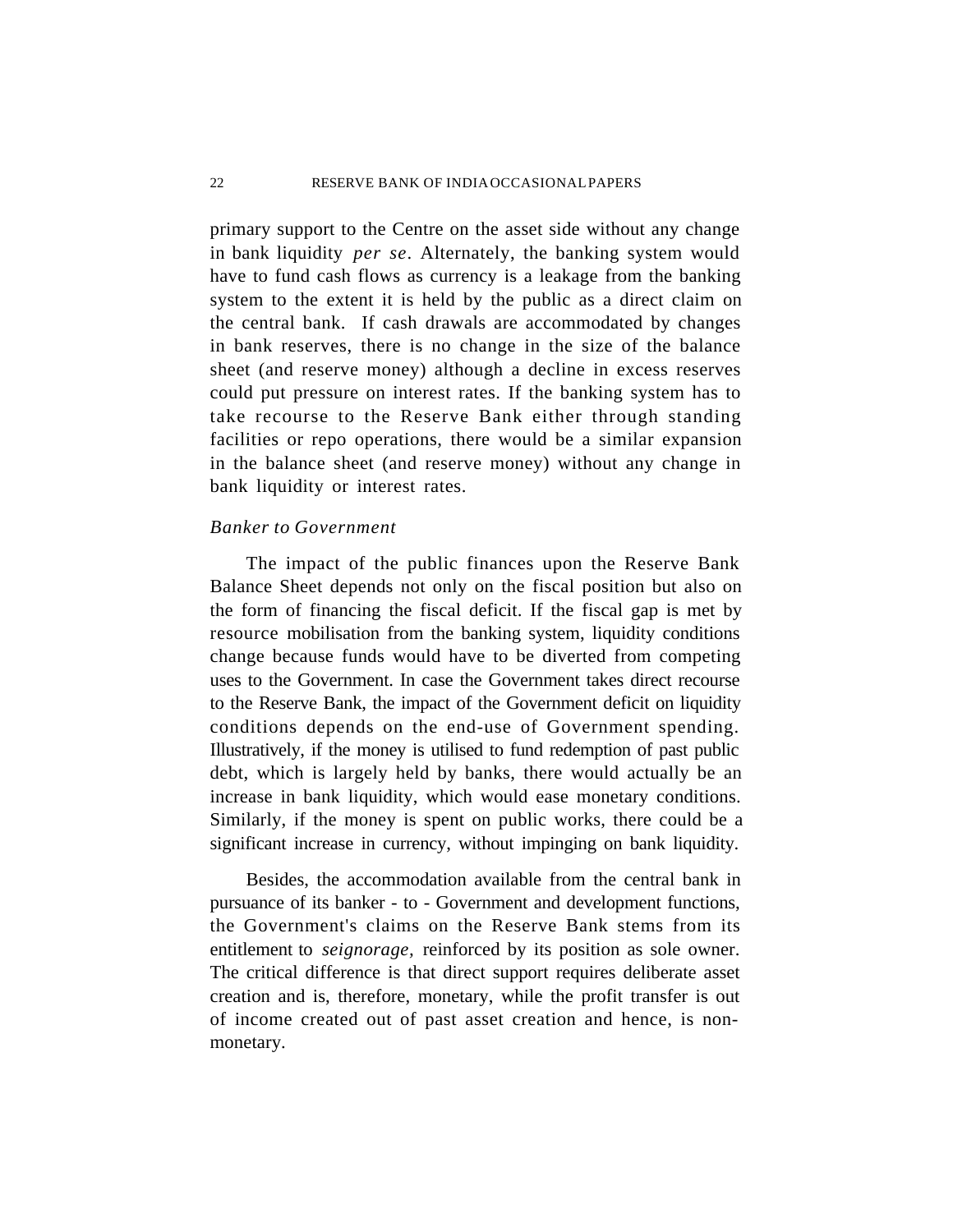#### *Banker to Banks*

The sources and uses of the commercial banking system directly impact the Reserve Bank Balance Sheet through their current accounts at the central bank. If banks utilise their balances with the central bank to match fluctuations in cash demand, there would be a change in the composition of the liabilities of the Reserve Bank Balance Sheet (and reserve money) without affecting the size. If changes in bank reserves mirror changes in banks' investments in Government paper and foreign currency or availment of standing facilities, there is a corresponding change in the size of the Reserve Bank Balance Sheet as well as a change in the composition of its assets and liabilities.

#### *Management of Foreign Exchange Reserves*

The flows in the net foreign assets of the Reserve Bank reflect the interplay of three sets of factors: i) foreign currency operations, essentially with a view to building up foreign exchange reserves and stabilising the foreign exchange market, ii) aid receipts by the Government, and iii) income generated by foreign currency investments.

The purchase or sale of foreign currencies from authorised dealers (essentially, banks) result, as a first step, in a change in the foreign currency portfolio of the Reserve Bank with a corresponding change in bank reserves. On the other hand, since the Reserve Bank routes the Rupee equivalent of aid receipts to the Government while adding the foreign currency to the foreign exchange reserves, there is no direct monetary effect. The income on foreign currency assets also add to foreign exchange reserves but do not have a monetary impact as they are appropriated into the income from foreign sources sub-account in the non-monetary Other Liabilities account which are a claim of the Reserve Bank on itself.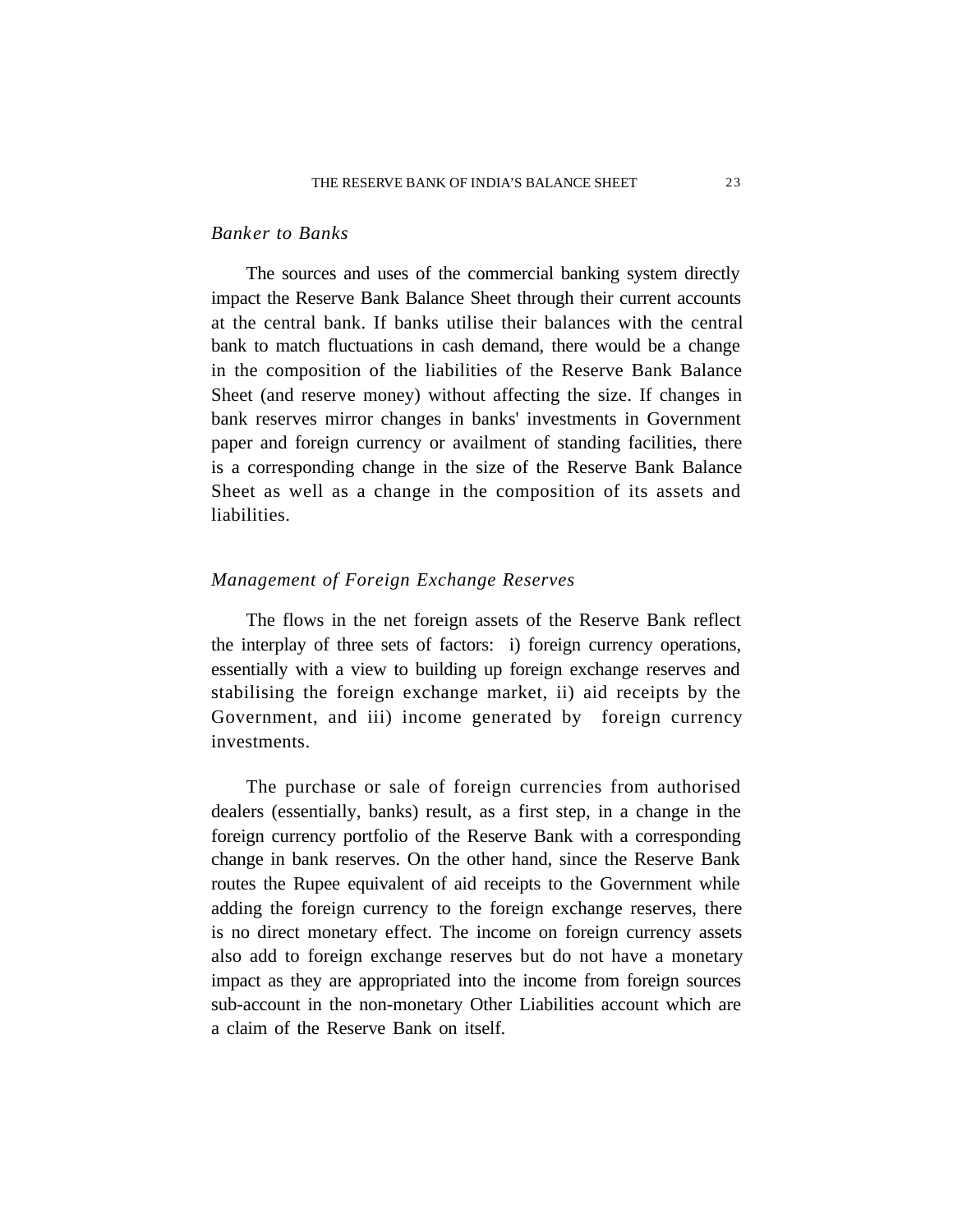The revaluation effect of net foreign exchange assets depends on the change in prices as well as the changes in the exchange rate. The revaluation in foreign currency assets arising out of changes in exchange rates are money-neutral by transfer to the Currency and Gold Reserve Account (CGRA) (which is a constituent of the nonmonetary Other Liabilities). There is, thus, no monetary or profitability impact although the size of the balance sheet changes with implications for the rate of surplus because of concomitant higher contingency reserve requirements. The revaluation of foreign securities arising out of changes in market prices is adjusted against current income in case of depreciation, while appreciation is not provided for. There is, thus, no monetary impact although the size of the balance sheet is altered. In case of gold, the entire change in value, because of either price or exchange rate changes, is transferred to the CGRA, affecting the size of the balance sheet without impacting either reserve money or profitability.

#### **Monetary Policy Operations**

#### *Changes in Reserve Requirements*

Changes in reserve requirements alter the composition and profitability of the Reserve Bank Balance Sheet (and reserve money) as well as bank liquidity as summarised in Table 11. A change in the cash reserve ratio (CRR) alters the ratio of currency and reserves on the liability side. The impact on the asset side depends on the particular monetary environment. For example, if the CRR is raised to sterilise the impact of capital inflows, there would be a shift in favour of foreign assets. Second, if the CRR is raised in order to tighten monetary conditions to stem capital outflows, the market liquidity gap generated by the mix of higher reserve requirements and drawdown of foreign currency assets is likely to be funded by an increase in domestic assets either through reverse repos or higher recourse to standing facilities. Finally, a reduction in the CRR is almost always associated with a reduction in domestic assets as banks either invest the release of resources in repos or redeem standing facilities.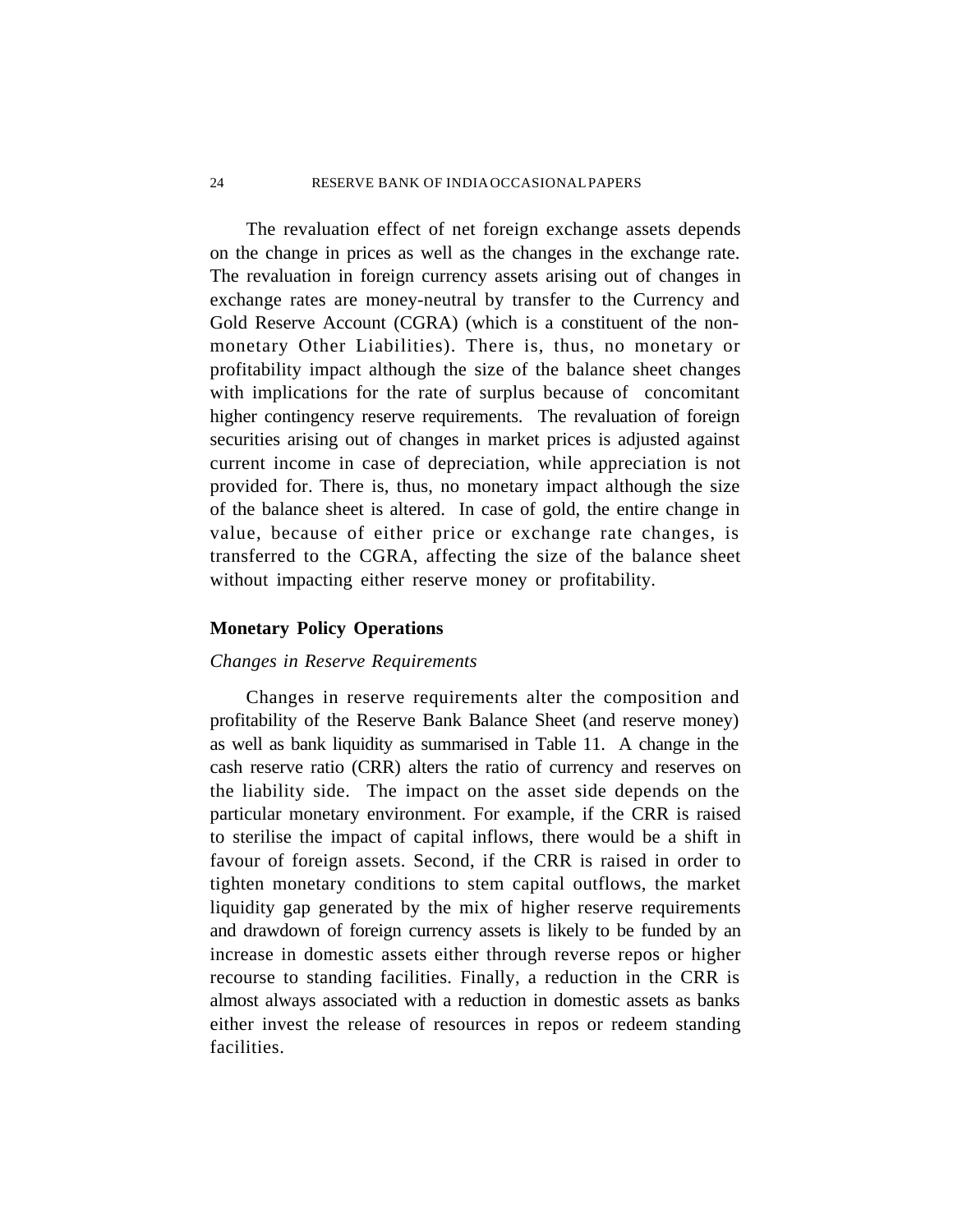| <b>Action</b>                                       | <b>Liquidity Impact</b> |            | <b>Monetary</b><br><b>Conditions</b> |                 | <b>Balance Sheet Impact</b> |                  |             |                           |             |                |  |
|-----------------------------------------------------|-------------------------|------------|--------------------------------------|-----------------|-----------------------------|------------------|-------------|---------------------------|-------------|----------------|--|
|                                                     | <b>NDA</b>              | <b>NFA</b> | RM                                   | <b>Interest</b> | Ex-                         | <b>Payout</b>    |             | <b>Income from</b>        |             | <b>NFA</b>     |  |
|                                                     |                         |            |                                      | Rate            | change<br>Rate              | on<br><b>CRR</b> |             | <b>NDA</b>                | <b>NFA</b>  |                |  |
|                                                     |                         |            |                                      |                 |                             | balan-<br>ces    | Di-<br>rect | Valu-<br>ation            | Di-<br>rect | Valu-<br>ation |  |
|                                                     | $\overline{c}$          | 3          | $\overline{4}$                       | 5               | 6                           | 7                | 8           | 9                         | 10          | 11             |  |
| Hike                                                |                         |            |                                      |                 |                             |                  |             |                           |             |                |  |
| Contain monetary<br>effect of capital<br>inflows    | n                       | h          | h                                    | h               | i                           | h                | n           | i                         | h           | h              |  |
| Tighten monetary<br>policy with capital<br>outflows | h                       | i          | h                                    | h               | h                           | h                | h           | i                         | i           | i              |  |
| Cut<br>Ease monetary<br>policy                      | i                       | n          | i                                    | i               | n                           | i                | i           | n                         | n           | n              |  |
| NDA: Net Domestic Assets.                           |                         |            |                                      |                 |                             |                  |             | NFA : Net Foreign Assets. |             |                |  |
| h: Increase.                                        |                         |            | i                                    | Decrease.       |                             | n                | No change.  |                           |             |                |  |

#### **Table 11: Impact of Cash Reserve Ratio Changes on the Reserve Bank Balance Sheet : Possible Scenarios**

The impact of reserve requirements on central bank profitability also depends on the monetary circumstance. The payout in the form of interest on CRR balances is a charge on income. Besides, a change in the ratio of domestic to foreign assets affects central bank income to the extent of a differential between domestic and international interest rates.

#### *Open Market Operations*

The impact of open market operations on the Reserve Bank Balance Sheet (and reserve money) is essentially situation-specific as summarised in Table 12. When open market operations, especially repo/reverse repos under the Liquidity Adjustment Facility (LAF), is necessitated by changes in demand for either currency or bank reserves, there would be a corresponding change in the size of the balance sheet (and reserve money). In case, open market operations are driven by capital flows, there is no impact on the balance sheet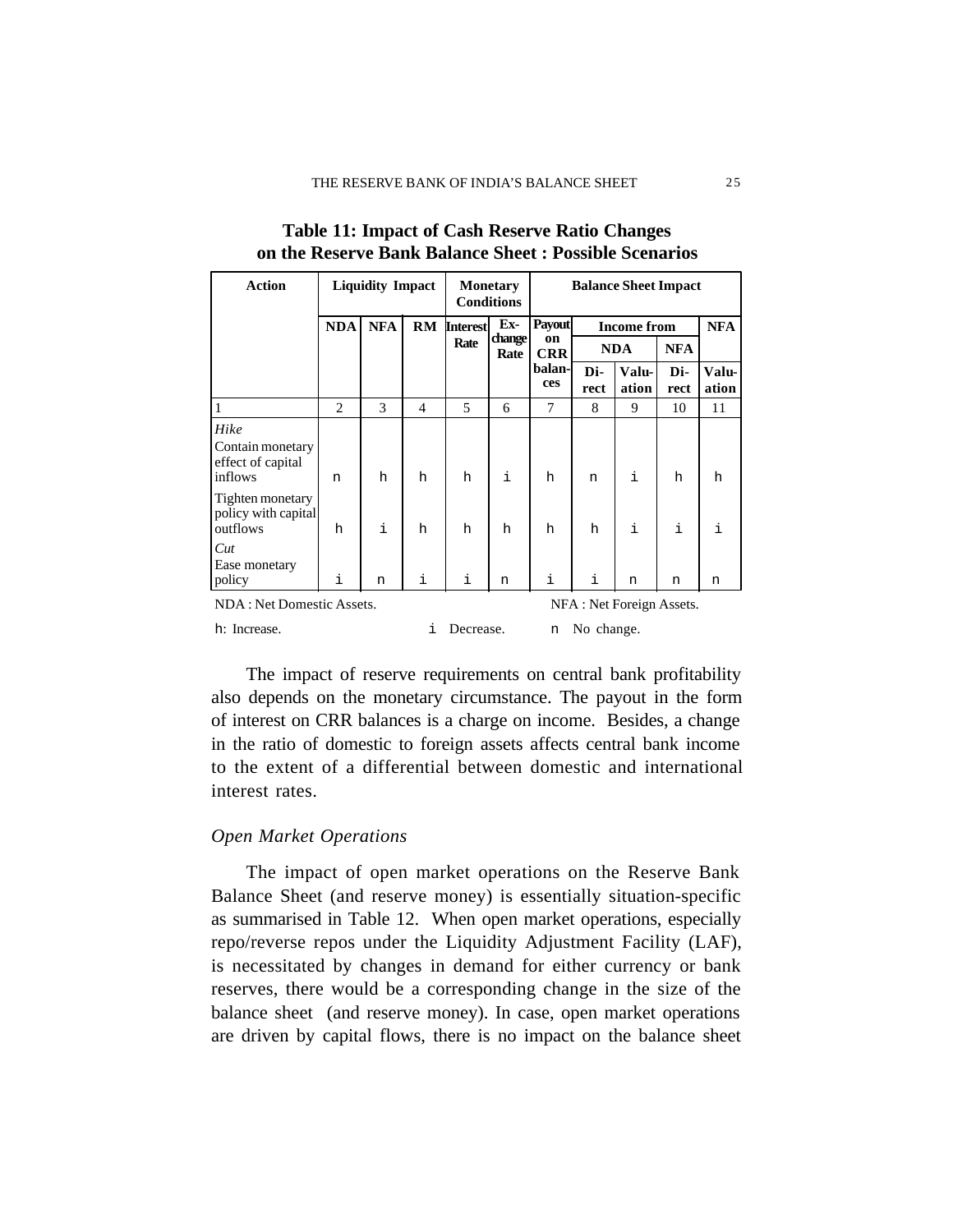| <b>Action</b>                                       | <b>Liquidity Impact</b> |            |                |                 | <b>Monetary</b><br><b>Conditions</b> | <b>Balance Sheet Impact</b> |             |                    |             |                |
|-----------------------------------------------------|-------------------------|------------|----------------|-----------------|--------------------------------------|-----------------------------|-------------|--------------------|-------------|----------------|
|                                                     | <b>NDA</b>              | <b>NFA</b> | RM             | <b>Interest</b> | Ex-                                  | <b>Payout</b>               |             | <b>Income from</b> |             | <b>NFA</b>     |
|                                                     |                         |            |                | Rate            | change<br>Rate                       | on<br><b>CRR</b>            |             | <b>NDA</b>         | <b>NFA</b>  |                |
|                                                     |                         |            |                |                 |                                      | balan-<br>ces               | Di-<br>rect | Valu-<br>ation     | Di-<br>rect | Valu-<br>ation |
| $\mathbf{1}$                                        | $\overline{c}$          | 3          | $\overline{4}$ | 5               | 6                                    | 7                           | 8           | 9                  | 10          | 11             |
| Absorption of<br>Liquidity                          |                         |            |                |                 |                                      |                             |             |                    |             |                |
| Contain monetary<br>effect of capital<br>inflows    | i                       | h          | n              | h               | i                                    | n                           | i           | i                  | h           | h              |
| Tighten monetary<br>policy with capital<br>outflows | i                       | i          | $\mathbf{i}$   | h               | h                                    | n                           | i           | i                  | i           | i              |
| Injection of<br>Liquidity                           |                         |            |                |                 |                                      |                             |             |                    |             |                |
| Currency<br>expansion                               | h                       | n          | h              | n               | n                                    | n                           | h           | n                  | n           | n              |

### **Table 12: Impact of Open Market Operations on the Reserve Bank Balance Sheet : Possible Scenarios**

size (and reserve money) although monetary conditions in terms of money market rates and exchange rates could be affected. In each case, the composition of the balance sheet (and reserve money) in terms of domestic and foreign assets would undergo a change depending on the operations involved.

In terms of profitability, there are two effects: direct and indirect. In case Government securities purchased (sold) outright, the Reserve Bank earns (foregoes) interest income from the Government. It also incurs profits/losses in the conduct of outright open market sales. In case of LAF operations, the Reserve Bank earns (pays) interest from (to) the counterparties, *viz.,* commercial banks and primary dealers, in case of reverse repos (repos). Besides, tightening monetary conditions results in a depreciation of the Government securities portfolio, which would have to be accounted for against current income.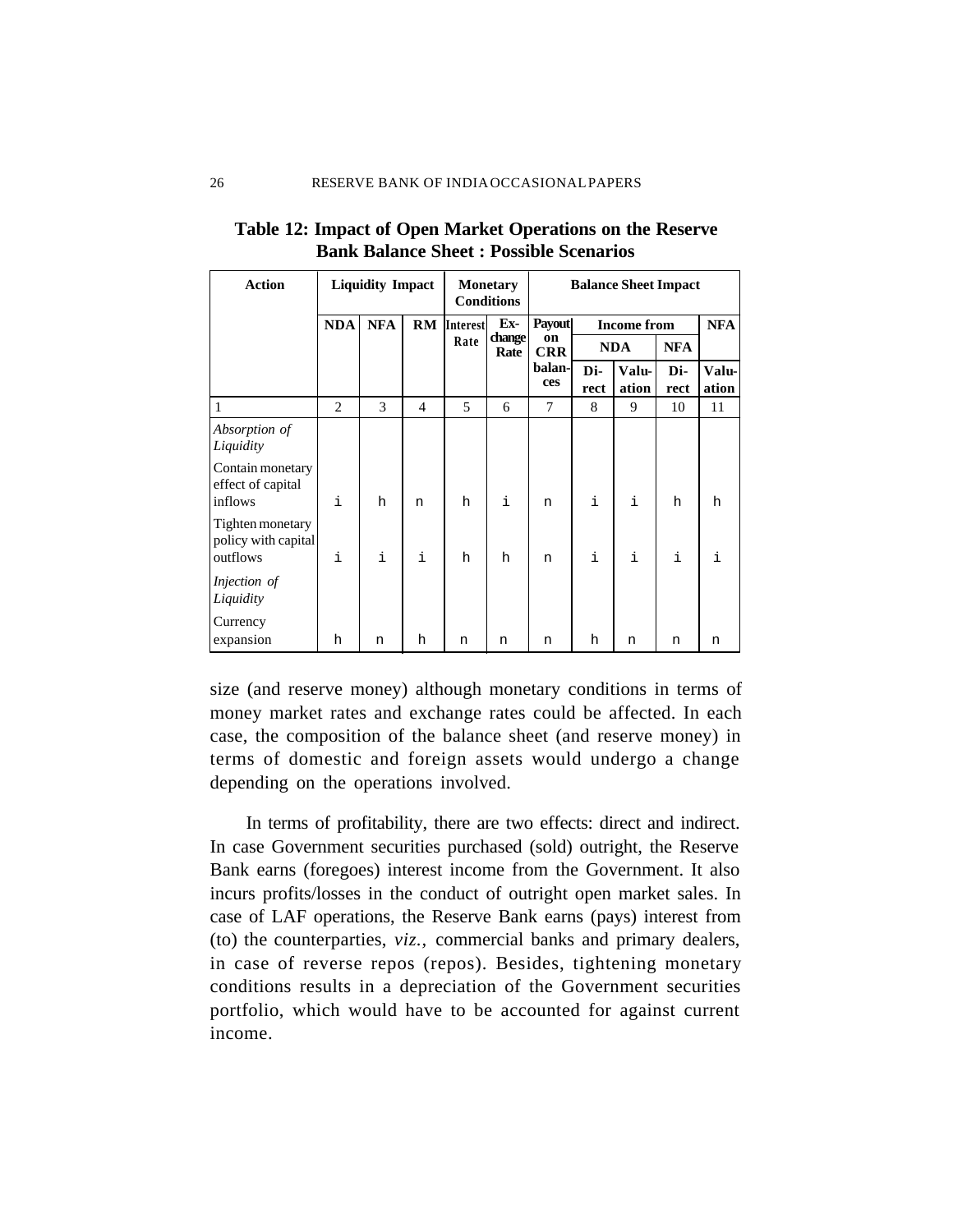The scope of open market operations is circumscribed by the provisions of the Reserve Bank of India Act, 1934. The Reserve Bank cannot pay interest on Government balances or on bank balances, in excess of CRR stipulations, borrow clean beyond the paid-up capital of Rs.5 crore or issue paper in its name. Since the Reserve Bank cannot pay interest on bank balances, over and above CRR stipulations or borrow more than its paid-up capital, repo (reverse repo) operations, which are essentially collateralised borrowing (lending) to absorb (inject) market liquidity have to be camouflaged as two-leg sell-buy (buy-sell) outright transactions in the underlying Government securities. There is, thus, an asymmetry in the scope of repos (limited to the Reserve Bank's holding of Government securities) and reverse repos (limited, technically, only by the stock of non-monetised public debt). Besides, since the Government cannot receive interest on surplus balances with the Reserve Bank, it typically 'buys back' Government paper from the central bank (up to Rs.10,000 crore) for the period of surplus and saves the interest payment. This means if capital flows do not follow the seasonality of the Government expenditure and the Centre runs a surplus, the Reserve Bank needs to have a sufficient stock of Government paper to transfer to the Government.

It is in this context that following the recommendation of the Reserve Bank's Working Group on Instruments of Sterilisation (Chairperson: Usha Thorat), a Market Stabilisation Scheme (MSS) has been instituted. The Government issues paper to mop up liquidity generated by capital flows and parks the proceeds with the Reserve Bank (RBI, 2004a,b). The monetary impact of the accretion to the Reserve Bank's foreign assets, arising out of the absorption of surplus capital flows is thus nullified by the decline in the Reserve Bank's net credit to the Centre, because of the accretion to the Centre's cash balances with the Reserve Bank. Although it is money-neutral, the MSS enlarges the Reserve Bank Balance Sheet because the proceeds are immobilised in a separate identified account within the head of the Centre's balances with the Reserve Bank, unlike in the case of traditional open market operations which is balance sheet-neutral. While the impact of the MSS on the Reserve Bank's surplus is limited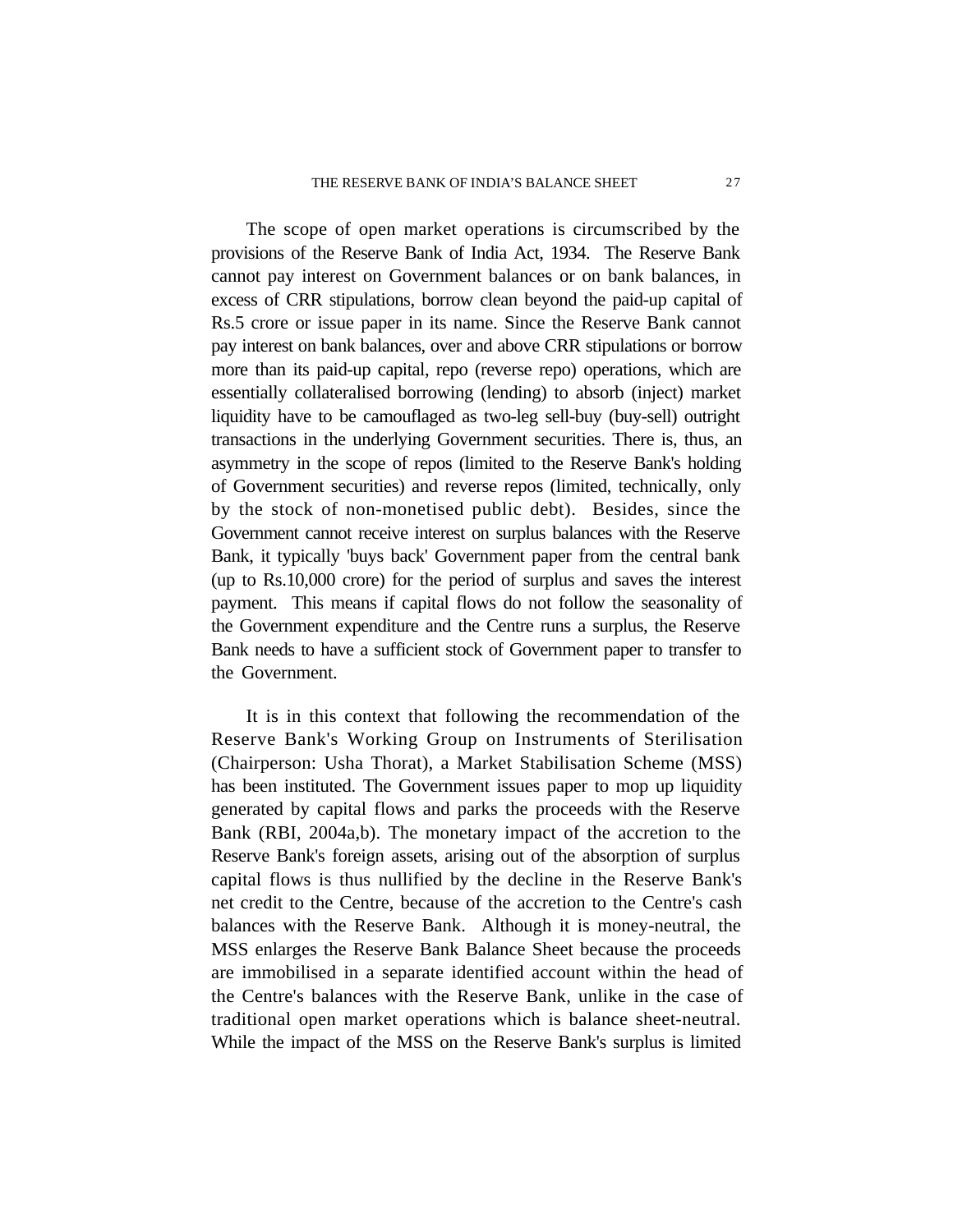in terms of income, the central bank's rate of surplus declines because the consequent increase in the size of the balance sheet requires higher allocations to be made in terms of Contingency Reserves.

#### *Refinance Facilities*

An increase (reduction) in standing facilities in order to match either currency expansion (contraction) or excess demand (supply) of bank reserves results in a change in the size of reserve money.

#### *Bank Rate/ Repo Rate*

Changes in the policy rates, *viz.,* the Bank Rate and the repo rate, impact central bank income in terms of i) receipts from the WMA and standing facilities, and ii) outgo on account of interest payable on CRR balances (in case of the Bank Rate till recently) and net repos under the LAF (in case of the repo rate) as summarised in Table 13. The impact of interest rate signals from the Reserve Bank on the interest rate structure feed back into the balance sheet (and profitability) through revaluation of investments in Government paper.

| Table 13: Impact of Bank Rate/Repo Rate Changes on the Reserve |  |
|----------------------------------------------------------------|--|
| <b>Bank Balance Sheet: Possible Scenarios</b>                  |  |

| <b>Action</b>                                                                      | <b>Liquidity Impact</b> |            |                | <b>Monetary</b><br><b>Conditions</b> | <b>Balance Sheet Impact</b> |                  |             |                    |             |                |
|------------------------------------------------------------------------------------|-------------------------|------------|----------------|--------------------------------------|-----------------------------|------------------|-------------|--------------------|-------------|----------------|
|                                                                                    | <b>NDA</b>              | <b>NFA</b> |                | <b>RM</b> Interest                   | Ex-                         | <b>Payout</b>    |             | <b>Income from</b> | <b>NFA</b>  |                |
|                                                                                    |                         |            |                | Rate                                 | change<br>Rate              | on<br><b>CRR</b> |             | NDA#               | <b>NFA</b>  |                |
|                                                                                    |                         |            |                |                                      |                             | balan-<br>ces    | Di-<br>rect | Valu-<br>ation     | Di-<br>rect | Valu-<br>ation |
| 1                                                                                  | $\overline{c}$          | 3          | $\overline{4}$ | 5                                    | 6                           | 7                | 8           | 9                  | 10          | 11             |
| Cut<br>Contain<br>monetary effect<br>of capital inflows<br>Ease monetary<br>policy | n<br>n                  | n<br>n     | n<br>n         | i<br>i                               | i<br>n                      | i<br>i           | n<br>n      | n<br>n             | n<br>n      | h<br>n         |
| Hike<br>Tighten monetary<br>policy with capital<br>outflows                        | n                       | n          | n              | h                                    | h                           | h                | n           | i                  | n           | i              |

# Excludes loans and advances and LAF operations.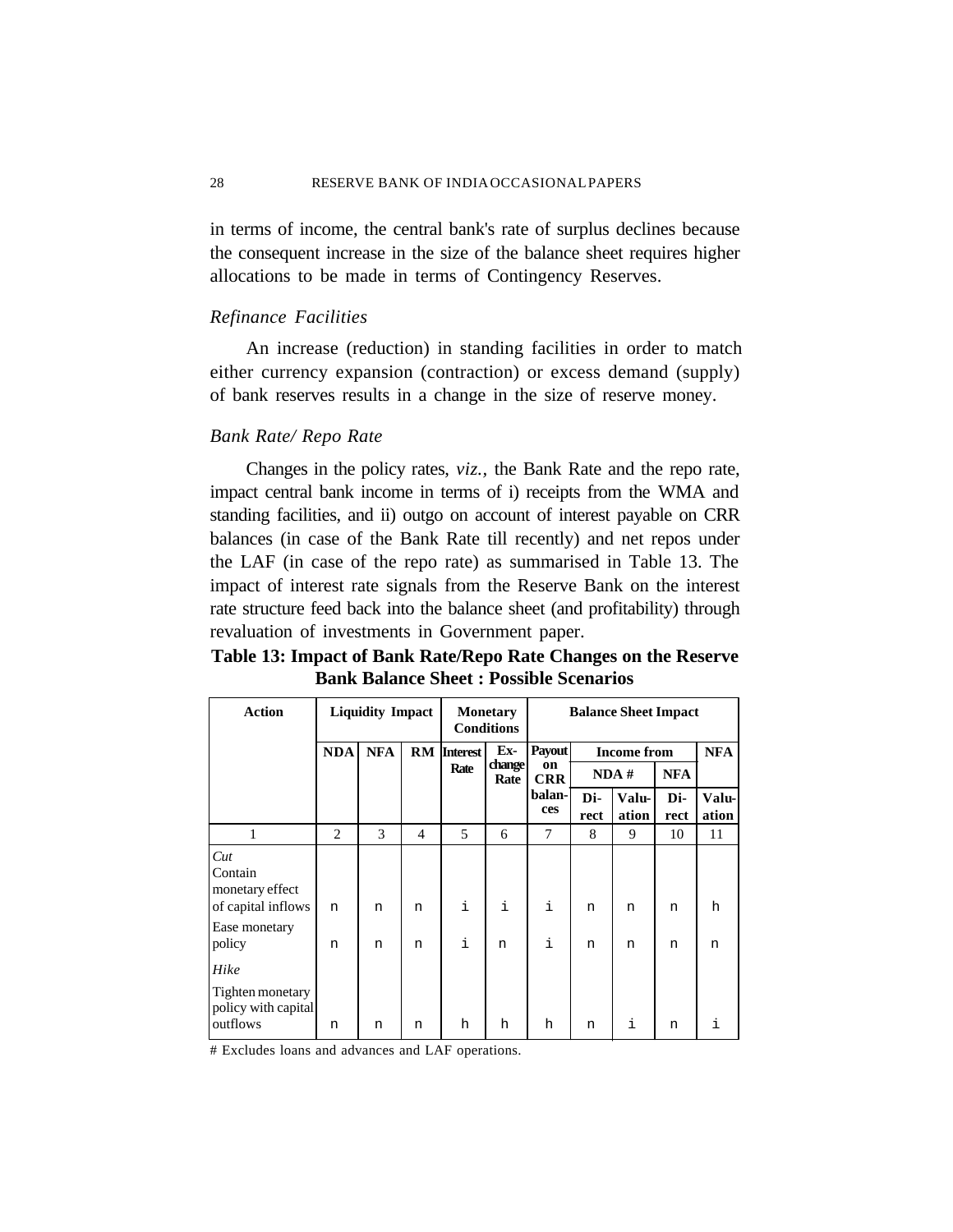Having discussed the structure and dynamics of the Reserve Bank Balance Sheet, let us now turn to an analytical chronicle of its evolution, insofar as it reflects the macroeconomic developments in India.

#### **Section III**

#### **The Reserve Bank Balance Sheet and the Macroeconomy**

#### **Periodisation Scheme**

It is appropriate to track the transformation in the Reserve Bank Balance Sheet in terms of phases chalked by the regime shifts in the conduct of monetary policy. Clubbing the formative years of central banking till the inception of the planning process (*i.e.*, 1935-50), an analysis of the vicissitudes of the monetary strategy allows us to discern three logical phases over the post-Independence period.<sup>8</sup>

- Foundation Phase (1951-69),
- Phase of Social Control  $(1970-90)$ ,<sup>9</sup> and
- Phase of Financial Liberalisation (1991 onwards).

The foundation phase saw the Reserve Bank play a key supportive role in the nation-building process adopted by the Five Year Plans. The entire financial system came to be geared to funding the fisc in the phase of social control in the 1970s and 1980s, beginning with the nationalisation of 14 banks in July 1969. The late 1980s, on the other hand, saw a process of financial liberalisation, which gathered momentum after the balance of payments crisis of 1991.

This periodisation is roughly borne out by the data. A logical indicator of the changing course of central banking in the Indian context is the size of the Reserve Bank Balance Sheet, scaled by the GDP at market prices (Chart 1 and Annexes 1 and 2). Another reasonably good indicator turns out to be the rate of surplus transferred to the Central Government of the Reserve Bank Balance Sheet (Chart 2 and Annex 3). As the share of establishment and other expenditure in the Reserve Bank operations remain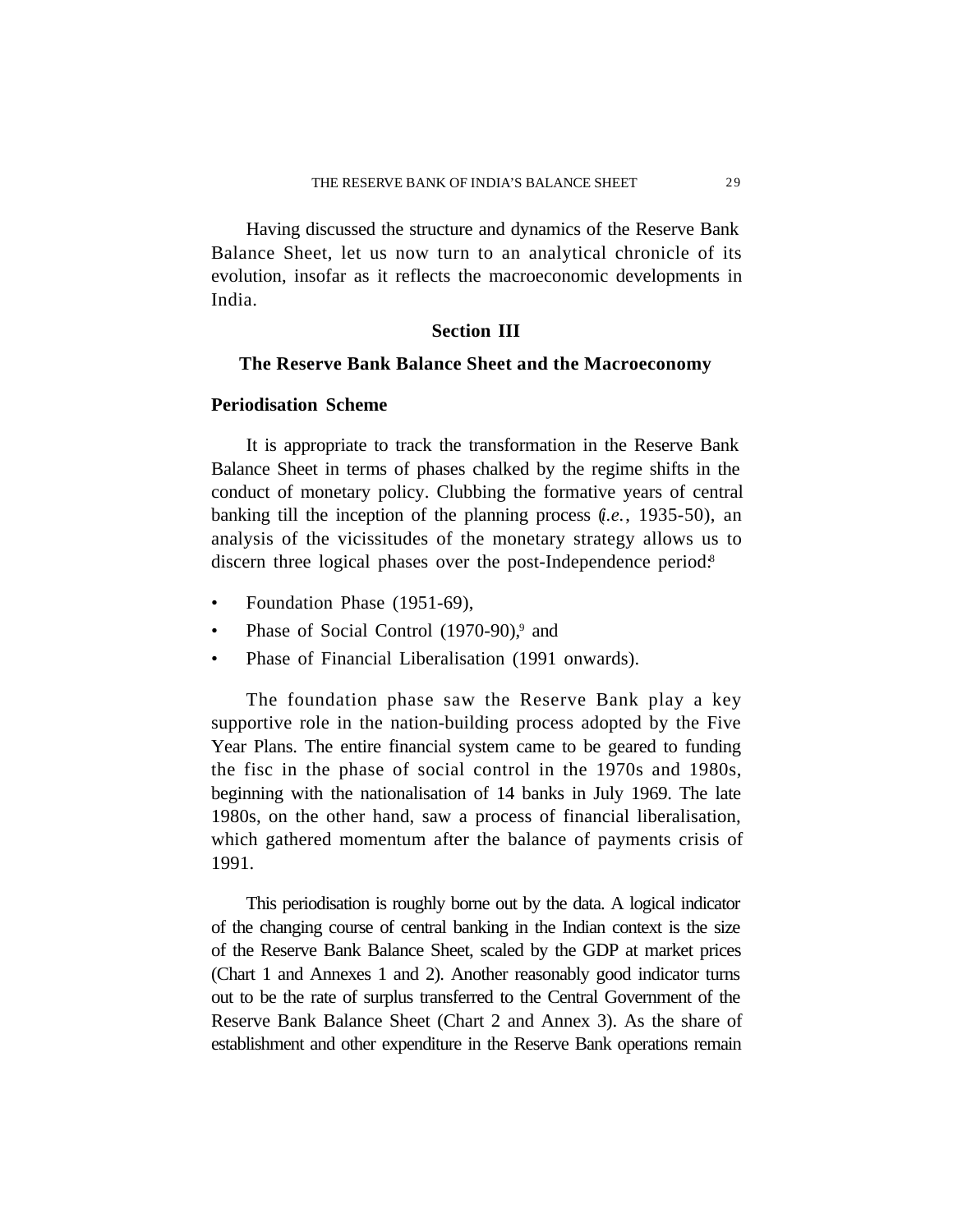

a negligible fraction of the balance sheet, the governing explanation of the Reserve Bank's rate of surplus emanates from the changing macroeconomic environment (Table 14). While the conduct of monetary policy most certainly did not consciously target central bank profitability, the movements in the Reserve Bank's rate of surplus do appear to reflect the turns in monetary policy in the Indian economy over the years.

We have subjected the notion of these *a priori* breaks to formal statistical testing. When we concentrated on the trend rate of surplus and estimated a linear trend equation, the multiple Chow's test

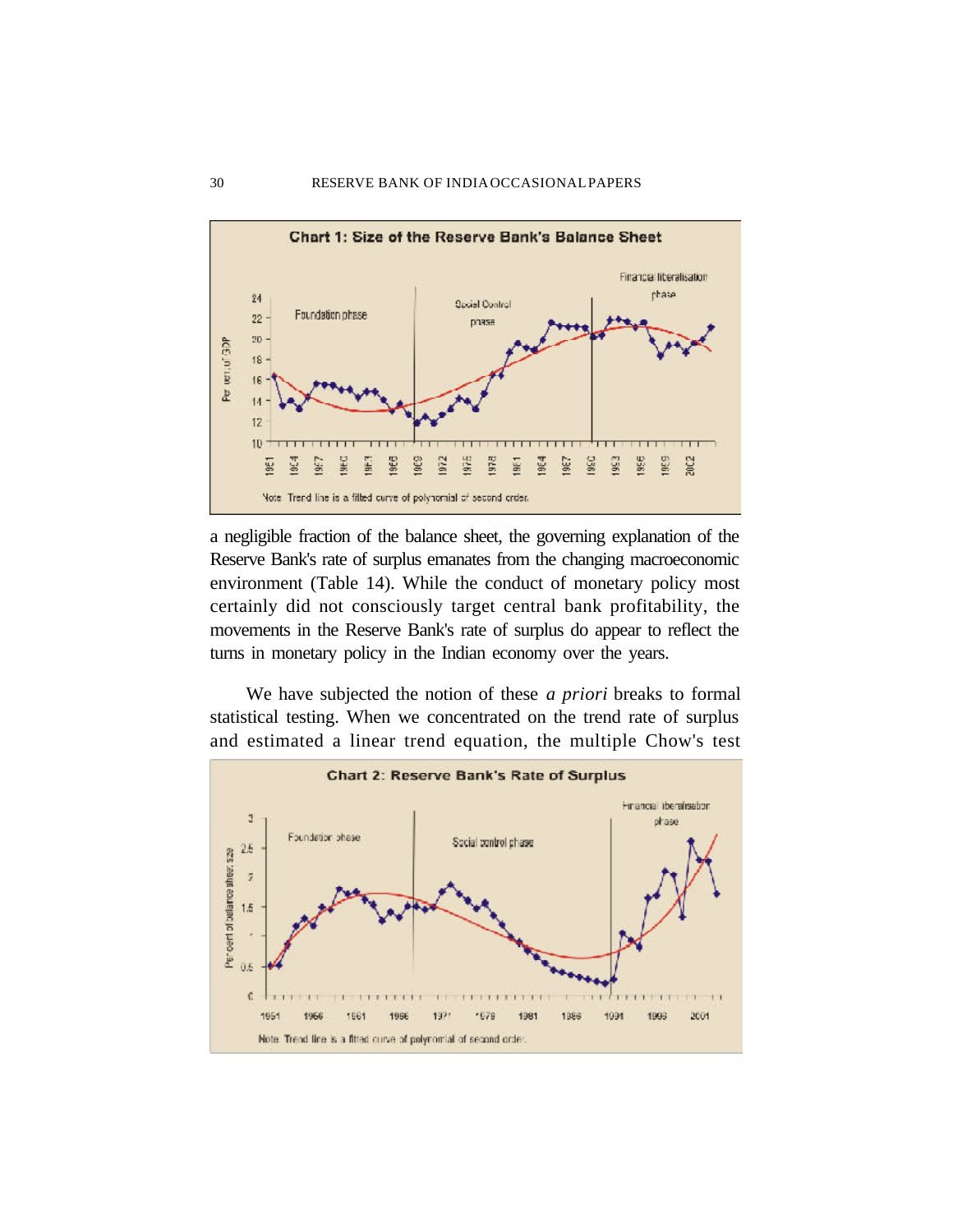|                                                          |         |         |         | (per cent of balance sheet size) |
|----------------------------------------------------------|---------|---------|---------|----------------------------------|
| <b>Item</b>                                              | 1935-50 | 1951-70 | 1971-90 | 1991-2004                        |
|                                                          | 2       | 3       | 4       |                                  |
| Establishment                                            | 0.1     | 0.2     | 0.3     | 0.2                              |
| <b>Agency Charges</b>                                    | 0.1     | 0.1     | 0.2     | 0.2                              |
| <b>Security Printing</b><br>(Cheque,<br>Note forms etc.) | 0.0     | 0.1     | 0.1     | 0.2                              |
| Total Establishment<br>and Other Expenditure             | 0.2     | 0.4     | 0.6     | 0.8                              |

**Table 14: Select Establishment and Other Expenditure**

Source : RBI Annual Report, various issues.

confirms a break in the data on the Reserve Bank's rate of surplus the first time in 1971, close to our partition of 1969 between the first and second phases (Table 15).

| Table 15: Break in the Trends in the Rate of Surplus    |  |  |
|---------------------------------------------------------|--|--|
| of the Reserve Bank - Results from Multiple Chow's Test |  |  |

| <b>Break at</b> | Chow's F       | p-values |
|-----------------|----------------|----------|
| 1               | $\overline{2}$ | 3        |
| 1955            | 2.21           | 0.12     |
| 1956            | 2.20           | 0.12     |
| 1957            | 2.12           | 0.13     |
| 1958            | 2.11           | 0.13     |
| 1959            | 2.04           | 0.14     |
| 1960            | 2.14           | 0.13     |
| 1961            | 2.18           | 0.12     |
| 1962            | 2.26           | 0.12     |
| 1963            | 2.23           | 0.12     |
| 1964            | 2.15           | 0.13     |
| 1965            | 1.82           | 0.17     |
| 1966            | 1.74           | 0.19     |
| 1967            | 1.61           | 0.21     |
| 1968            | 1.75           | 0.19     |
| 1969            | 1.94           | 0.15     |
| 1970            | 2.15           | 0.13     |
| 1971            | 2.48           | 0.09     |
| 1972            | 3.29           | 0.05     |
| 1973            | 4.61           | 0.02     |
| 1974            | 6.08           | 0.00     |
| 1975            | 7.82           | 0.00     |
| 1976            | 9.83           | 0.00     |
| 1977            | 13.25          | 0.00     |
| 1978            | 17.18          | 0.00     |

Note : The basic equation, viz.,  $log p/A = a + bt$ , is estimated over the interval [1950, 2002] with the sub-samples spanning over [1955, 1990], where p is the RBI's surplus and A is RBI's assets.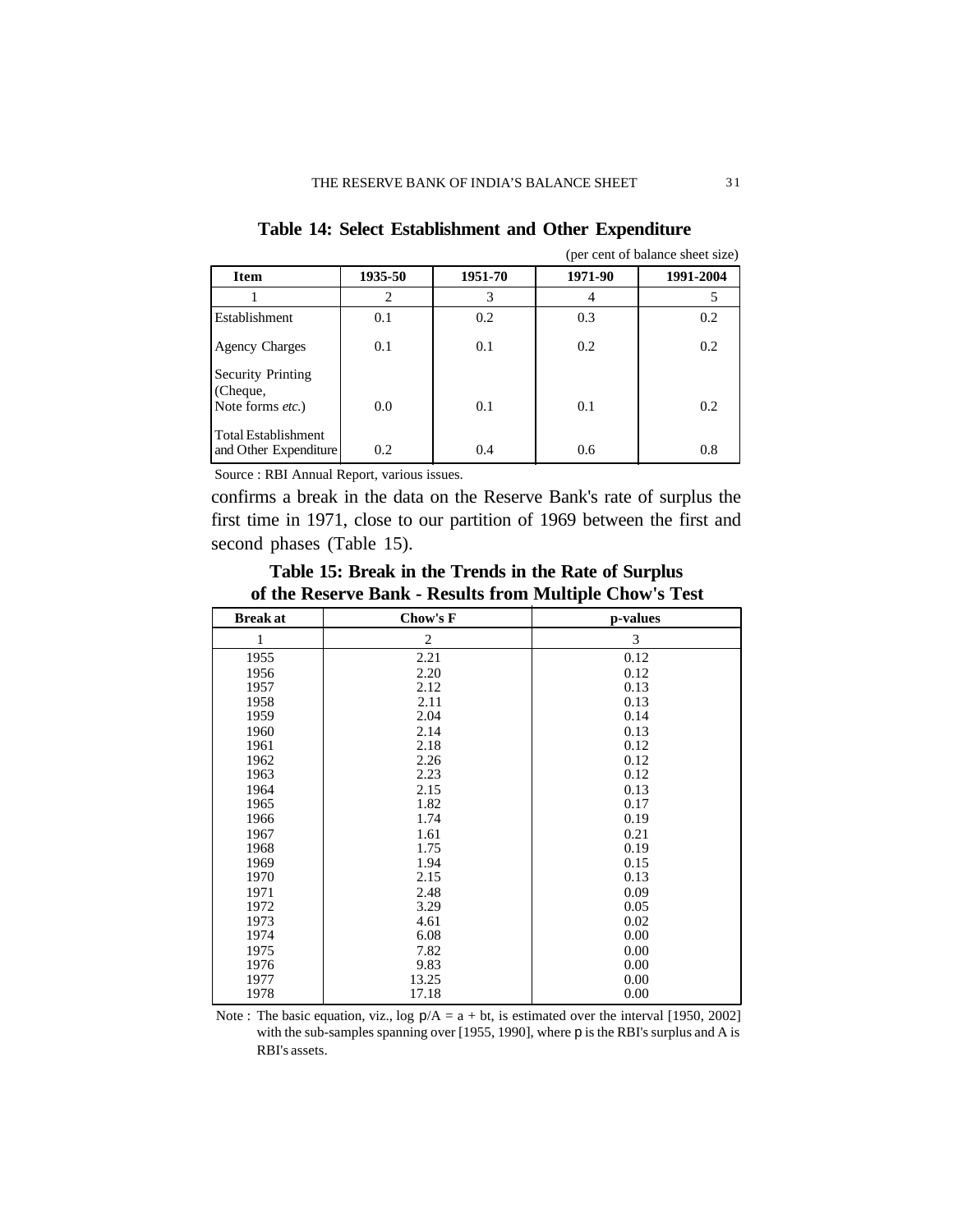

A second test is recursive estimation, which traces the evolution of estimates for any coefficient as more and more of the sample data are used in the estimation. Chart 3 presents a plot of selected coefficients in the equation for all feasible recursive estimations, along with two standard error bands around the estimated coefficients. Since the coefficients display significant variations as more data is added to the estimating equation, there is a strong indication of instability in the trend of the rate of surplus. This confirms a break in 1991, which is again the point of departure between the second and third phases.

Having confirmed the periodisation scheme, let us now move to a chronicle of the Indian economy to relate the macroeconomic outcome to specific features of the Reserve Bank Balance Sheet.<sup>10</sup>

#### **Formative Years**

The Reserve Bank was tried and tested at birth (Deshmukh, 1948; RBI, 1970; Goldsmith, 1983). A cheap money policy in the wake of the Depression, followed by a large build-up of sterling balances with the Reserve Bank as a result of war expenditures by the American and British forces in the Indian sub-continent began to feed inflation by the mid-1940s (Table 16). The latter half of the 1940s also saw a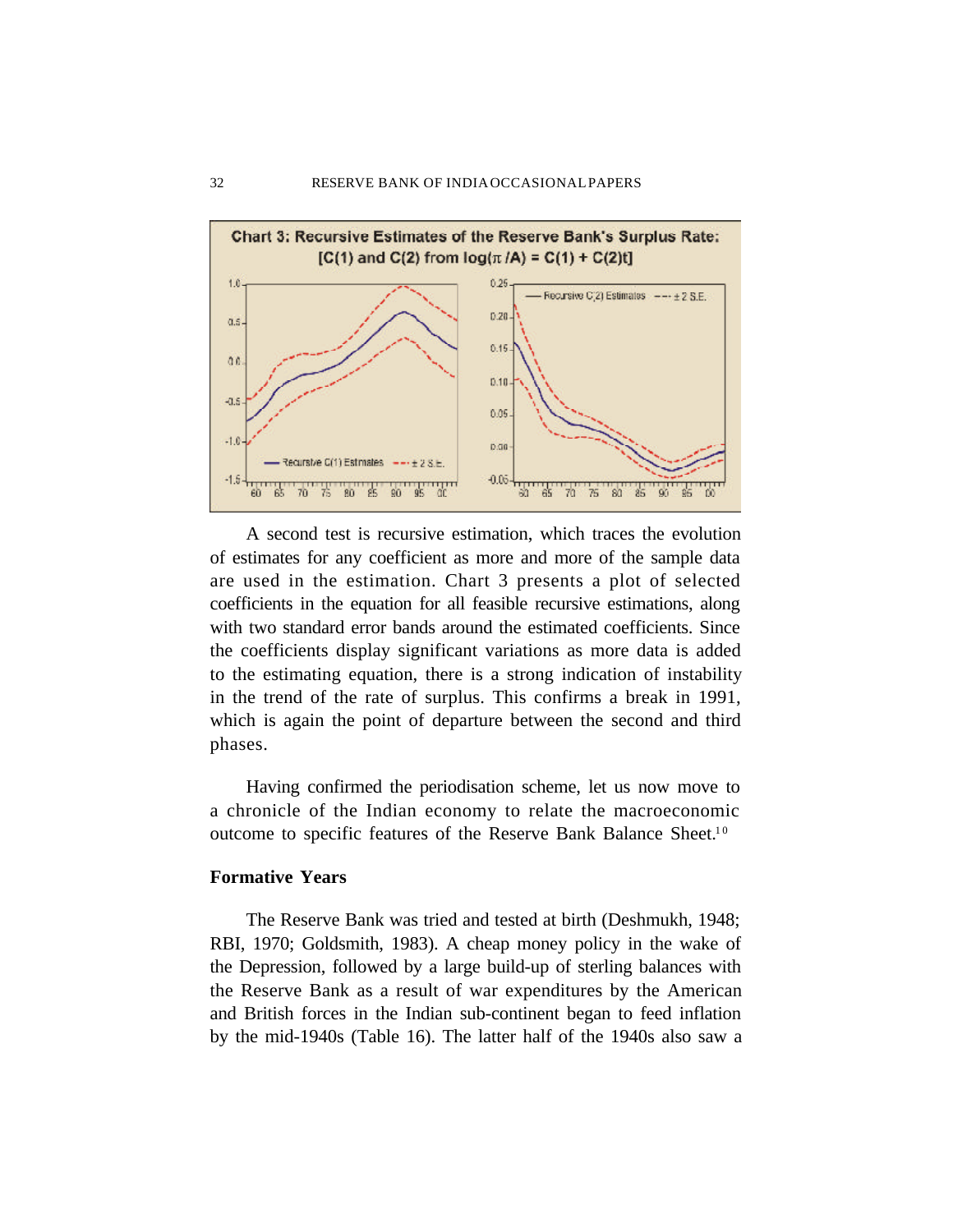| Period  |                 | <b>Growth Rates</b> |              | <b>Ratio of RBI's</b><br><b>Foreign Assets</b> | <b>Currency to</b><br><b>GDP</b> |
|---------|-----------------|---------------------|--------------|------------------------------------------------|----------------------------------|
|         | <b>Real GDP</b> | <b>WPI</b>          | <b>Money</b> | to Domestic<br><b>Assets</b>                   |                                  |
|         | 2               | 3                   | 4            |                                                |                                  |
| 1936-40 | 1.3             | 4.3                 | 9.6          | 39.1                                           | 8.0                              |
| 1941-45 | 1.0             | 18.1                | 37.8         | 95.4                                           | 12.5                             |

#### **Table 16: Inflation: 1930s and 1940s**

(Per cent)

Source : RBI (1954) and Sivasubhramanium (2000).

number of shocks beginning with the partition of the country in August 1947, followed by the first devaluation of the Rupee in September 1949, in tandem with a devaluation of the sterling and a sudden jump in raw material demand arising out of the Korean War. As a result, a post-war easy money policy in support of reconstruction had to be reversed to rein in inflation.

In tandem, the size of the Reserve Bank Balance Sheet enlarged from 10 per cent of GDP in 1935-36 to over 20 per cent in 1944-45 with the accumulation of sterling balances. The rundown of sterling balances in order to pay for the transfer of power and meet the deficit in hard currency areas was, however, substituted by a higher monetisation of public debt. The Reserve Bank's rate of surplus began to climb in the early 1940s reflecting the war-time hardening of interest rates and the concomitant increase in the share of the Government in the central bank income with the advent of World War II (with the share of dividends declining steadily to about 2 per cent of disposable income by June 1944 from 30 per cent in June 1940). Profitability, however, declined since the late 1940s, with the softening of interest rates, as most central banks eased monetary conditions in order to aid post-war reconstruction.

#### **Foundation Phase**

India, like most developing economies, adopted the path of planned economic development in the 1950s and 1960s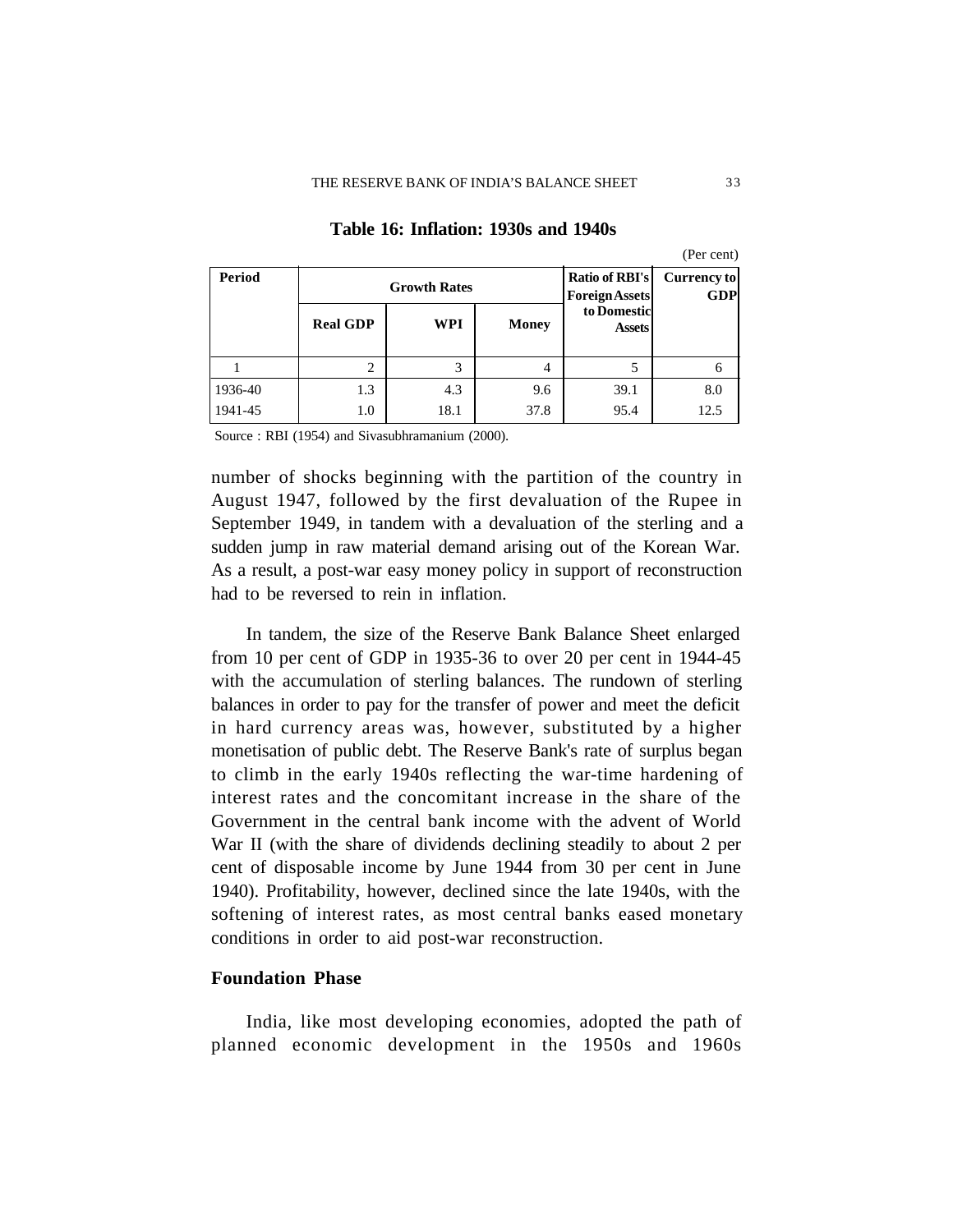(Balachandran, 1998). The role of the Reserve Bank in the planning process was charted out in the First Five-Year Plan (1951): "…Central banking in a planned economy can hardly be confined to the regulation of overall supply of credit or to a somewhat negative regulation of the flow of bank credit. It would have to take on a direct and active role, firstly, in creating or helping to create the machinery needed for financing developmental activities all over the country and secondly, ensuring that the finance available flows in the directions intended…".

The concomitant concept of "development central banking" involved a three-pronged strategy of developing an institutional framework of industrial financing alongside the extension of rural credit and designing concessional financing schemes for economic development (Singh, Shetty and Venkatachalam, 1982). <sup>11</sup> As a result, the Reserve Bank's exposure to the financial system began to enlarge with investments in the equity of the newly-constituted financial institutions and the State Bank of India (1955), higher refinance, especially against rural credit and the institution of national funds, to advance lines of credit to financial institutions.

A natural corollary of the process of state-led development was the gradual increase in the Government's demand for funds. Deficit financing, for example, accounted for as much as 25 per cent of the Second Five-Year Plan outlay, almost double of that during the First Five Year Plan, reflecting the widespread consensus that public investment could spur growth - although there were certainly voices of dissent as well (Sen, 1951; Rama Rau, 1960; Chandler, 1962) (Chart 4). The fiscal deficit exacerbated in the 1960s with the levelling-off of foreign aid and the increase in defence expenditure in the wake of conflicts, followed by serious droughts in the mid-1960s, resulting in a second devaluation of the Indian Rupee in June 1966 (Pattnaik *et al*, 1999).

Large-scale imports, necessary for the process of industrialisation envisaged in the Second Five-Year Plan, resulted in a sharp drawdown of foreign exchange reserves from the mid-1950s. The composition of the Reserve Bank Balance Sheet thus changed quite dramatically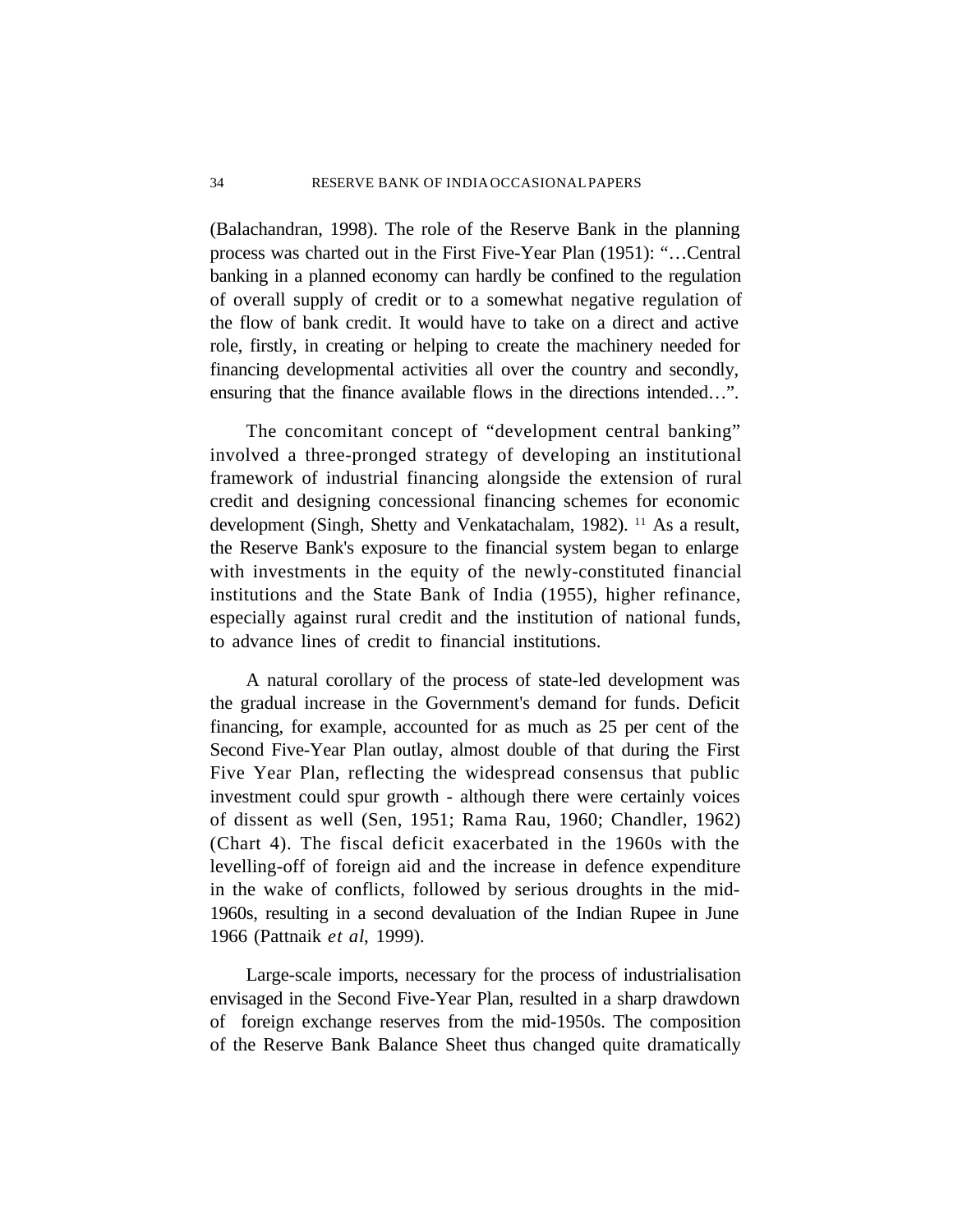

by the late 1950s, with foreign assets falling from an average of 150.0 per cent of domestic assets during 1951-56 to about 25.0 per cent during 1957-62 (Chart 5). The proportional reserve system, which required that 40 per cent of the note issue had to be backed by foreign assets (including gold), was gradually replaced by a minimum requirement of Rs.200 crore.<sup>12</sup>

With the Government taking increasing recourse to the Reserve Bank, there emerged a practice of automatically creating *ad hoc* Treasury Bills in favour of the Reserve Bank to the extent of the

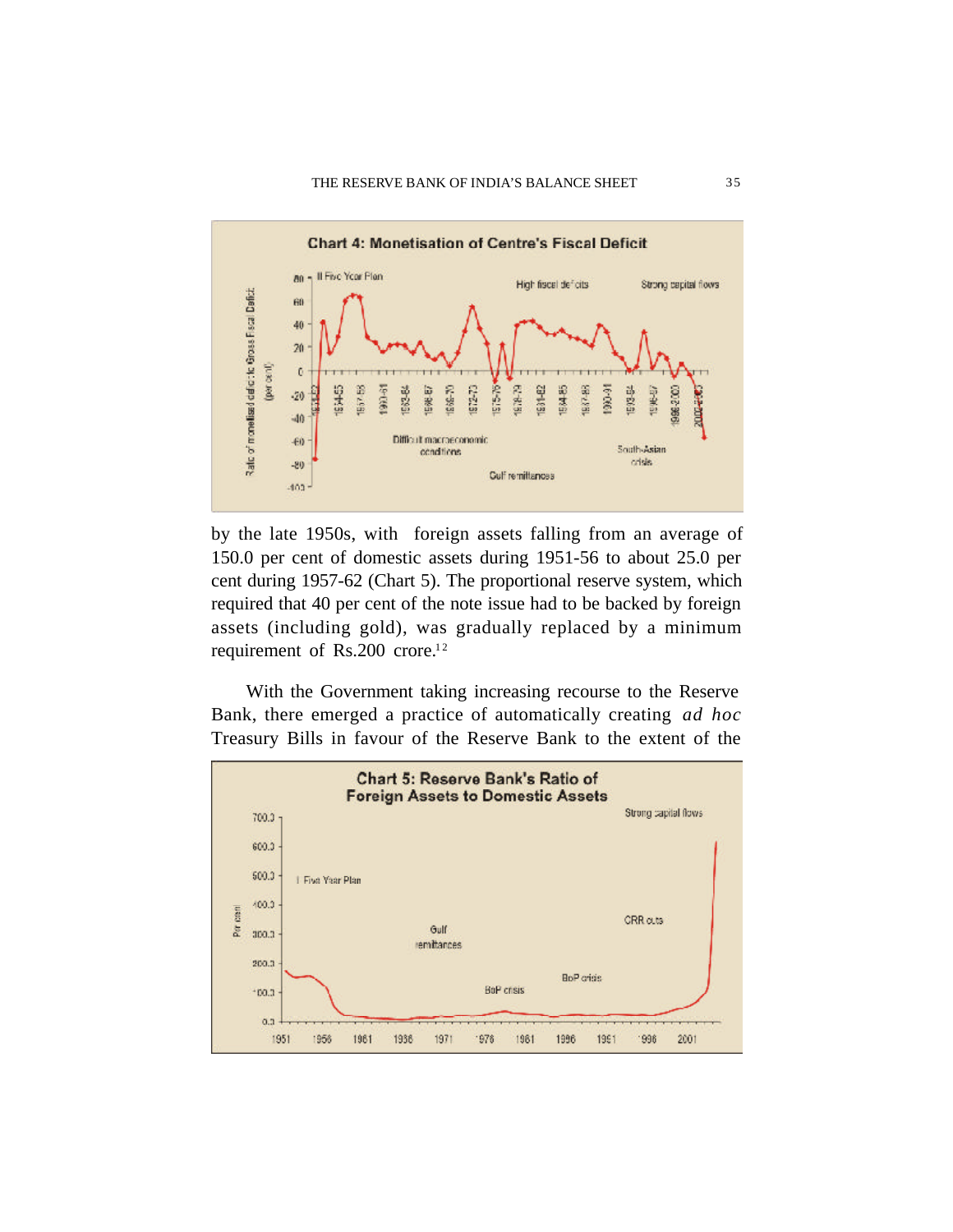shortfall in Government balances.13 The ceiling on the Reserve Bank's investments in Government paper (and maturities thereof) in the Banking department in terms of capital, reserves and deposit liabilities had already been removed in 1951. In order to avoid problems of roll-over in view of sustained budgetary requirements, the Reserve Bank began to fund *ad hoc*s into marketable securities which could be offloaded to the market in due course by 1959, especially as the Banking Regulation Act, 1949, was amended in 1962 to raise the minimum statutory liquidity requirement to 25 per cent of banks' eligible demand and time liabilities from the original 20 per cent, in order to provide a captive market for Government paper.14 In case of State Governments, an increase in the limit for clean advances was reinforced by the introduction of another facility of special advances against the pledge of Government securities in April 1953.

Although inflation was still believed to be structural, the central bank was not unaware of the potential for deficit financing to put pressure on prices. <sup>15</sup> Reserve requirements were enlarged from the original levy of a daily minimum of 5 per cent of demand liabilities and 2 per cent of time liabilities to between 5 and 20 per cent of demand liabilities and 2 and 8 per cent of time liabilities on an average basis (1956) and thereafter between 3 and 15 per cent of demand and time liabilities (1962). Additional reserve requirements were, in fact, imposed between March-November 1960, as monetary expansion began to feed inflation.

The size of the Reserve Bank Balance Sheet declined to 13.2 per cent of the GDP at current market prices during the 1960s from 14.8 per cent during the 1950s and 15.4 per cent during 1936-47. This reflected the gradual spread of banking habits with the expansion of the banking network during the foundation phase, inducing a shift from cash to the banking channel.

As the domestic interest rates in relation to the international interest rates were relatively higher during the latter half of the 1950s than during the first half of the 1950s, the switch in favour of domestic assets, boosted the rate of the Reserve Bank's surplus to 1.6 per cent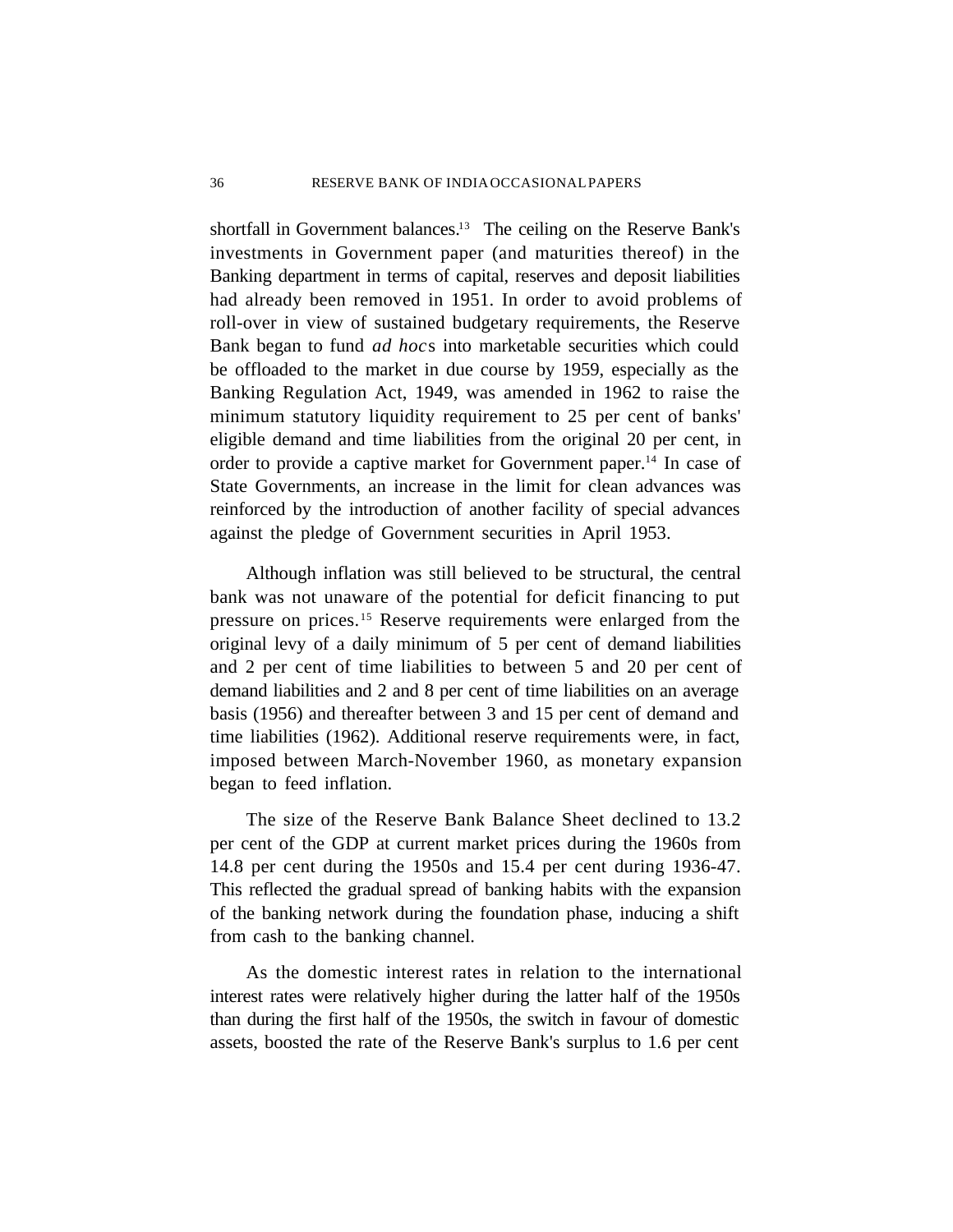of the asset base during 1957-62 from 0.9 per cent during 1951-56. Since the national funds were funded out of central bank income, there was a corresponding reduction in the rate of surplus.

#### **Phase of Social Control**

Although the foundation phase ended on a sombre note, the strategy of social control continued to be strengthened in the 1970s. The entire monetary and banking system came to carry out the objectives of the Government as the "primary entrepreneur" of the economy through an inter-linked programme of bank nationalisation, directed credit and concessional financing (RBI, 1985).<sup>16</sup> The Reserve Bank continued to provide substantial accommodation to the Government, especially during the first half of the 1970s in view of the difficult macroeconomic challenges fostered by war (1971), drought (1972) and the oil price shock (1973). The brief respite in the latter half of the 1970s following strong inflows, especially from the Gulf, after the launch of the Foreign Currency Non-Resident (Account) [FCNR(A)] scheme in November 1975 with the Reserve Bank's exchange rate guarantee, was dissipated by the early 1980s, when the severe strain on the balance of payments, primarily as a result of the second oil shock, required India to seek a line of credit with the IMF under its Extended Fund Facility. The fiscal gap began to widen further in the 1980s - the gross fiscal deficit averaged 7.7 per cent of GDP in the latter half of the 1980s - searing the macroeconomic balance (RBI, 2003).

The fiscal dominance of monetary policy deepened in the 1980s. Voluntary subscriptions were hard to come by despite the hike in interest rates on government paper during the 1980s. As a result, the Reserve Bank had to fill up the fiscal gap, with its net credit to the Government famously coming to account for 90 per cent of the monetary base in the 1980s, almost doubling the ratio of monetisation to GDP to 2.1 per cent during the 1980s from 1.1 per cent during the 1970s. The Reserve Bank began to lose control of its balance sheet as *ad hoc*s emerged as a mainstay of the Centre's fiscal deficit. By 1982, the Reserve Bank began to fund *ad hoc*s into an instrument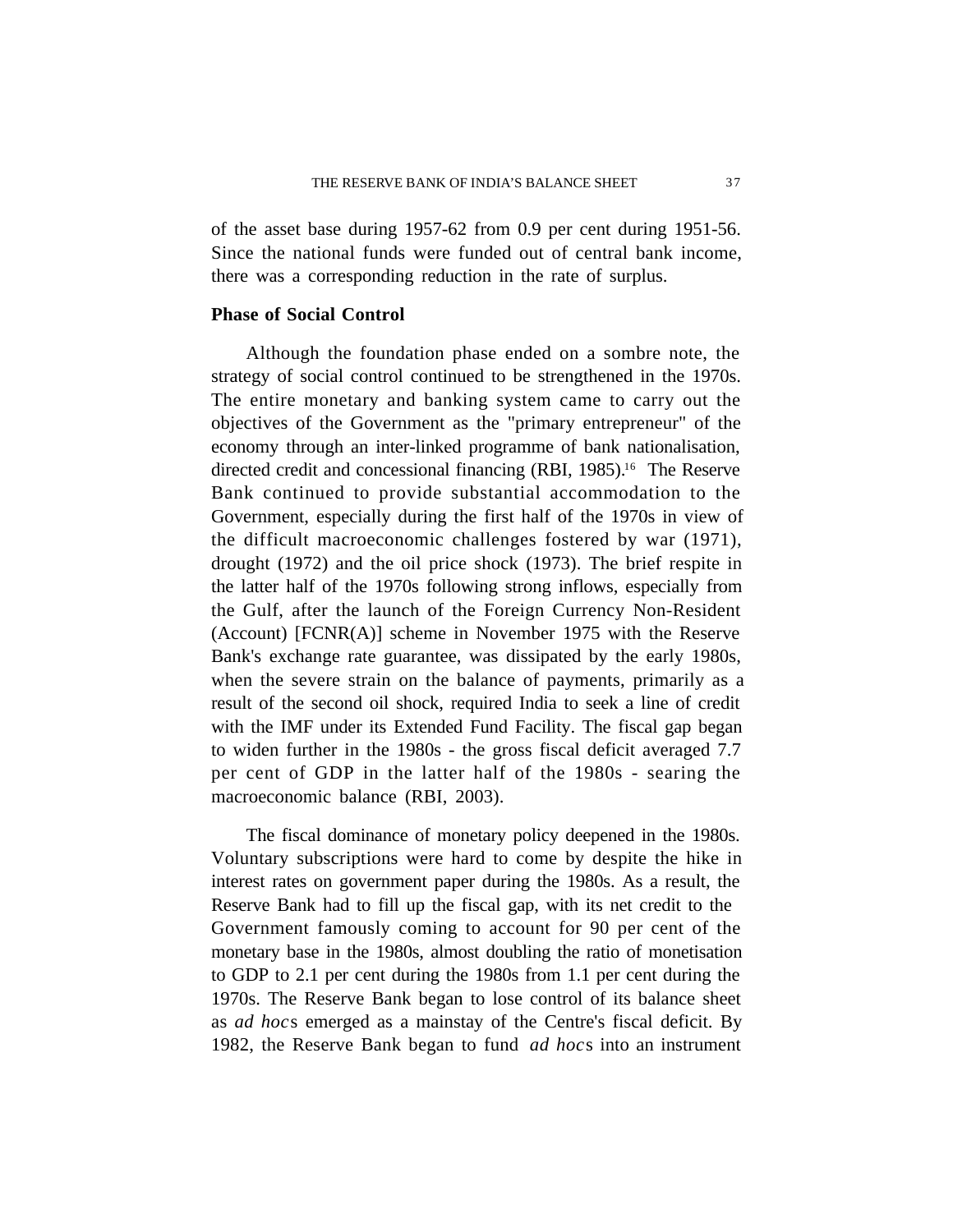called the 4.6 per cent special securities without any maturity, as it was becoming increasingly difficult to further offload gilts to the market.

By the early 1980s, it was clear that the increasing order of deficit financing, that was a natural result of the increasing scale of government, was beginning to spill over into inflation, especially as the output response was limited by structural constraints (Bhattacharyya and Lodh, 1990; Jadhav, 1994).17 Monetary expansion emanating from the monetisation of the fiscal deficit was clearly excessive, even accounting for a decline of the  $M<sub>3</sub>$  income velocity from 3.7 during the 1970s to 2.6 during the 1980s with the spread of 'banking habits' in the economy. Besides, while the initial objective of creating a large network was achieved, it was apparent that the banking system was not able to allocate resources efficiently because the gradual extension of 'social control' had blunted the process of price discovery. This mood of cautious revisionism was exemplified in the report of the Chakravarty Committee which proposed a degree of financial liberalisation to allow 'controlled' price competition among banks through deregulation of deposit and lending rates and development of financial markets beyond the basic recommendation of money targeting, which in itself made a case for fiscal discipline. Deficit financing was seen to exceed 'safe limits', preventing the Reserve Bank from achieving an acceptable order of inflation, taken at 4 per cent to reflect changes in relative prices necessary to attract resources to growth sectors.

The ability of the Reserve Bank to combat the growing inflation was constrained by the shrinkage in its armory of monetary policy instruments with the gradual withering away of financial markets since the 1960s (Table 17) (Mittra, 1967; RBI, 1985; Khatkhate, 1988). Of the major tools of monetary policy, the efficacy of the Bank Rate was increasingly limited by the extension of the administered interest rate regime - although it is doubtful if it was particularly effective even earlier given the lack of developed money markets - and the scope of open market operations was circumscribed by the narrowness of the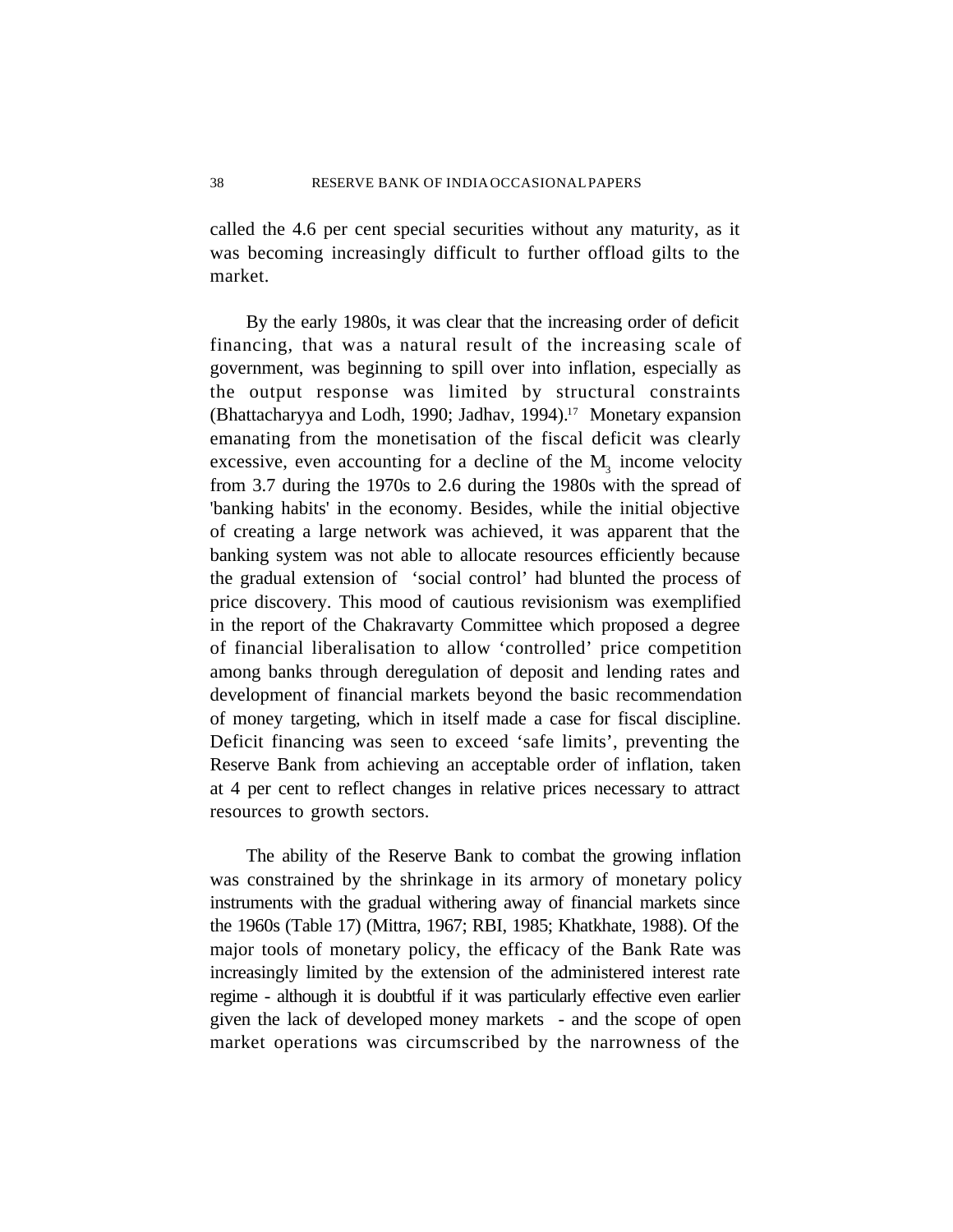| <b>Instrument/Decade</b>   | 1950s          | 1960s | 1970s | 1980s | 1990s                                                  | 2000-04                                 |
|----------------------------|----------------|-------|-------|-------|--------------------------------------------------------|-----------------------------------------|
|                            | $\overline{2}$ | 3     | 4     | 5     | 6                                                      | 7                                       |
| Cash Reserve Ratio         |                |       | Ö     | Ö     | Ö                                                      | Ö                                       |
| <b>Standing Facilities</b> | Ö              | Ö     | Ö     | Ö     | Sector-<br>specific<br>refinance<br>de-<br>emphasised. | Mostly<br>absorbed<br>under the<br>LAF. |
| Credit Control             | Ö              | Ö     | Ö     | Ö     | Phased out.                                            |                                         |
| Open Market<br>Operations  | Ö              | Ö     | Ö     |       | Reactivated<br>1992-93.                                | Ö                                       |
| <b>Bank Rate</b>           | Ö              | Ö     | Ö     |       | Reactivated<br>1997-98.                                | Ö                                       |

**Table 17: Reserve Bank's Principal Monetary Policy Instruments**

Note : Ö denotes the use of the instrument during the decade.

Source : RBI (2003).

government securities markets. The Reserve Bank had to, therefore, repeatedly raise reserve requirements to contain the inflationary effect of deficit financing, pushing the combined statutory pre-emptions (along with statutory liquidity requirements) to over 60 per cent of deposit mobilisation by 1991, constraining banks' portfolio choices (Malhotra, 1990). This could not arrest the upward drift in the money multiplier to 2.7 during the 1970s from 1.9 during the 1960s, as the spread of branch banking in semi-urban and rural areas pulled down the share of currency in broad money to 23.2 per cent as at end-March 1982 from 39.8 per cent as at end-March 1971.

The composition of foreign exchange reserves underwent a transformation after the breakdown of the Bretton Woods agreement in the early 1970s.<sup>18</sup> The Reserve Bank traditionally maintained its foreign exchange reserves in pound sterling.<sup>19</sup> After the fixed exchange rate system collapsed in 1971, the Reserve Bank initially pegged the Rupee to the US dollar, thereafter to pound sterling and finally to a basket of currencies of India's major trading partners (September 1975), with a target band around the base value of Rs.18.3084 per pound. Simultaneously, the Reserve Bank began to deal in other currencies such as the US dollar (since October 1972), the Deutsche mark (since March 1974) and the Japanese yen (since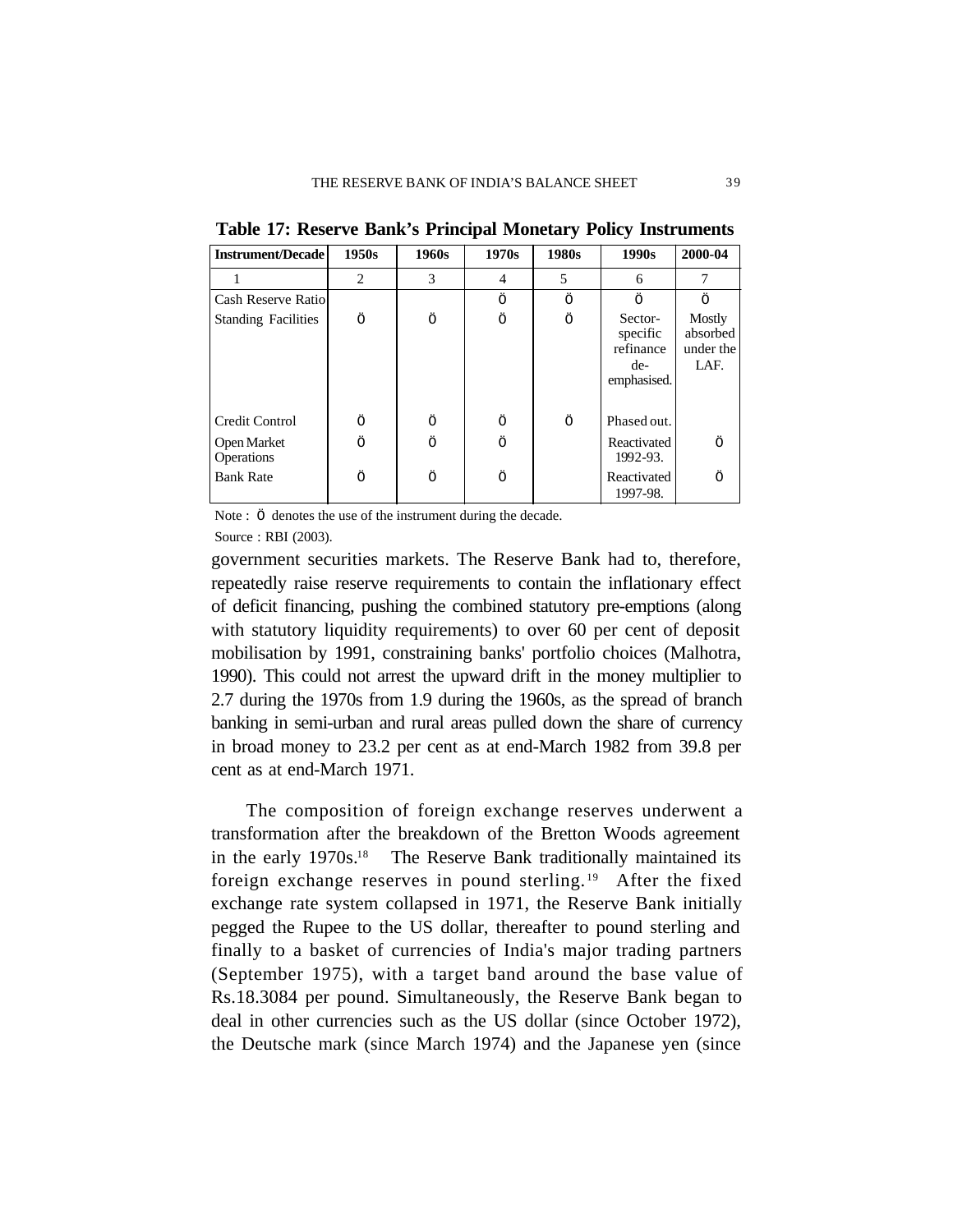end-May 1974) although sterling continued to be the intervention currency for another 20 years.

This strategy of neutralising the monetary impact of deficit financing, on the asset side, by the higher reserve requirements, on the liability side, began to inflate the Reserve Bank's balance sheet (as a proportion of GDP) from the mid-1970s. Notwithstanding the acceleration in the process of financial deepening after 1969, this reversed the declining trend in the size of the Reserve Bank Balance Sheet relative to GDP of the previous two decades. In the late 1970s, for example, the higher CRR impounded nearly Rs.2,000 crore of lendable resources from banks, amounting to about 10 per cent of the balance sheet as on end-March 1981. As a result, the ratio of bank balances to cash began to rise sharply in the latter half of the 1970s.

The Reserve Bank's rate of surplus actually recorded a sustained decline during the 1970s and the 1980s, in contrast to the foundation phase. This reflected the impact of three inter-related factors. First, the composition of the Reserve Bank's balance sheet came to be heavily loaded in favour of *ad hoc*s during the 1970s and 1980s barring a few years of strong reserve accretion in the mid-1970s. This effectively implied that the bulk of the Reserve Bank's interest income was pegged to the interest rate on *ad hoc* Treasury Bills, left unchanged at 4.6 per cent since July 1974, in contrast to the periodic increases in the 1950s and 1960s. Secondly, the Reserve Bank increased its allocations to the national funds, which rose to an average of 10 per cent of the balance sheet during 1975-80 from 7.1 per cent of the balance sheet during 1971-75 in line with societal considerations. Thirdly, the share of the interest-bearing bank reserves component began to increase to 37.0 per cent of reserve money as at end-March 1990 from 4.3 per cent as at end-March 1971, with the sustained hike in reserve requirements. At the same time, the rate of interest on required reserves beyond the mandatory minimum of 3.0 per cent of banks' demand and time liabilities was raised steadily to 10.5 per cent by March 1990 from 4.75 per cent in June 1973, to cushion the impact of the hike in the CRR.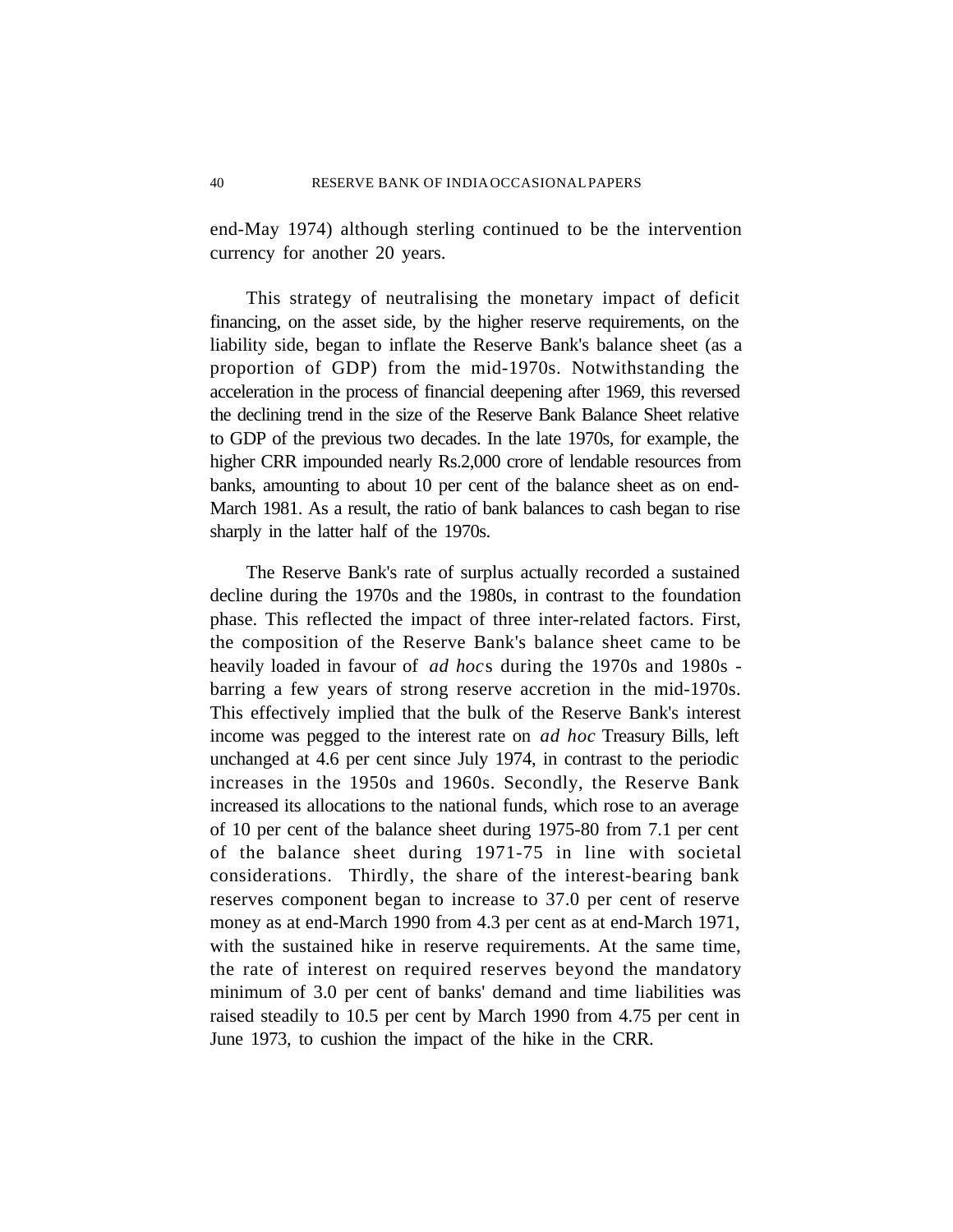#### **Phase of Financial Sector Liberalisation**

The 1990s witnessed a comprehensive programme of financial liberalisation, with the deregulation of interest rates, withdrawal of balance sheet restrictions to allow a greater play of portfolio choice and liberalisation of the external sector, which transformed the Indian financial landscape. Although the twin objectives of monetary policy remain the pursuit of price stability and the provision of adequate credit to the productive sectors of the economy, the growing complexities of macroeconomic management increasingly required that monetary policy formulation be based on multiple macroeconomic indicators rather than being predicated on a single monetary aggregate (RBI, 1998a; 1998b). The monetary policy operating procedure had to be recast comprehensively to hone up an array of indirect instruments to modulate liquidity conditions in consonance with the process of price discovery (Chandavarkar, 1996 Kanagasabapathy, 2001; Vasudevan, 2002). The Reserve Bank is now able to influence the quantum of liquidity through a policy mix of open market (including repo) operations alongside changes in reserve requirements and standing facilities, reinforced by interest rate signals, through changes in the policy rates (Bank/repo rates) which impact the price of primary liquidity (Reddy, 2001 and 2002).

The precise sequencing of changes in the Reserve Bank's monetary policy framework reflected the compulsions of the macroeconomic environment (RBI, 2003). The decade opened with a balance of payments crisis in 1991 requiring swift monetary and credit measures to contain demand, including import compression. With capital flows pouring in after macroeconomic stabilisation, the Reserve Bank had to absorb the excess foreign exchange in its balance sheet in order to maintain the external competitiveness of the economy, especially with the gradual floatation of the Indian Rupee in March 1993, and at the same time, contain the monetary impact to rein in inflation, which was climbing to double digits.20 Open market (including repo) operations were re-introduced in 1992-93 to sterilise the surplus capital flows. Although the Reserve Bank repeatedly emphasised its desire to reduce reserve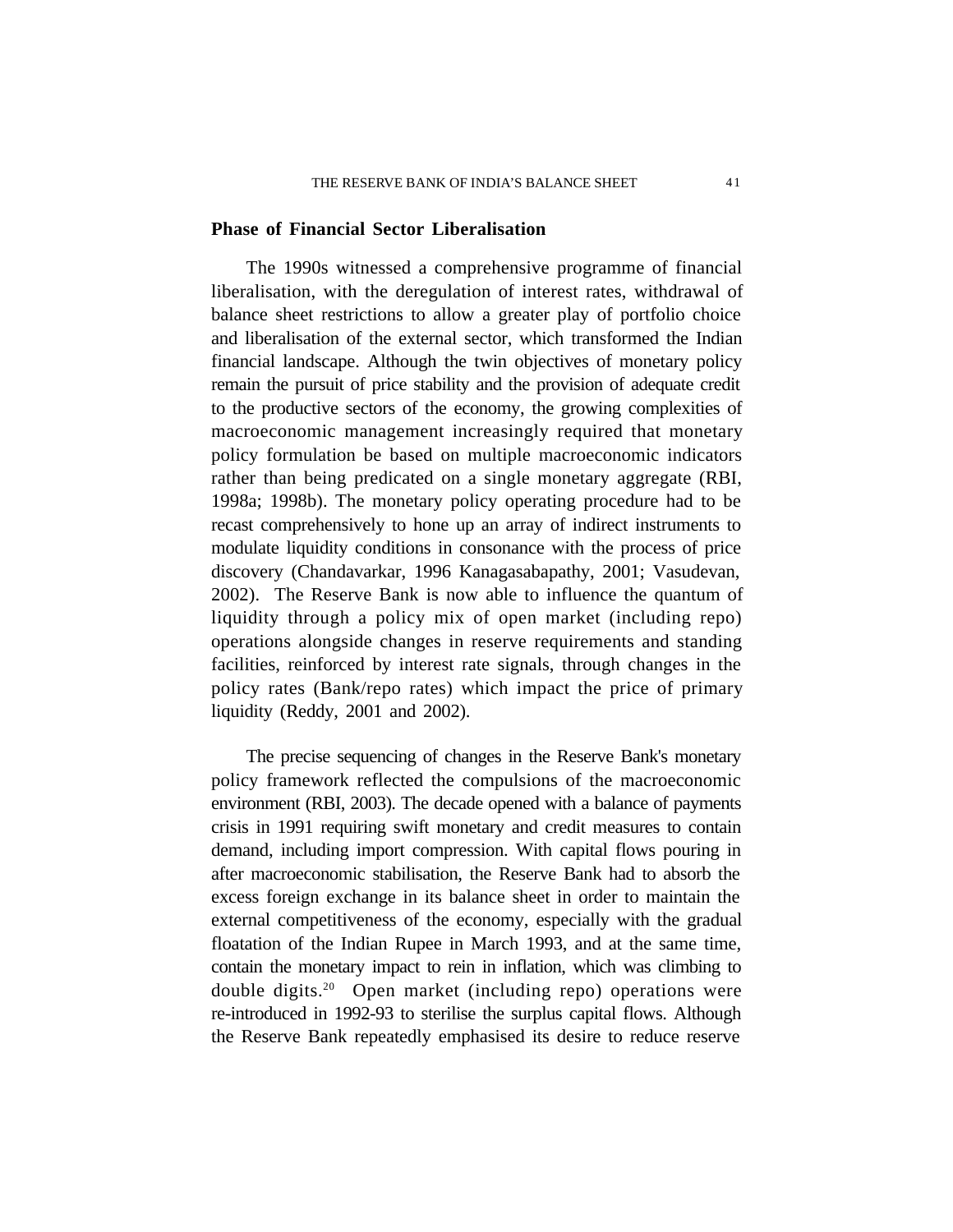requirements, which effectively acted as an indirect tax on the banking system, the CRR, nevertheless, had to be raised to impound surplus liquidity. It was only once inflation was reined by mid-1990s, that the Reserve Bank was free to pursue its medium-term goal of cutting the CRR to the statutory minimum, abetted by the fact that the onset of the domestic slowdown simultaneously required the easing of monetary conditions. This was further facilitated by the gradual phasing out of the automatic monetisation of the fiscal deficit.<sup>21</sup> The parallel liberalisation of the interest rate structure enabled the Reserve Bank to re-activate the Bank Rate as a signaling device in 1997-98.

The composition of the Reserve Bank Balance Sheet changed dramatically during the 1990s reflecting the impact of financial liberalisation (RBI, 2004b). The ratio of net foreign assets to reserve money climbed to 111 per cent as at end-March 2004 from 7.8 per cent as at end-March 1990, reflecting both the scale effect of the sustained cut in reserve requirements as well as the substitution effect of sterilisation operations (RBI, 2003). The composition of the Reserve Bank's domestic assets has also changed with the phasing out of sector-specific facilities and the concessional finance available to development financial institutions out of the national funds in tune with the increasing market orientation of central banking. This effectively means that the Reserve Bank's domestic claims are increasingly sovereign in character, imparting an intrinsic strength to its balance sheet. As a result of the shift to indirect instruments of monetary control, the share of bank reserves in the overall liabilities has been coming down in the latter half of the 1990s to 13.1 per cent of overall liabilities as at end-June 2004 from 30 per cent of overall liabilities as at end-June1995. Reflecting the changes in reserve requirements, the size of the Banking department relative to the Issue department has followed an inverted U curve in the last 30-odd years.

The process of financial liberalisation began to transform the behavioural relations between the various components of the Reserve Bank Balance Sheet. The intimate correlation between cash demand and the monetised deficit fostered by the deficit financing of public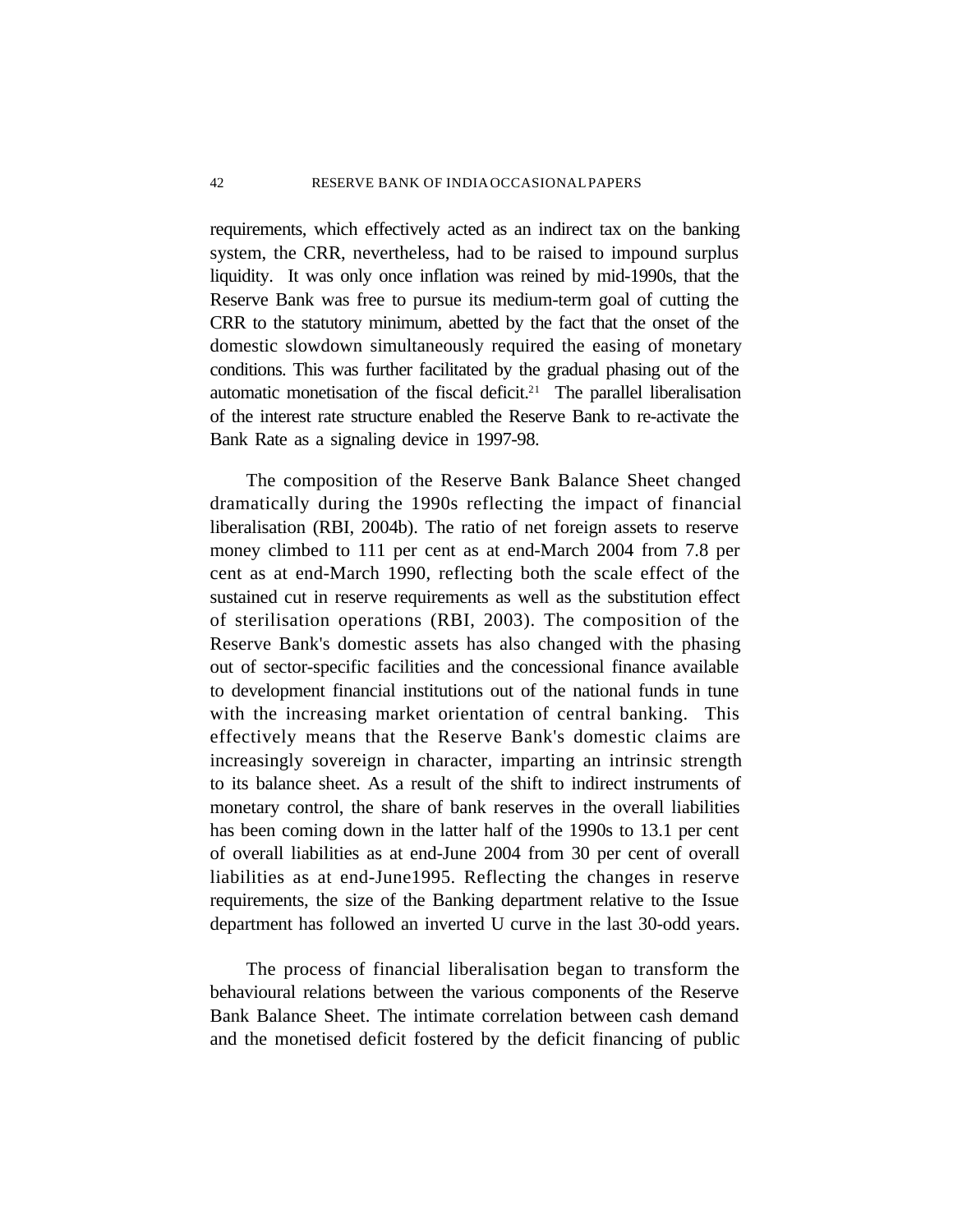expenditure in the 1970s and the 1980s, for example, began to weaken as the fisc came to be increasingly funded by bank liquidity generated by capital flows.

The impact of monetary reforms on the rhythm in the Reserve Bank Balance Sheet has varied from time to time as is natural in a time of transition. Banks are allowed, for instance, to maintain required reserves on an average basis to facilitate the management of their portfolio. Since inter-bank liabilities were subject to reserve requirements, cash surplus banks began to switch from the inter-bank market to tap Treasury bills and repos, which would not attract CRR, on reporting Fridays, artificially compressing the Reserve Bank Balance Sheet and killing the inter-bank market. The decision to withdraw CRR on inter-bank liabilities, on the recommendation of the Sodhani Committee to facilitate the pricing of 14-day money, rekindled the inter-bank market on reporting Fridays and imparted a greater degree of stability to the Reserve Bank Balance Sheet. Secondly, Indian banks had long followed the Scottish practice of offering lines of credit to their *clientele*, thus taking on themselves the onus of cash management, which could be conveniently passed onto the central bank balance sheet through purchase (and discounting) of tap Treasury bills, with a discounting facility. The restrictions on cash credit in favour of term loans in the early 1990s and the phasing out of tap Treasury Bills in April 1997, buttressed by limits on banks' call money transactions, easing out of non-bank intermediaries from the inter-bank call money market and the simultaneous development of the non-Reserve Bank repo market, now provide an incentive for banks and their borrowers to frame their individual liquidity management strategies and insulates the central bank from day-to-day fluctuations in funds flows. Finally, the prescription of capital to risk-weighted assets (CRAR) requirements in 1992-93 often induces banks to switch to 'risk-free' bank reserves and/or Reserve Bank repos. As a result, the size of the Reserve Bank Balance Sheet (and reserve money) on March 31 is heavily influenced by banks' portfolio preferences, expanding on March 31, 2004 (in the event of a switch to excess reserves) and contracting on March 31, 2003 (because of large-scale repos).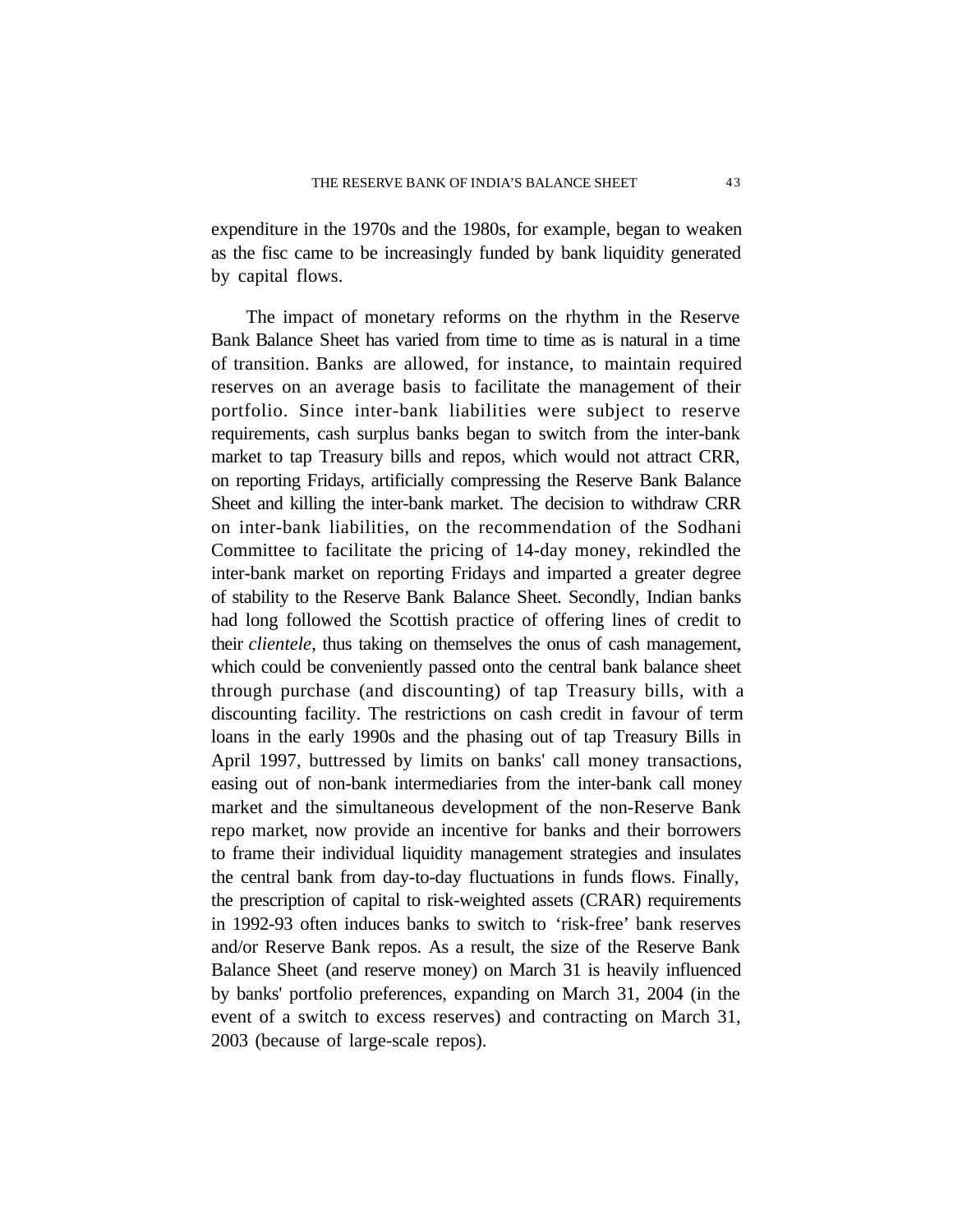The relationship between the central bank balance sheet and fluctuations in financial prices was driven home during the balance of payments crisis of 1991. As the Exchange Fluctuation Reserve (EFR) was drawn down to meet the mounting exchange losses under the FCNR(A) scheme after the devaluation of the Rupee in July 1991, it had to be replenished from the Contingency Reserve, which, in turn, was eroded to a nominal amount of Rs.859.1 crore as at end-June 1993. As a result, the Contingency Reserve itself had to be rebuilt in the mid-1990s, taking advantage of a sharp increase in foreign income arising from the firming up of short-term interest rates in overseas markets (Table 18). This was backed by the institution of an Asset Development Reserve in 1997-98, in order to meet the internal capital expenditure, and investments in its subsidiaries and associated institutions. The need for adequate reserves is reinforced by the experience of 2003-04 when the upswing in the interest rate cycle cost the Reserve Bank as much as Rs.6,000 crore in terms of the associated depreciation of domestic and foreign securities.

|                 |                    |                 |                                                                                                         |                                   |                                                               | Per cent to total assets   |                                          |
|-----------------|--------------------|-----------------|---------------------------------------------------------------------------------------------------------|-----------------------------------|---------------------------------------------------------------|----------------------------|------------------------------------------|
| <b>End-June</b> | Capital<br>Account | <b>Reserves</b> | Contingency<br><b>Reserves</b><br><i>(including)</i><br>Asset<br><b>Development</b><br><b>Reserve</b> ) | <b>Exchange</b><br><b>Reserve</b> | <b>Exchange</b><br><b>Fluctuation</b> Equalisation<br>Account | Capital<br>Account         | Memo:<br><b>National</b><br><b>Funds</b> |
| 1               | 2                  | 3               | 4                                                                                                       | 5                                 | 6                                                             | $7 = 1 + 2 +$<br>$3+4+5+6$ | 8                                        |
| 1935            | 2.1                | 2.1             |                                                                                                         |                                   |                                                               | 4.2                        |                                          |
| 1951            | 0.3                | 0.3             |                                                                                                         |                                   |                                                               | 0.6                        |                                          |
| 1971            | 0.1                | 2.6             |                                                                                                         |                                   |                                                               | 2.7                        | 6.3                                      |
| 1991            | 0.0                | 5.2             | 4.5                                                                                                     | 2.9                               | 4.4                                                           | 17.0                       | 4.7                                      |
| 2004            | 0.0                | 1.1             | 10.2                                                                                                    | 10.2                              | 0.0                                                           | 21.5\$                     | 0.0                                      |

**Table 18: Reserve Bank's Capital Account**

\$ Includes previous balances under the National Industrial Credit (Long-Term Operations) Fund.

Note : The Working Group on Money Supply : Analytics and Methodology of Compilation (Chairman: Y.V. Reddy) expanded the definition of the Reserve Bank's capital account to include capital paid-up, reserves, national funds, contingency reserves, exchange fluctuation reserves (now called Currency and Gold Revaluation Account) and exchange equalisation account.

Source : RBI Annual Report, various issues.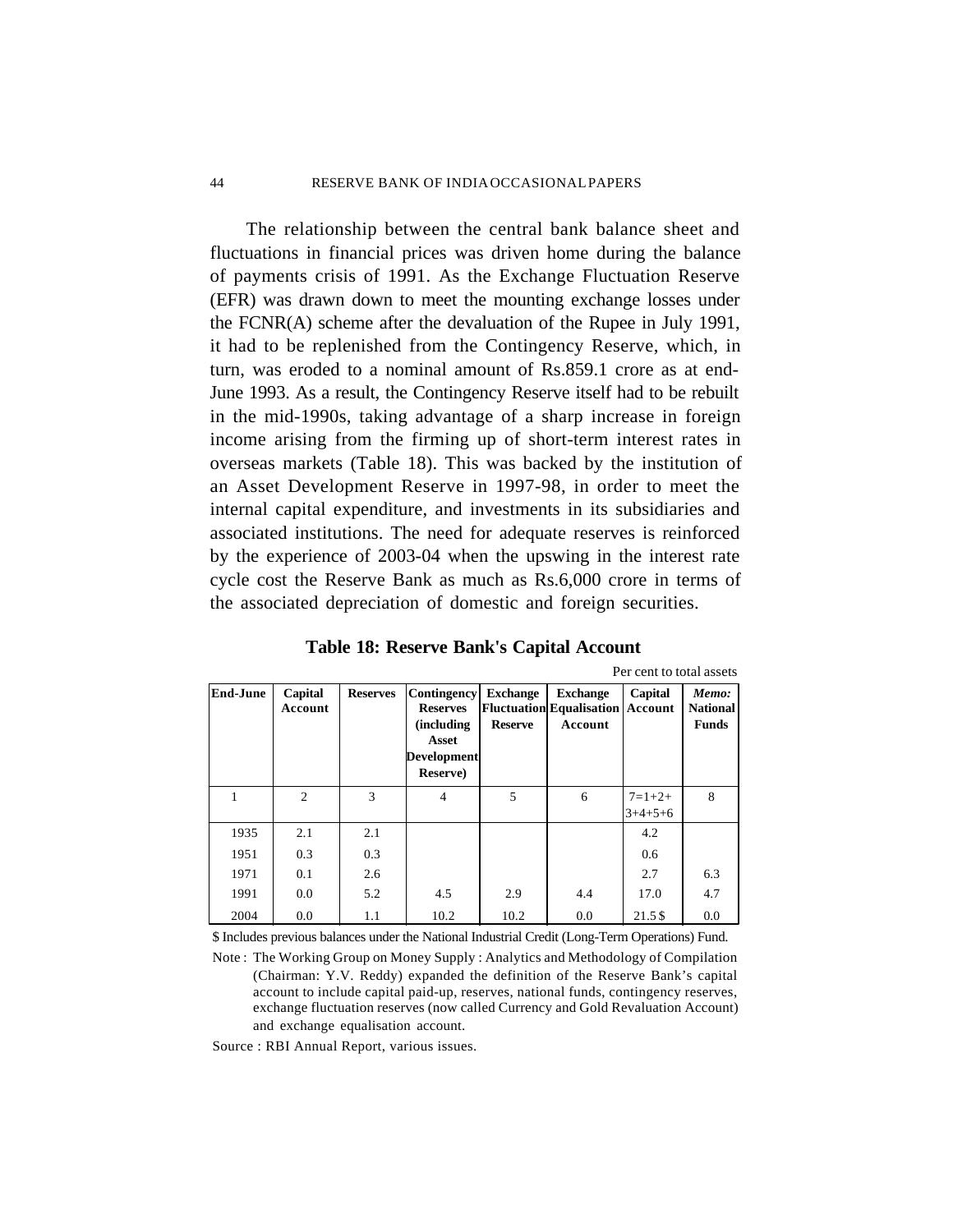The size of the Reserve Bank Balance Sheet continued to expand in the first half of the 1990s as the monetary impact of the accretion to the Reserve Bank's foreign assets on the asset side was sought to be neutralised by the increase in reserve requirements, more or less, in line with the earlier strategy of neutralising the monetised deficit. The ability of the Reserve Bank to trade the surpluses on the external account and the deficit on the Government account with the reintroduction of open market operations began to insulate its balance sheet from the switches in capital flows by the mid-1990s. The size of the balance sheet began to shrink in the latter half of the 1990s with the sustained reduction in reserve requirements to ease liquidity conditions in response to the domestic slowdown. This trend was, however, reversed in 2003-04 with the institution of the Market Stabilisation Scheme which pumps up the balance sheet by the amount of the proceeds parked by the Government with the Reserve Bank.

The profitability of the Reserve Bank during the 1990s has fluctuated in response to the various structural shifts in the operating procedure of monetary policy (Chart 6). The share of income from foreign sources in the Reserve Bank's total income is now substantial - although the interest differential between the domestic and international interest rates ensures that the ratio of foreign income to domestic income tends to be lower than the ratio of foreign assets to domestic assets (Table 19). The Reserve

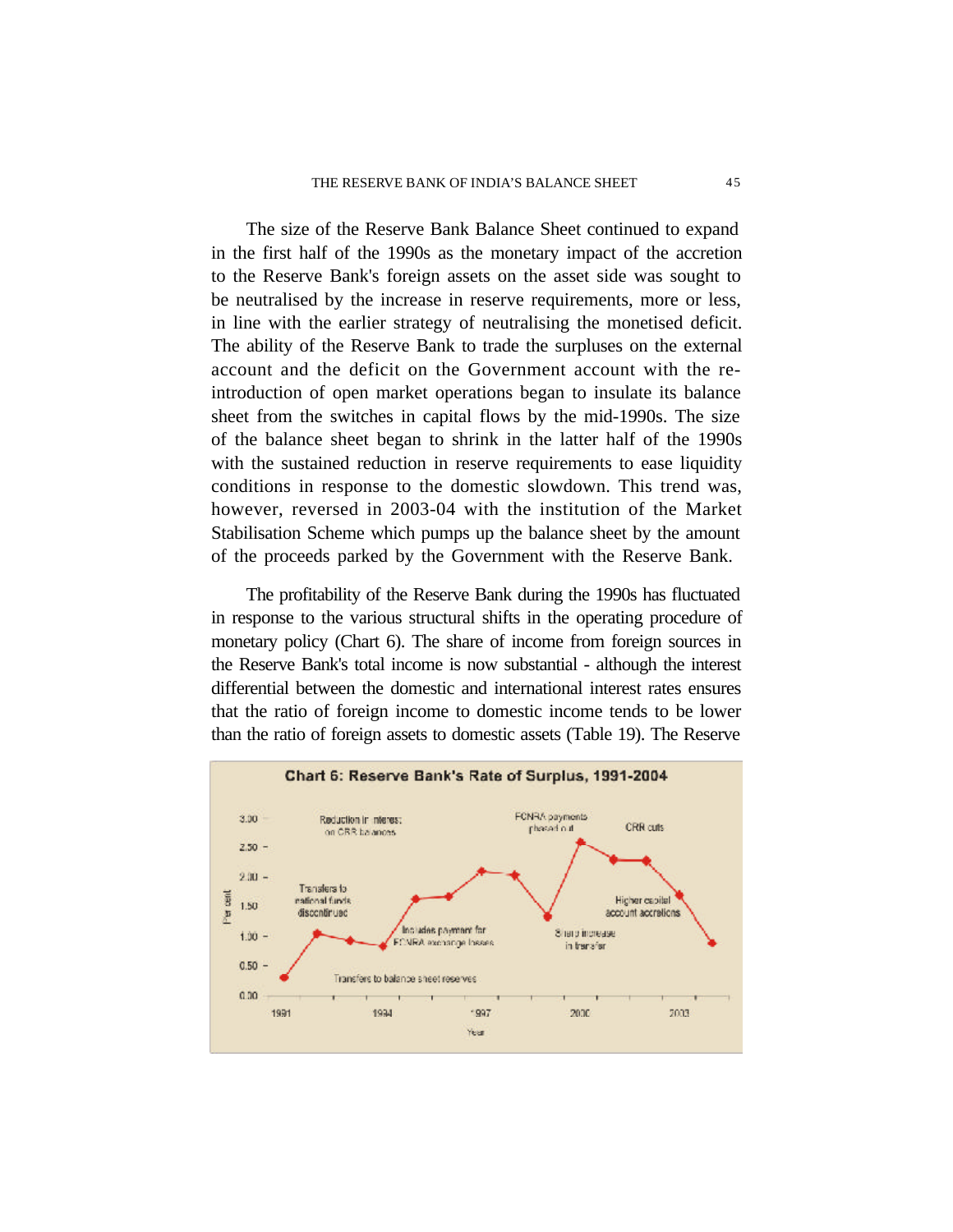|                 |                        |                    |                | Per cent to total                           |
|-----------------|------------------------|--------------------|----------------|---------------------------------------------|
| <b>End-June</b> | <b>Domestic Income</b> |                    | Foreign        | Memo:<br><b>Interest Rates</b>              |
|                 | <b>Total</b>           | <b>OMO</b> Profits | <b>Income</b>  | on Govern-<br>ment Borrow-<br>ing (percent) |
|                 | 2                      | 3                  | $\overline{4}$ | 5                                           |
| 1997-98         | 59.5                   | 3.8                | 40.4           | 12.01                                       |
| 1998-99         | 67.1                   | 6.0                | 32.8           | 11.86                                       |
| 1999-2000       | 70.3                   | 14.9               | 29.7           | 11.77                                       |
| 2000-01         | 53.7                   | 0.4                | 46.2           | 10.95                                       |
| 2001-02         | 59.5                   | 12.4               | 40.4           | 9.44                                        |
| 2002-03         | 57.6                   | 20.7               | 42.4           | 7.34                                        |
| 2003-04         | 36.4                   | 16.2               | 63.6           | 5.71                                        |

**Table 19: Composition of Reserve Bank's Income**

Source: RBI Annual Report, various issues.

Bank's income from domestic sources is increasingly growing sensitive to fluctuations in financial prices. The resultant volatility in the income from open market operations imparts a greater degree of volatility to the Reserve Bank's profitability.

The impact of monetary reforms on the Reserve Bank's rate of surplus has been non-linear primarily because the programme of financial liberalisation is essentially about removing the cross-subsidies which obfuscated the process of price discovery. What is important to appreciate is that the various drivers, irrespective of their diverse impact, have in common, an organic link with monetary reforms. On balance, the rate of surplus climbed in the first half of the 1990s reflecting three factors:

- Discontinuation of allocations to national funds (apart from a token contribution of Rs. one crore for each fund every year pending the amendment of the Reserve Bank of India Act, 1934), effective June 1992, in order to cut back on concessional finance;
- Acquisition of government paper at market-related rates, far higher than the interest rate of 4.6 per cent earned on *ad hoc* Treasury Bills, especially as the weighted average interest rate on government borrowing rose to 13.75 per cent by 1995-96; and,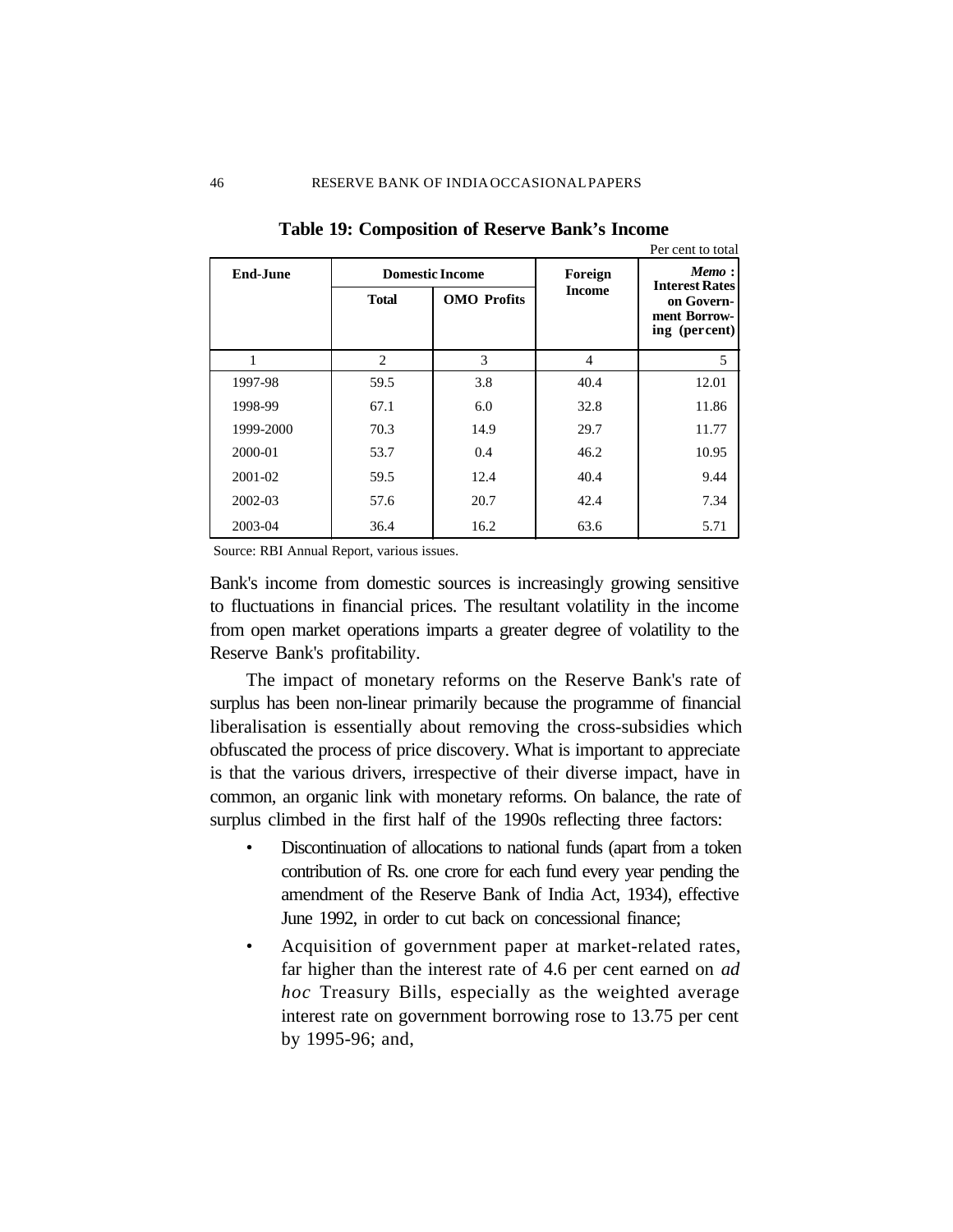• Transfer of the *quasi*-fiscal costs of the exchange rate guarantee for FCNR(A) deposits, in terms of liabilities relating to the exchange loss to the Government effective July 1, 1993, with the Reserve Bank transferring the correspondingly larger surplus to avoid fiscal implications between July 1993-August 1997.<sup>22</sup> Although the Reserve Bank continued to promote mobilisation of foreign currency deposits through bullet Resurgent India Bonds (1998-2003) and India Millennium Deposits (2000-), it no longer provides an exchange rate guarantee.<sup>23</sup>

Similarly, the decline in the Reserve Bank's rate of surplus since the latter half of the 1990s was driven by four market-related factors:

- Interest rates on Government paper declined in the latter half of the 1990s.
- Depreciation of the investment portfolio, following the turn in the interest rate cycle during the first quarter of fiscal 2004-05.
- Ratio of foreign currency assets in overall assets increased, reinforcing the differential between domestic and international interest rates.
- Higher allocations were made to Contingency Reserves (and the Asset Development Reserve) in order to strengthen the balance sheet.

This was partly moderated by the increase in domestic income with the conversion of 4.5 per cent special securities created out of *ad hoc* and tap Treasury Bills into marketable paper at marketrelated interest rates and a decline in interest payments on CRR balances as a result of the sustained cut in reserve requirements although the rate of interest was briefly hiked to the Bank Rate (Chart 7).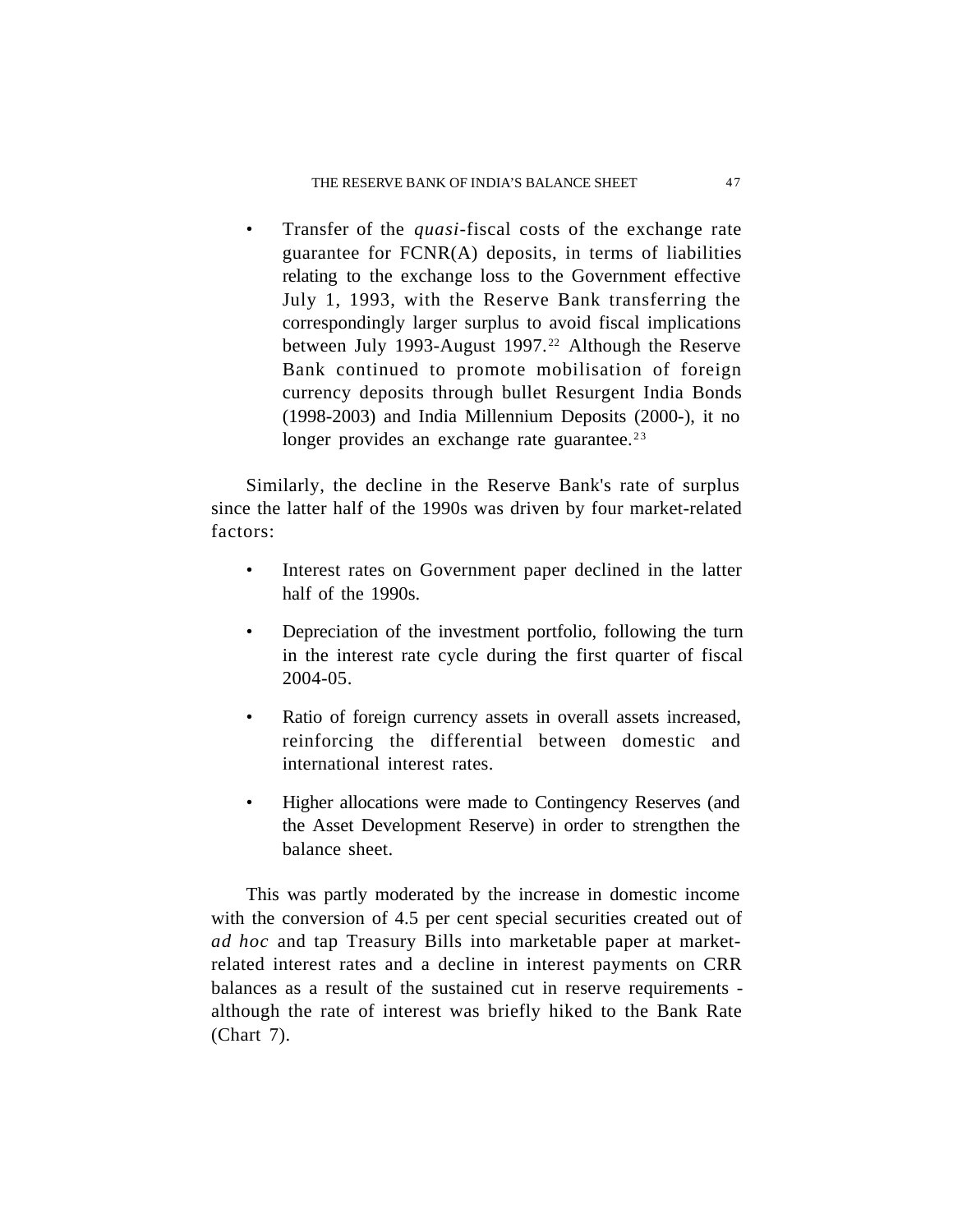

# **Section IV Some Emerging Issues**

It is difficult to present the distinct conclusions from an analytical documentation of this nature. At the same time, a survey of the Reserve Bank Balance Sheet raises several issues, with which we conclude our paper. To begin at the very beginning, there is the issue of adoption of international best practices in central bank accounting. It is recognised that the Reserve Bank already fulfils most of the material international accounting standards. There is, in fact, a tendency to err on the side of the caution - investments are marked at the least market valuation rather than the more conventional lower of market value and purchase price, which incidentally already applies for commercial banks.

A key point of the contemporary debate in accounting standards is the treatment of the "hidden" reserves in the central bank balance sheet. While income recognition of unrealised gains is useful for quantifying such reserves - and it is necessary to note that the Reserve Bank already discloses unrealised gains in foreign securities - it is not easy to discount central bank fears of fiscal pressures of sharing such resources with the Government offhand. It is, therefore, necessary to simultaneously promulgate restrictions on fiscal access to such reserves along with their valuation.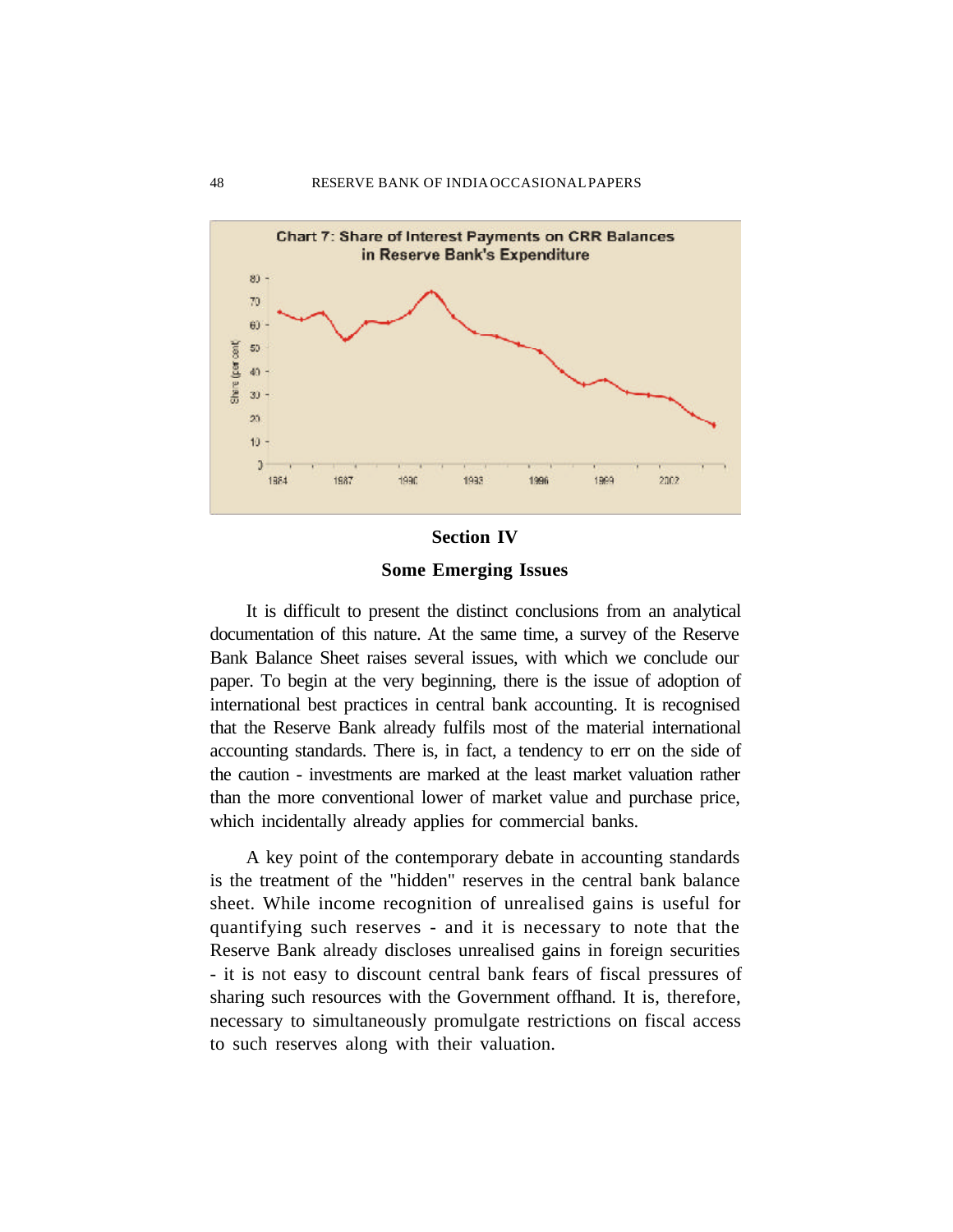There is very little disagreement that greater transparency in monetary operations, in itself, strengthens the credibility of the monetary authority. Although the Reserve Bank's balance sheet is relatively opaque - the bulk of contingency reserves are parked under the head of other liabilities than reserves - transparency in terms of supplementary balance sheet disclosures, buttressed by the allied release of data on monetary operations and the capital account at various frequencies, is now, more or less, in alignment with international best practices. At the same time, transparency is an ongoing process - certain central banks already provide much more information regarding risk management (such as the BoE or the RBNZ which publishes value at risk data) and cost of operations by function (such as the Bank of Canada, BoE and RBNZ).

A final issue in this regard is the merger of the Issue and Banking departments into a single balance sheet, as is the case of practically every central bank, except for stray cases such as the original BoE model.<sup>24</sup> While there is some merit in the argument that delineation of the issue function as a separate accounting unit does impart a greater solidity to the Rupee, such restrictions could be very well imposed in a consolidated balance sheet as well (and are imposed in case of certain central banks). There is, thus, at the end of the day, very little material difference between the choices of carrying on with the weight of tradition or modernising to contemporary cross-central bank practices. It is interesting to note that for the Indian national accounts, while the Issue department is classified under 'public administration', the Banking department is taken under 'financing and insurance'.

The second set of issues revolve around the fiscal dominance of monetary policy, especially as the yardstick over the functional autonomy of the central bank in the Indian context is essentially measured in terms of its control over the balance sheet. The quest for limiting the automatic monetisation of the fiscal deficit is reaching its logical conclusion with the Fiscal Responsibility and Budget Management Act, 2003 which prohibits the Reserve Bank from primary subscription to Government paper after March 2006.<sup>25</sup>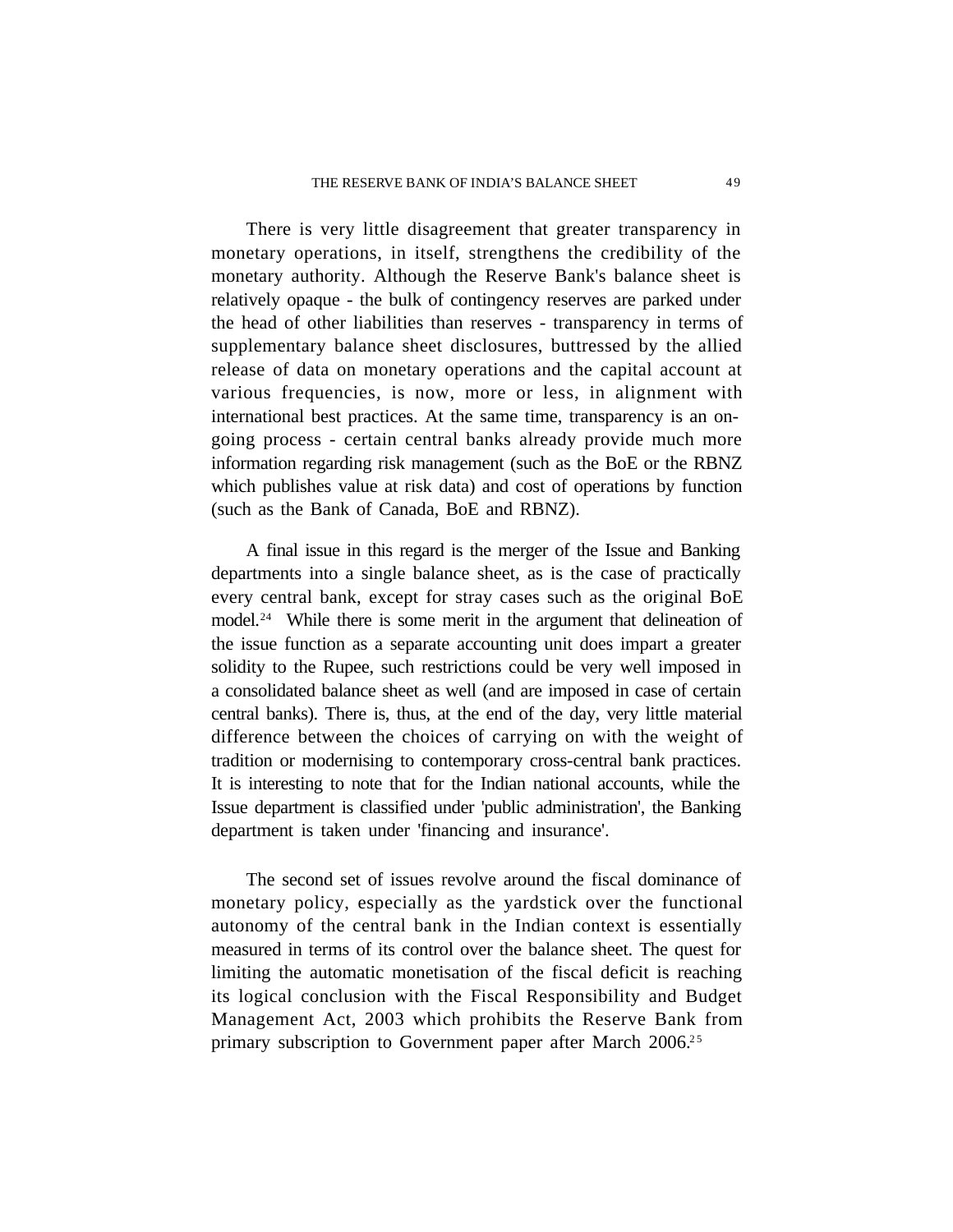#### 50 RESERVE BANK OF INDIA OCCASIONAL PAPERS

There is little doubt that the Reserve Bank is already able to control the form and timing of its accommodation to the Central Government. A critical question, however, is whether monetary policy can ever really be independent either of the fiscal impact on liquidity conditions or for that matter, the liquidity impact on the interest cost of public debt. It needs to be emphasised that monetary management, however adroit, and monetary-fiscal co-ordination, however seamless, is no substitute for fiscal discipline at the end of the day.

A related issue is the claim of the Government on the Reserve Bank's disposable income as its sole owner, which was so far overshadowed by the large-scale money financing of the fiscal deficit. Although the Reserve Bank of India Act, 1934, unlike most central bank legislation, does not mandate central bank reserves, the Reserve Bank has prudently built up a *corpus* to meet unforeseen contingencies. In view of the emerging consensus regarding the need to build up central bank reserves, there is a need to ensure that the Reserve Bank Balance Sheet remains sufficiently strong to enable it to undertake monetary policy action without being hamstrung by balance sheet concerns. There is, therefore, a need to work out a medium-term rule of apportionment of the Reserve Bank's surplus between its own reserves and the Government - if possible with a statutory backing.

The monetary management of the sustained capital flows since November 2000 pose a challenge, especially as the Reserve Bank is beginning to run out of government paper for countervailing open market operations. The choice between the three standard solutions, *viz.,* raising reserve requirements, issuing central bank securities or assuming the central bank is credible enough, conducting uncollateralised repo operations, is often critical, especially as the degree of market orientation and the associated incidence of the deadweight loss of sterilistion on the monetary authority and the banking system varies a great deal. An intermediate solution between central bank bills (which concentrate the cost on the former) and reserve requirements (which impose a tax on the latter) is to conduct a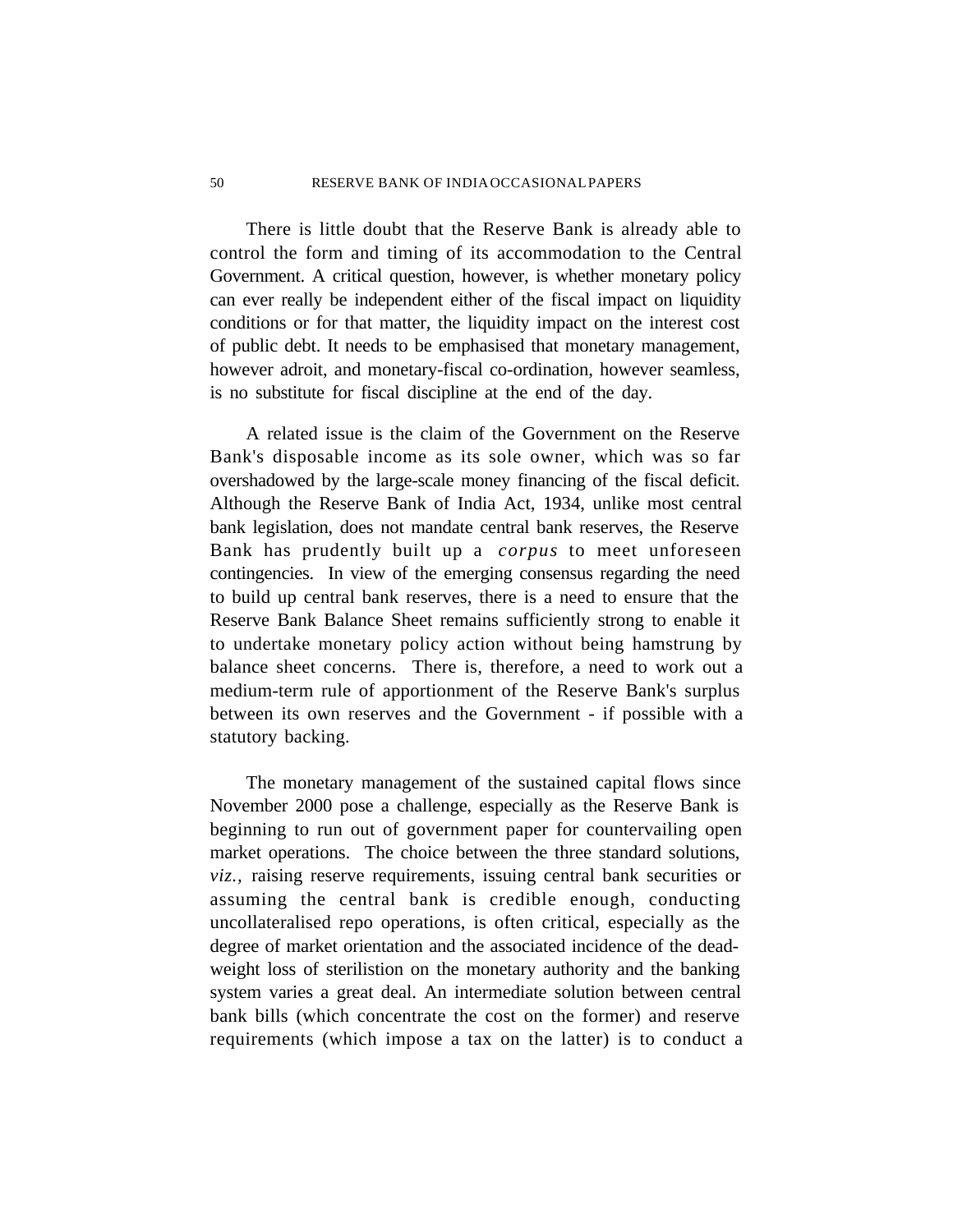continuum of relatively short-term uncollateralised repo operations. While the Market Stabilisation Scheme provides the Reserve Bank the headroom for maneuver, the proposal of the Reserve Bank's Internal Group on Liquidity Adjustment Facility to amend the Reserve Bank of India Act, 1934 in order to enable the institution of a standing deposit-type facility merits attention.

Development central banking remains another contentious point of debate. Although most central banks, including the Reserve Bank, did monetise public investment in the 1950s and 1960s, in the hope of stepping up the process of economic development, the lack of a matching supply response, in most cases, resulted in the excessive monetary expansion feeding inflation. It is in this context that the Reserve Bank, like many other central banks, is gradually withdrawing from directly funding development activities or supporting financial institutions which provide development financing. This not only helps to focus monetary authorities on their primary objective of managing monetary conditions but is also in line with the ethics of corporate governance which requires a firewall between the interests of the regulator and the regulated. This is not to say that the Reserve Bank has abandoned its role in economic development. It is necessary to appreciate that the concept of development central banking itself shifts, as financial systems mature, to introducing financial innovations, building markets, improving payment and settlement systems and providing the appropriate safeguards. There is no gainsaying that the Reserve Bank stands at the very vanguard of the thrust towards financial development.<sup>26</sup>

A final issue is the provision of lender of last resort function, for which the Reserve Bank has a very broad mandate under Section 18 of the Reserve Bank of India Act. The Reserve Bank, like most central banks, already recognises the importance of enhancing financial stability, which in the broadest sense of the term, is now elevated from a "policy concern" to a "key consideration" of monetary policy. Unlike some central banks, especially in emerging market economies,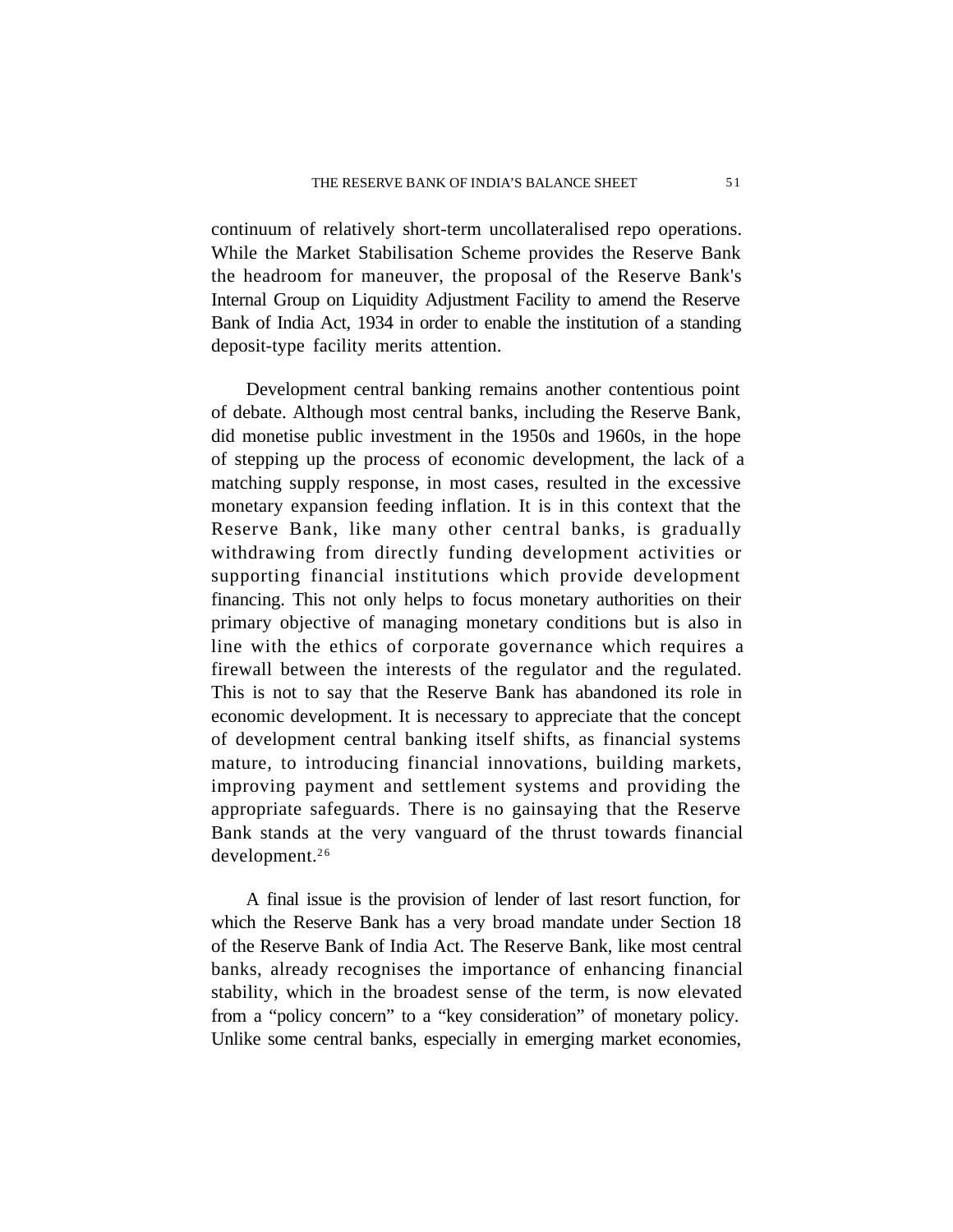which have had to fund bank restructuring, it is a proud record that the Reserve Bank has so far been able to eschew any major direct financial involvement. It is desirable that the central bank should use the lender of last resort function very sparingly and truly as the very last resort.

In sum, we find that the report card of the Reserve Bank as a monetary authority for the past 70 years is reasonably strong. There is very little doubt that the central bank has been able to secure the safety of its balance sheet, in line with the international best practices, through the many vicissitudes of monetary conditions. Going forward, this past experience itself provides the Reserve Bank an added instrument of high public credibility and goodwill, for which, again in conservative central bank accounting, there is no reflection in the balance sheet.

#### **Notes**

<sup>1</sup> The Bank of England's public debt office has now been segregated.

<sup>2</sup> Hawkins (2003), however, shows that the median size of central bank capital, as proportion to total assets, at 8.8 per cent in emerging market economies, still lags that of advanced economies, at 15.3 per cent, as of May 2003.

<sup>3</sup> On the issue of bifurcation of the Issue and Banking departments in the Reserve Bank balance sheet, the Hilton Young Commission (1926) noted that "…(If) such a separation is proposed, it is because we have been impressed by the view put forward by many witnesses that the accounts of the Reserve Bank should be presented in the simplest possible form, and that it is essential from this point of view to set out in a separate statement the assets and liabilities in respect of the note issue. We think that such a separation would inspire greater confidence in the new note. Although this is a novel way of dealing with the matter, there would seem to be no strong reason why it should not be adopted…".

4 The Bank Charter Act 1844 requires that the Bank of England's note issue function should be separated from its other activities for accounting purposes.

<sup>5</sup> Foreign securities include: i) balances with the bank which is the principal foreign currency authority of the foreign country and other balances or securities maintained with or issued by the IMF, IBRD, IDA, IFC, ADB, BIS and any other banking or financial institution notified by the Central Government in this behalf which is repayable within a period of ten years, ii) bills of exchange bearing two or more good signatures and drawn on or payable at any place in a foreign country which is a member of the IMF and having a maturity not exceeding 90 days and iii) Government securities of such a foreign country maturing within 10 years.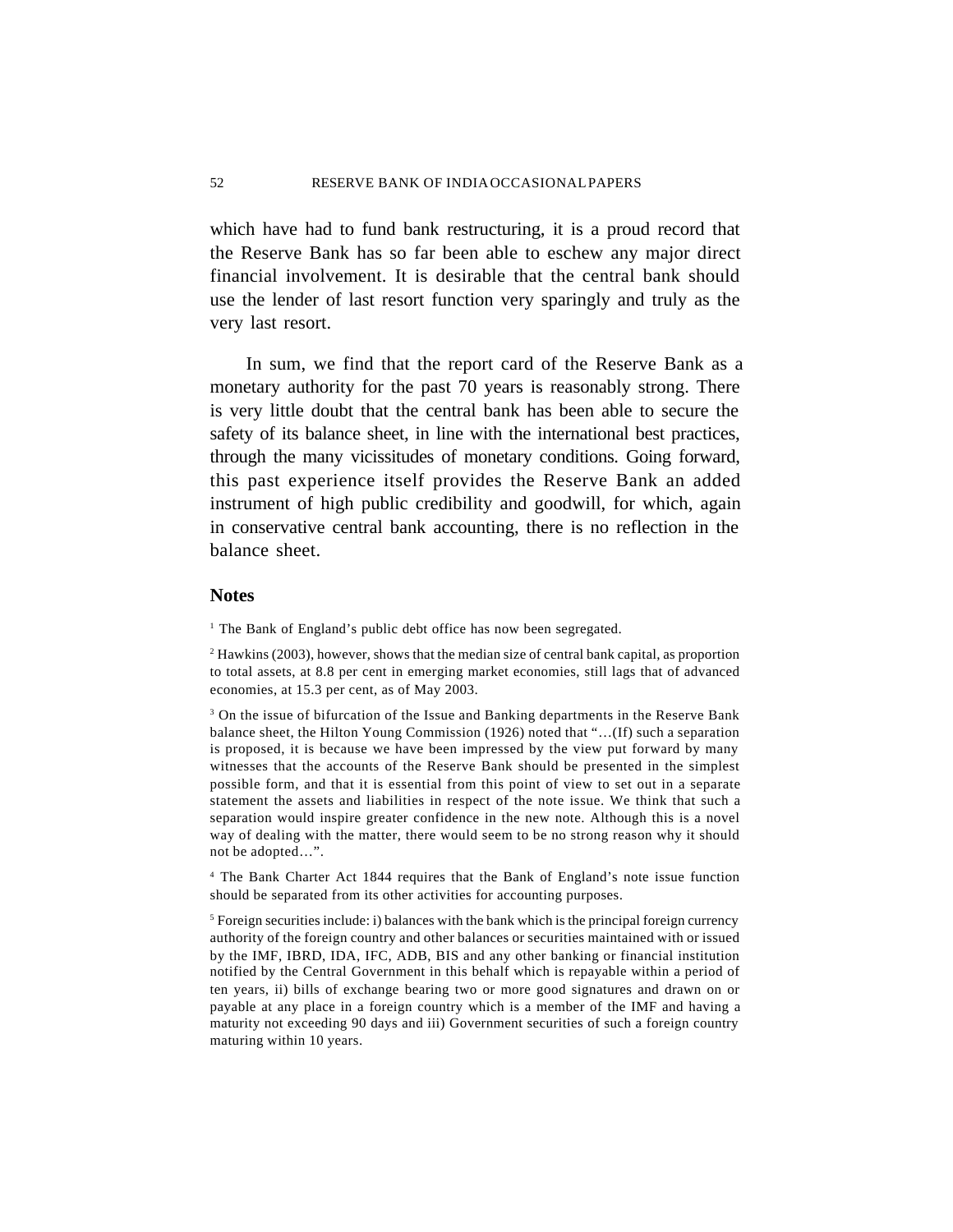6 These include the Deposit Insurance and Credit Guarantee Corporation, National Bank for Agriculture and Rural Development, Discount and Finance House of India, Securities Trading Corporation of India, National Housing Bank, Bharatiya Reserve Bank Note Mudran (Private) Limited and Infrastructure Development Finance Company.

7 This is in line with the recommendations of the Reserve Bank's Informal Group (Chairman: V. Subrahmanyam) which proposed a cover of 5 per cent of balance sheet, for risks of a 10 per cent volatility in prices of domestic assets and foreign securities because of monetary /exchange rate policy compulsions; 5 per cent, for revaluation of foreign assets and gold; and 2 per cent, for systemic risks and requirements relating to central bank development functions, internal frauds, unforseen losses, *etc* (Reddy, 1997)*.*

<sup>8</sup> The Reserve Bank began to gradually assume the standard central banking functions in the mid-1930s. The Reserve Bank took over the management of currency from the Controller of Currency in April 1935 and began to issue notes in January 1938. An agreement with the Secretary of State for India in Council on April 5, 1935 determined the terms and conditions of services as banker to the Government. After the emergence of Provincial Autonomy in April 1937, the central bank entered into similar agreements with the Provincial Governments (RBI, 1983).

9 Our periodisation is largely in line with Malhotra (1990) and Jadhav (2003), with the difference that our phase of social control covers the phases of expansion and consolidation and diversification. Our decision to club the two phases is guided by the fact that incipient attempts at financial sector reforms during the 1980s do not seem to have significantly affected the macroeconomic outcome.

<sup>10</sup> For a detailed commentary on the Indian macroeconomy, see Joshi and Little (1992).

 $11$  Including the Industrial Finance Corporation of India (1948), for medium- and longterm finance, Refinance Corporation of India (1958), to provide banks refinance against industrial loans, Industrial Development Bank of India (1964), the apex term-lending institution (which also took over the Refinance Corporation) and the Industrial Reconstruction Corporation of India (1971), to fund the revival of sick industries. The Reserve Bank also played an active role in setting up a network of State Financial Corporations to meet the term credit needs of local medium- and small-scale industries and funding land development banks. The Reserve Bank also subscribed 50 per cent of the initial capital of the Unit Trust of India.

<sup>12</sup> The Reserve Bank of India (Amendment) Act, 1956 required note issuance to be backed by Rs.400 crore in foreign securities and Rs.115 crore in gold and bullion. The value of gold was revalued from Rs.40 crore to Rs.118 crore at the price agreed by the IMF at the time of the September 1949 rupee devaluation. The Reserve Bank of India (Amendment) Act, 1957 diluted the minimum holding of gold, bullion and foreign securities to Rs.200 crore (with at least Rs.115 crore in gold) with the Central Government empowered to even waive this nominal requirement of foreign securities.

<sup>13</sup> The Reserve Bank is authorised to grant ways and means advances to the Government repayable not later than three months from the date of making the advance under Section 17(5) of the Reserve Bank of India Act. The Reserve Bank and the Ministry of Finance agreed in early 1955, that whenever the cash balances of the Government fell below Rs. 50 crore, *ad hoc* Treasury bills would be created in favour of the central bank to restore the Central Government's cash balances. The then Finance Minister, T.T. Krishnamachari,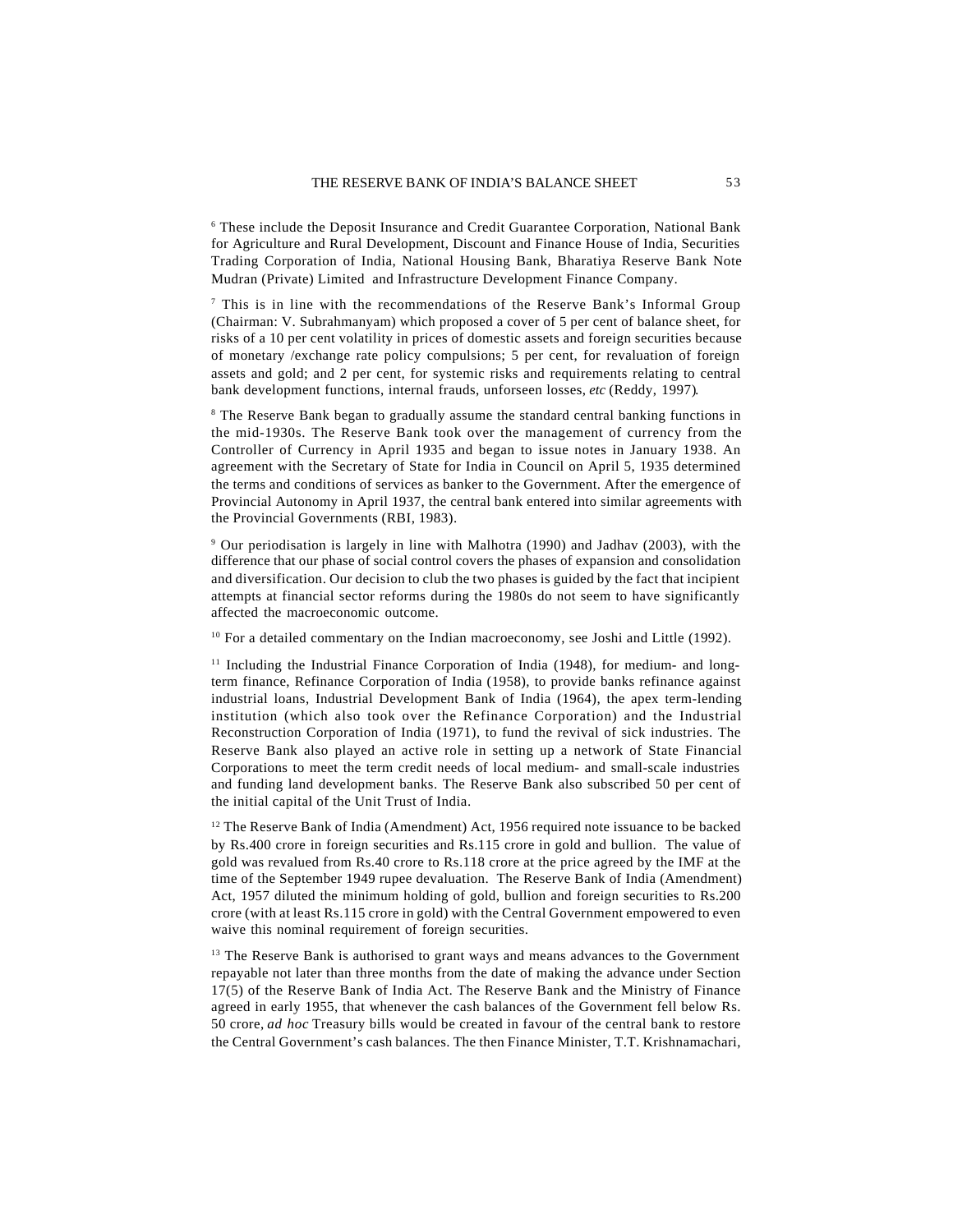#### 54 RESERVE BANK OF INDIA OCCASIONAL PAPERS

did assure the Reserve Bank that it would be the duty of the Finance Ministry to formulate its proposals for borrowing and deficit financing in consultation with the Reserve Bank but as subsequent history shows, a seemingly innocuous operational arrangement opened up the floodgates of automatic creation of *ad hoc*s to finance the Government deficit (Rangarajan, 1993).

 $14$  This was supported by several measures to tighten the grip of the planning process over the banking system, including the introduction of the Credit Authorisation Scheme in 1965, under which approvals for large-size working capital limits required prior central bank approval, extension of selective credit controls, introduced in 1956, and the regulation of deposit and lending rates under Sections 21 and 35A of the 1949 Banking Regulation Act, which took root in the early 1960s. Another step to contain the interest cost of public debt was to sell Treasury Bills on tap (with a discounting facility) at a fixed price effective July 1965, discontinuing the auctions, introduced as early as 1917.

<sup>15</sup> With a gradual increase in inflation during the second half of the 1960s, there was a relook at the process of deficit financing. In February 1966, Governor Bhattacharyya stressed that, "…The monetary assets of the central bank are both domestic and foreign assets; though in terms of their impact on money creation with the economy there may not be (superficially at least) any distinction, the precise manner in which the expansion is given effect to is clearly important. To the extent to which the expansion takes place as a result of accumulation of foreign assets, there is, in a manner of speaking a built-in adjustment mechanism in the form of the potential created for financing an import surplus at a subsequent stage. But where the expansion in the assets takes the form of domestic assets the responsibility of central banking policy to watch the impact of the monetary expansion is all the greater…There is always the possibility of the monetary expansion itself turning out to be larger than anticipated…- and the safe level of deficit financing being breached…".

<sup>16</sup> The range of sector-specific refinance facilities offered by the Reserve Bank began to expand by the mid-1960s. The method of provision of refinance and its cost varied from slab basis charges, the net liquidity ratio and a basic refinance limit of 1 per cent of banks' total demand and time liabilities. The Reserve Bank offered advances against Government and other authorised securities (a facility which persisted into the mid-1990s); against demand promissory notes executed by banks supported by i) usuance promissory notes of their clients (under the Bill Market Scheme of 1952-70 and the subsequent Bill Rediscounting Scheme); ii) export credit of various forms (since 1963); iii) agricultural credit, which, along with the funds under national funds for agriculture is presently largely routed through NABARD and iv) import financing. The Reserve Bank also administered the Credit Guarantee Scheme, introduced in July 1960, to guarantee advances by banks and other institutions to small-scale industries. While some degree of concessional finance was necessary, it is a moot point if the Reserve Bank should have routed high-powered money through scheduled commercial banks for purchase of foreign exchange by Indian shipping companies for buying ships abroad under the Ships Acquisition From Abroad Under New Scheme (SAFAUNS).

17 In February 1979, Governor Patel pointed out that: "... I am afraid this country of ours, great and blessed as it is, enjoys no such divine dispensation of immunity from monetary laws – which are after all, only reasonable approximations to the laws of supply and demand which at least business men should not belittle or deride…".

<sup>18</sup> Consequent upon the second amendment of the articles of the International Monetary Fund, the Reserve Bank received a part of the gold (Rs.21.12 crore) and also purchased a further Rs.21.13 crore in a non-competitive bid.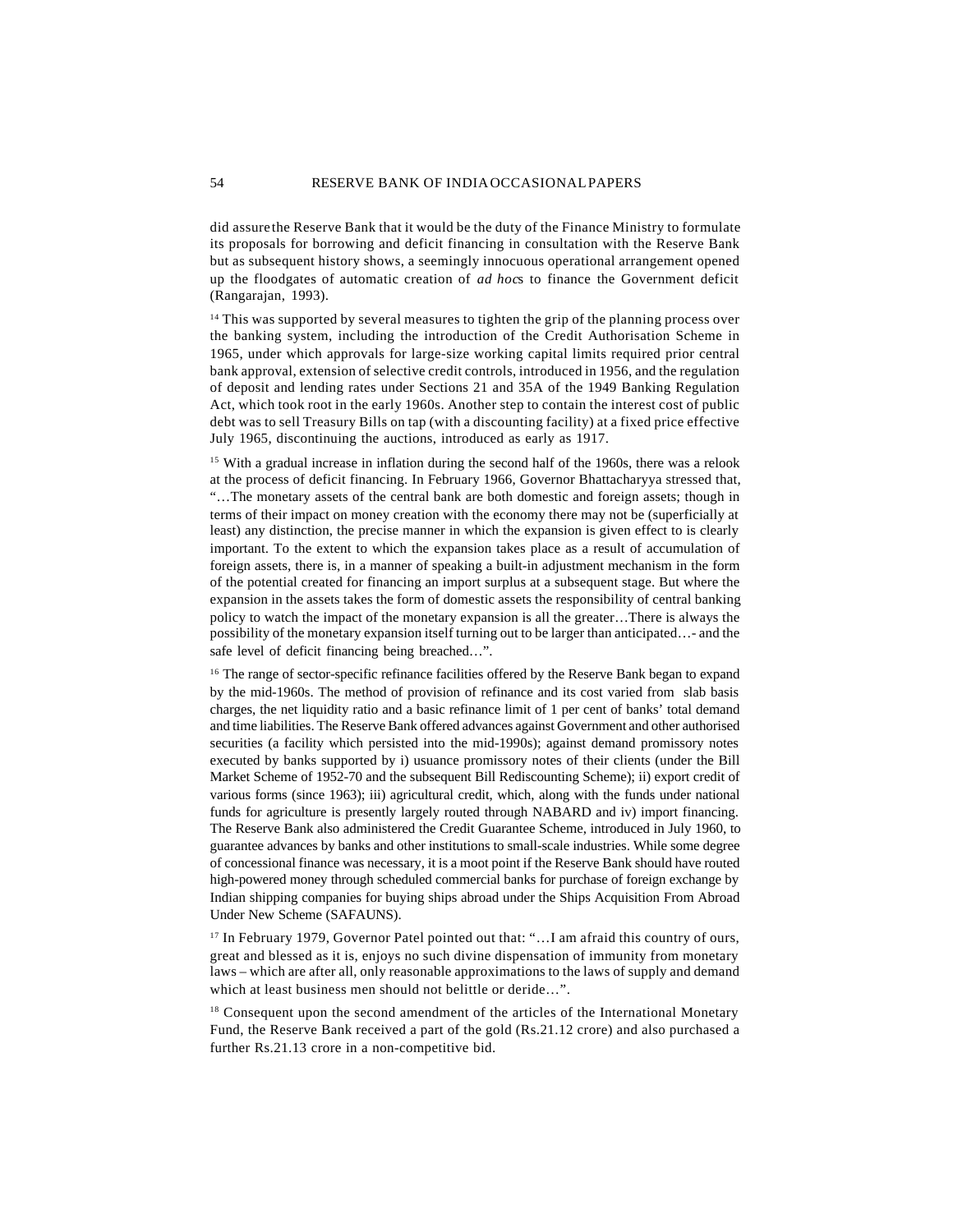$19$  After India, like most of the sterling area countries, began to diversity its portfolio, the British Government entered into a three-year commitment, in September 1968, to compensate for the erosion in the value of the sterling *vis-à-vis* the US dollar, in return for a 'minimum sterling proportion'.

<sup>20</sup> On the recommendations of the Rangarajan Committee (1992), the Reserve Bank initially introduced the Liberalised Exchange Rate Management System (LERMS) in March 1992, in which 40 per cent of the exchange earnings had to be surrendered at an official rate determined by the Reserve Bank, which in turn was obliged to sell the foreign exchange only for essential commodities such as oil, fertiliser and life saving drugs, besides funding the Government's debt servicing obligations while the balance could be converted at market-related rates.

<sup>21</sup> The Union Budget of 1994-95 announced the 'historic' decision to phase out *ad hoc* Treasury Bills over a period of three years. A first supplemental agreement between the Government and the Reserve Bank on September 9, 1994 stipulated that *ad hocs* would be phased out by fiscal 1997-98, with *intra*-year and year-end limits in the *interregnum.* A second supplemental agreement on March 26, 1997, reintroduced a system of Ways and Means advances (WMA) from the Reserve Bank to the Central Government to enable the latter to tide over temporary mismatches in receipts and payments. The critical distinction between the present WMA scheme provided by the Reserve Bank to the Central Government and the earlier *ad hoc*s is that the former are subject to an absolute mutually agreed limit and therefore, do not take the cumulative character of the latter. If the WMA crosses 75 per cent of the limit, the Reserve Bank could trigger off a fresh floatation of government securities depending on the prevailing monetary conditions.

<sup>22</sup> This correspondingly inflated the rate of profit from 1994-95 onwards. Transfers to the fisc to meet FCNR (A) losses amounted to Rs. 2,058 crore during 1994-95, Rs.2,438 crore during 1995-96, Rs.2,763 crore during 1996-97 and Rs.1,826 crore during 1997-98, besides the provision of Rs.5,587 crore transferred on June 30, 1994.

<sup>23</sup> The State Bank of India, which mobilised the RIBs and IMDs, typically swapped a bulk of the foreign currency with the Reserve Bank in exchange for government paper, thereby altering the central bank's ratio of domestic and foreign assets. At the time of redemption of RIBs, a reverse transaction took place. In case of exchange rate fluctuations, the Reserve Bank revalues the foreign currency on the asset side and parks the gains/losses in its Currency and Gold Revaluation Account on the liability side. The Government issues special securities of due amount in favour of the Reserve Bank and parks the monies received with the Reserve Bank in a maintenance of value account in the broad Other Liabilities account head. The transaction is non-monetary because i) the change in the RBI's NFA as a result of exchange rate fluctuations is offset by the transfer to the CGRA account in the Reserve Bank's net non-monetary liabilities (NNML) and ii) the increase in net RBI credit to the Centre as a result of acquisition of special securities is offset by the equivalent increase in the MoV account in the RBI's NNML.

 $24$  Even in this case, the Bank of England Act 1988 allows for a single balance sheet as at the last day of the year.

<sup>25</sup> This is all the more important since the upward drift in the money multiplier, arising from the sustained reduction in reserve requirements since the late 1990s, implies that the inflationary impact of every unit of high-powered money is even higher.

<sup>26</sup> A related issue is the use of foreign exchange reserves for social development, especially infrastructure investment. It is necessary to understand that the accumulation of foreign exchange reserves is itself, in a sense, a reflection of the excess supply in the foreign exchange market relative to the absorptive capacity of the economy.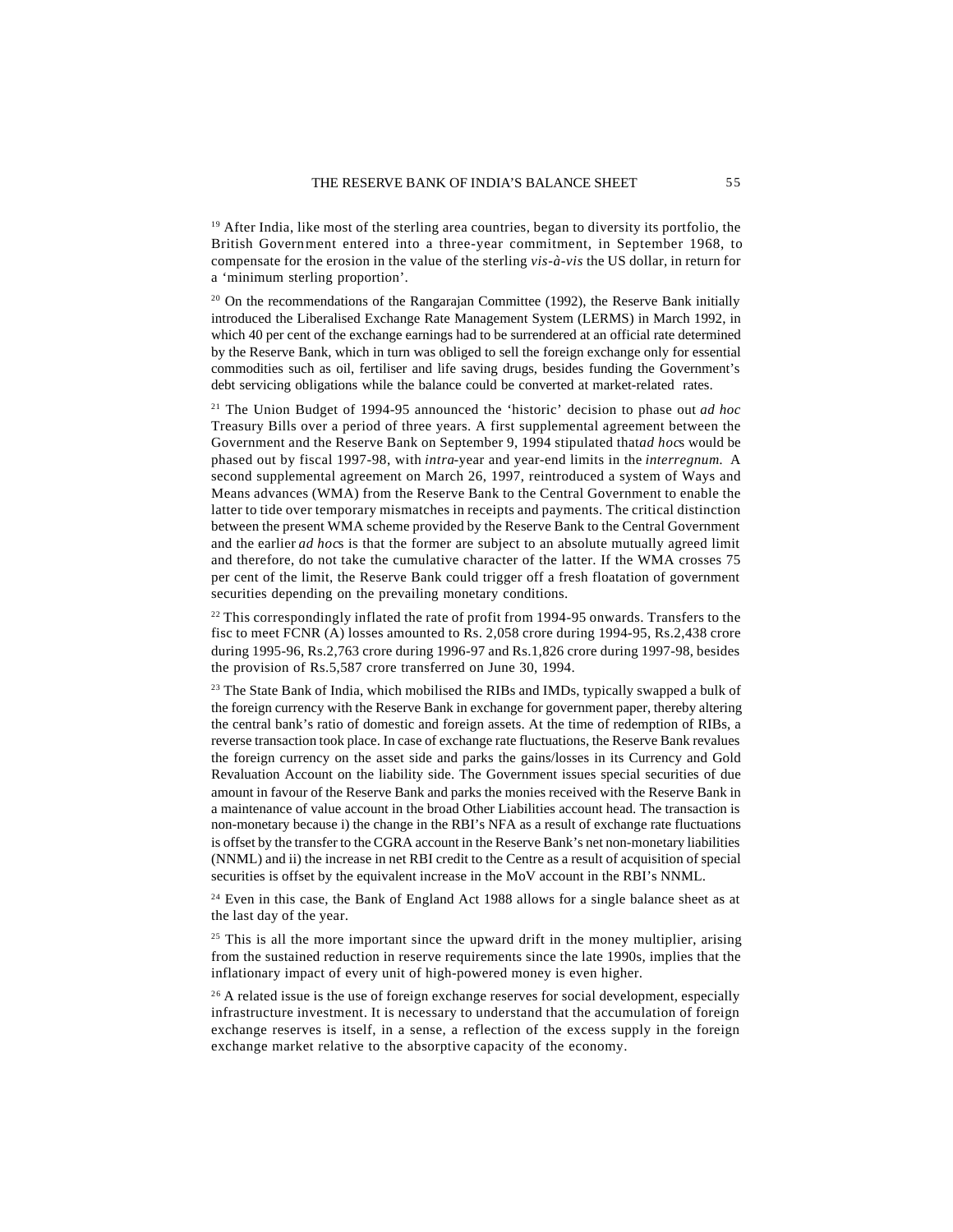#### **Select References**

Balachandran, G. (1998): *The Reserve Bank of India: 1951-1967*, RBI (published by Oxford University Press, New Delhi).

Bhattacharyya, P.C. (1966): "Monetary Policy and Economic Development", Speech delivered at the Indian Merchants' Chamber, Mumbai, February, reprinted in *Governors Speak*, RBI, Mumbai, 1997.

Bhattacharyya, B.B. and Madhumita Lodh (1990): "Inflation: A Survey", *Artha Vijnana,* March, Vol. XXXII, No. 1*.*

Bindseil, Ulrich, Andres Manzanares and Benedict Weller (2004): "The Role of the Central Bank Capital Revisited", *ECB Working Paper,* No. 392.

Blejer, Mario and Lilliana Schumacher (2000): "Central Banks Use of Derivatives and Other Contingent Liabilities - Analytical Issues and Policy Implications", *IMF Working Paper,* No.66.

Borio, Claudio E. V. (1997): "The Implementation of Monetary Policy in Industrialised Countries", *BIS Economic Papers,* No.47.

Catsambas, Thanos and Chris Hemus (2003): "An Assessment of the IMF's Accounting Standards", in N. Courtis and B. Mander (edited), *Accounting standards for central banks,* Central Banking Publications, London.

Chandavarkar, Anand (1996): *Central Banking in Developing Countries*, St. Martin's Press.

Chandler, L.V. (1962): *Central Banking and Economic Development,* University of Bombay.

Chona, Jagmohan (1976): "An Analysis of Money Multiplier and Money Supply in India", *Economic and Political Weekly,* May.

Dalton, J. and C. Dziobek (1999) : "Central Bank Losses and Experiences in Selected Countries", *Technical Note*, IMF.

Deshmukh, C. D. (1948): "Central Banking in India - A Retrospect", Kale Memorial Lecture, Pune, March, reprinted in *Governors Speak*.

Foster, Jeremy (2000): "Central Bank Risk Management and International Accounting Standards", in *New Horizons in Central Bank Risk Management,* Central Banking Publications, London.

Fry, Maxwell (1993): "The Fiscal Abuse of Central Banks", *IMF Working Paper*.

Goldsmith, R.W. (1983): *The Financial Development of India: 1960-77,* Oxford University Press, New Delhi.

Goodhart, Charles (2000): *Can Central Banks Survive the IT Revolution?*, London School of Economics Working Paper, June.

Government of India (1951): *First Five Year Plan Document*, New Delhi.

Gupta, Suraj Bhan (1976): "Factors Affecting Money Supply: Critical Examination of Reserve Bank's Analysis", *Economic and Political Weeekly*, January.

Hawkins, John (2003): "Central bank balance sheets and fiscal operations", *BIS Economic Papers,* No. 20.

International Monetary Fund (2001): *Manual on Monetary and Financial Statistics.*

Jadhav, Narendra (1994): *Monetary Economics for India*, Macmillan India, New Delhi.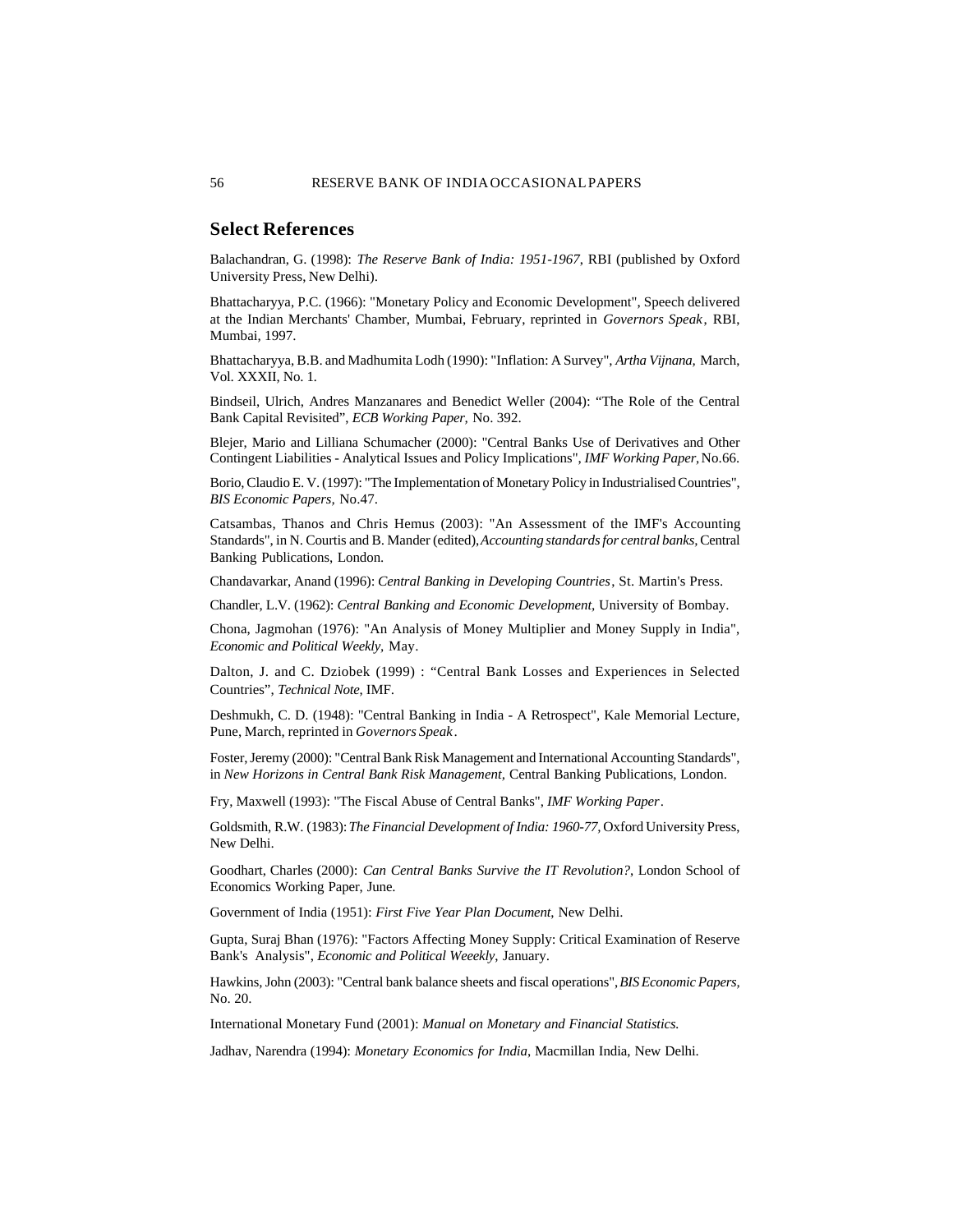--- (2003): "Central Bank Strategies, Credibility and Independence: Global Evolution and the Indian Experience", *Reserve Bank of India Occasional Papers*, Summer and Monsoon.

Jalan, Bimal (2002): "Research and Policy Developments in Money, Finance and the External Sector", in Montek S. Ahluwalia, Y.V. Reddy and S. S. Tarapore edited, *Macroeconomics and Monetary Policy: Issues for a Reforming Economy,* Oxford University Press, New Delhi.

Jeanne, Olivier and Svensson, Lars E.O. (2004) : "Credible Commitment to Optimal Escape from a Liquidity Trap : The Role of the Balance Sheet of an Independent Central Bank", *IMF Working Paper.*

Joshi, Vijay and I.M.D Little (1994): *India: Macroeconomic and Political Economy 1969-1991*, Oxford University Press, Delhi.

Kanagasabapathy, K. (2001): "Monetary Policy Underpinnings: A Perspective", *Economic and Political Weekly,* January.

Khatkhate, Deena R. (1980): "Analytic Basis of the Working of Monetary Policy in Less Developed Countries", in Warren Coats and Deena R.Khatkhate (edited), *Money and Monetary Policy in Less Developed Countries: A Survey of Issues and Evidenc*e, Pergammon, New York.

 --- (1988): "Use of Monetary Instruments and Management in Developing Countries", *International Journal of Development Banking.*

Kurtzig, J. and B. Mander (2003): "Survey of Central Bank Accounting Practices", in N. Courtis and B. Mander (edited), *Accounting standards for central banks,* Central Banking. Publications, London.

Madhur, Srinivas (1976): "Money Supply Analysis", *Economic and Political Weekly*, June

Malhotra, R. N. (1990): "The Evolving Financial System", *Frank Moraes Memorial Lecture,* Chennai, September, reprinted in *Governors Speak*.

Martinez - Resano, J. R. (2004) : "Central Bank Financial Independence", *Banco de Espana Occasional Paper*, No. 401.

Mittra, Sidd (1967): *A New Horizon in Central Banking,* Asia Publishing House.

Mujumdar, N. (1976): "Money Supply Analysis: Mechanistic and Economic Explanations", *Economic and Political Weekly,* February.

Narasimham, M. (1968): "Monetary Policy and Economic Development", *Artha Vikas.*

Patel, I. G. (1979): "Some Thoughts on Monetary and Credit Policy, speech delivered at the Indian Merchants' Chamber, Mumbai, February, reprinted in *Governors Speak.*

Pattnaik, R.K., S.M. Pillai and Sangeeta Das (1999) : "Budget Deficit in India : A Primer on Measurement," *RBI Staff Studies,* June.

Pringle, Robert and Neil Courtis (1999): *Objectives, Governance and Profits of Central Banking,* Central Banking Publications, London.

Rama Rau, B. (1960): "Inflation and Monetary Policy", speech at the University of Madras, April, reprinted in *Governors Speak*.

Rangarajan, C. (1987): "The Analytical Framework of the Chakravarty Committee Report on the Monetary System", *Reserve Bank of India Bulletin,* September.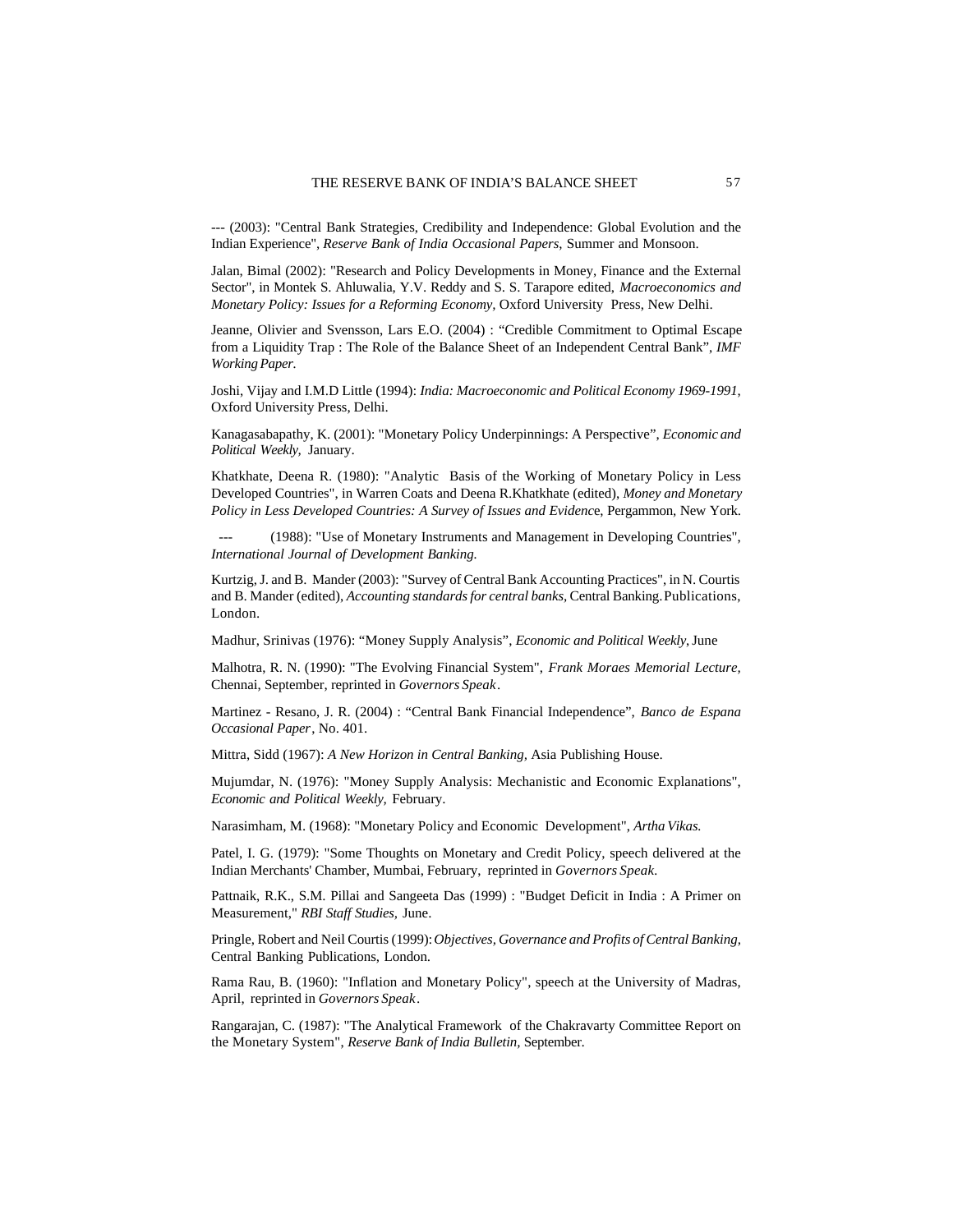(1993), "Autonomy of Central Banks", published in *Indian Economy: Essays in Money and Finance,* UBS Publishers, Delhi.

 --- and Anoop Singh (1984): "Reserve Money: Concepts and Implications for India", *Reserve Bank of India Occasional Papers,* June.

Reddy, Y.V. (1997): "Financial Sector Reforms and RBI's Balance Sheet Management", *Reserve Bank of India Bulletin,* December.

--- (2001): "Developments in Monetary Policy and Financial Markets", *Reserve Bank of India Bulletin,* May.

--- (2002): "Parameters of Monetary Policy", *Reserve Bank of India Bulletin,* February.

Reserve Bank of India (1954) : *Banking and Monetary Statistics of India,* Bombay, April.

--- (1961): "Report of the Working Group on Money Supply", *Reserve Bank of India Bulletin*.

--- (1970): *History of the Reserve Bank of India 1935-1951*.

--- (1977): *Report of the Second Working Group on Money Supply*.

--- (1983): *Functions and Working of the Reserve Bank of India*, 4<sup>th</sup> edition.

--- (1985): *Report of the Committee to Review the Working of the Monetary System* (Chairman: Sukhomoy Chakravarty).

--- (1998a): *Monetary and Credit Policy Statement*, April.

---(1998b): *Report of the Working Group on Money Supply: Analytics and Methodology of Compilation* (Chairman: Y. V. Reddy), June.

--- (2000): *Annual Report*, 1999-2000, August.

--- (2002): *A Short-term Liquidity Forecasting Model for India*.

--- (2003): *Report on Currency and Finance*, 2001-02, April.

--- (2004): "Report of the Internal Group on Liquidity Adjustment Facility", *Reserve Bank of India Bulletin*, January.

--- (2004a): "Report of the Working Group on Instruments of Sterilisation" (Chairperson: Smt. Usha Thorat), *Reserve Bank of India Bulletin*, April.

--- (2004b): *Annual Report,* 2003-04, August.

Schaechter, Andrea (2001): "Implementation of Monetary Policy and the Central Bank's Balance Sheet", *IMF Working Paper*.

Sen, Satyendra Nath (1951): *Central Banking in Undeveloped Money Markets*, Bookland, Calcutta.

Sen Gupta, Indranil, Indranil Bhattacharyya, Satyananda Sahoo and Siddhartha Sanyal (2000): "Anatomy of Liquidity Management", *Reserve Bank of India Occasional Papers*, 21(2-3).

Shetty, S. L., V. A. Avadhani and K. A. Menon (1976): "Money Supply Analysis: Further Comments", *Economic and Political Weekly*, April.

Singh, A., S.L. Shetty and T.R. Venkatachalam (1982): "Monetary Policy in India: Issues and Evidence", Supplement to the *RBI Occasional Papers*, 3.